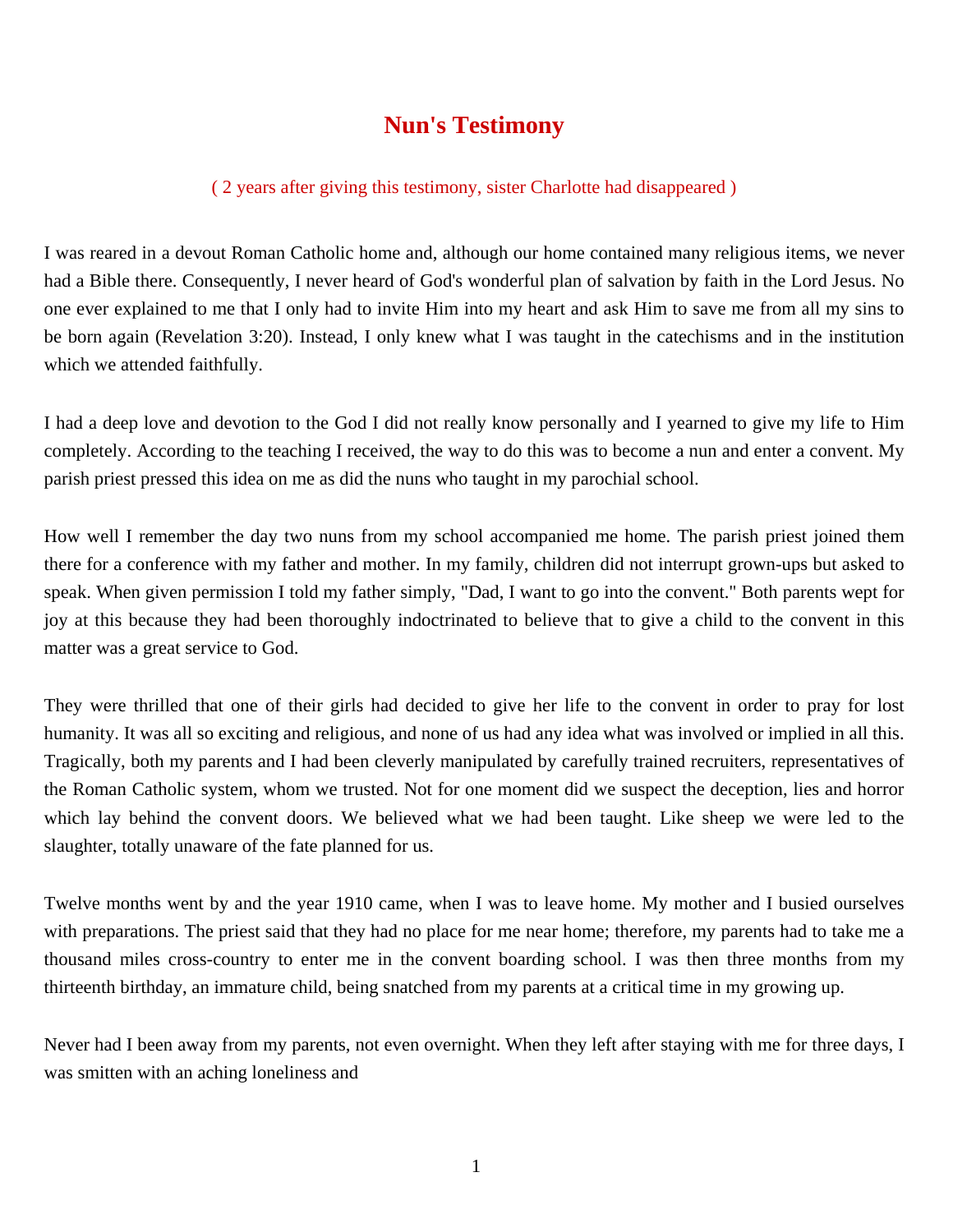homesickness. In all of the planning for the move, I didn't really realize that I was going to be separated from my parents, never to see them again. I was miserable and unhappy.

Catholic priests select children at the confessional box and begin to plant the seed to steer them into the convents and the priesthood. Even when I was seven, I would go immediately to the statue of the Virgin Mary when I entered the church to pray, believing she would help me to make a good confession. My childish heart was very honest and the priest always heavily emphasized the absolute necessity of making a good confession. We could keep back nothing if we expected absolution from our sins.

I entered what was classified as a sister of the open order, until I took my white veil at the age of sixteen and one half. Everything was beautiful, and I had no fears or doubts in my mind. The things I was taught were in line with what I had been told earlier before entering the convent. There was no reason to suspect that there were vast areas which were hidden and had been deliberately misrepresented.

Shortly after arrival at the convent, I resumed my schooling. I had just graduated from eighth grade and they had promised me a high school education plus college. Actually, I got little beyond the high school level, other than some nurse's training. The schooling I received was under duress and terrible difficulties. Following this, I was pushed into the crucial training required of all noviates entering the convent.

Six months before I was fourteen, the Mother Superior began to urge me to take the white veil. She made it all sound so glamorous, romantic and fascinating. I would take the white veil, dressed in a beautiful white wedding dress. An actual marriage ceremony would follow and I would receive a ring and become the spouse or bride of Christ. It was not difficult for an impressionable teenager to be swayed into eager agreement.

Mother Superior then wrote my father to tell him how much money he must send to pay for my wedding dress. Because he was wealthy, it was a sizeable amount. I learned later that it was customary to demand three to five times the cost of the dress. The nuns bought the material and made the dress so that the actual cost was small and the rest of the money could be pocketed. No opportunity was overlooked to milk funds from the faithful.

I was always devout and often walked the fourteen stations of the cross, but after deciding to take the white veil, my fervency increased. In my anxiety to be holy enough to be worthy to become the bride of Christ, I began to crawl the stations of the cross each Friday. Surely this would draw me closer to God and prepare me to take the step I planned.

My heart was bursting with idealistic devotion and love toward the false goals I had been taught would please and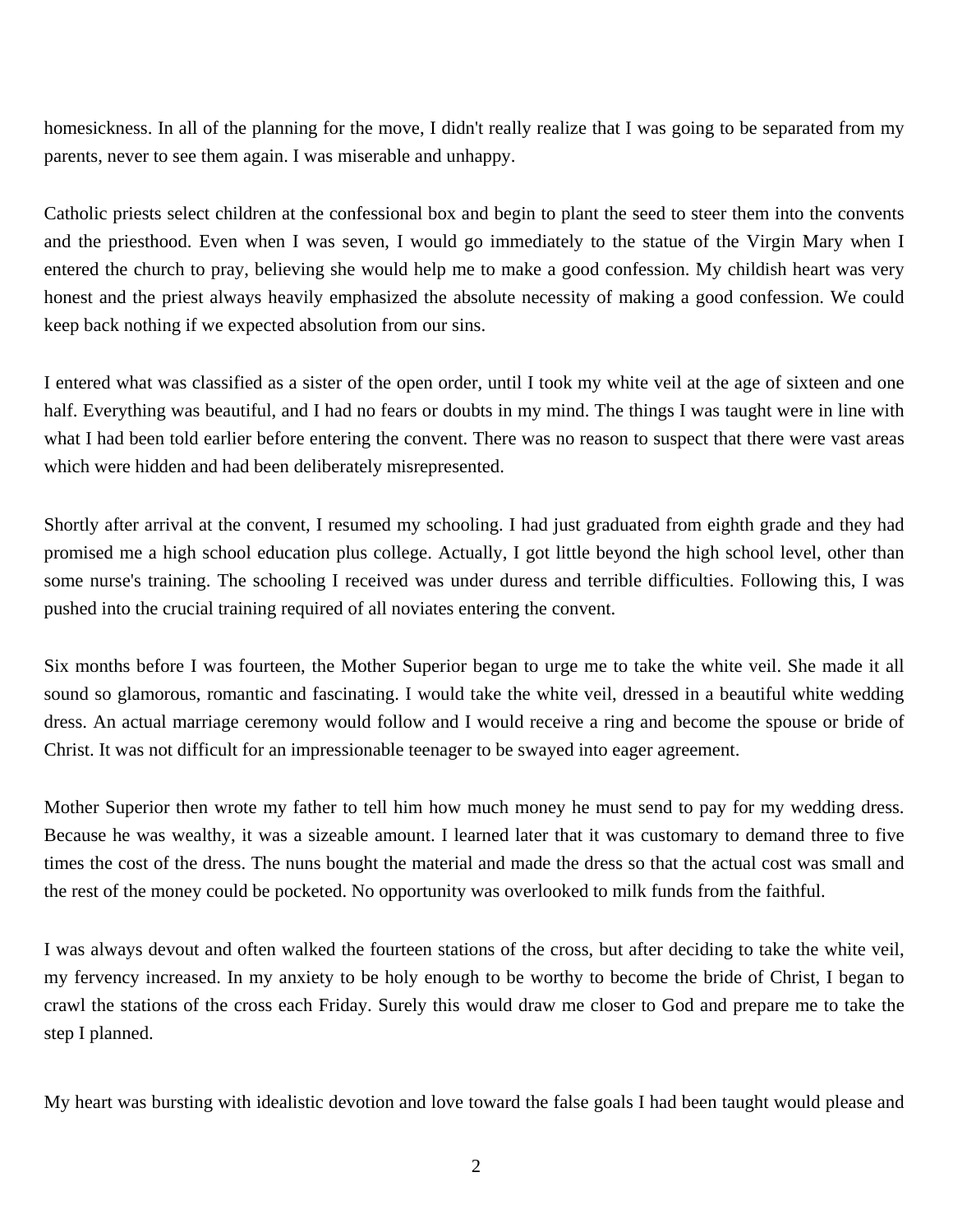honor God in my life. Hundreds of innocent girls go down this trail into the maw of the convents annually, starry eyed and desiring to give their hearts, minds and souls in unselfish service, praying for lost humanity.

With the wedding ceremony behind them, nuns are treated as married woman. We were taught that our family would be saved if we continued to live in the convent, serving the Roman Catholic system. A child's concern for family members, especially erring ones, is often manipulated by the father confessor to convince him/her to go into religious vocations. As a child, I looked on my father confessor as God and others with whom I have talked did the same thing. This gives his insinuations and suggestions tremendous power and influence. I thought of him as being holy and infallible, totally incapable of lying.

After I took the white veil, everything continued, rosy, religious and beautiful. Everyone was good to me and I lived in the open order convent I saw nothing to lead me to believe it would not continue this way. No girl is subject to the priest until she is twenty-one, but I knew nothing of this for all was carefully hidden and covered. There was no clue to cause one to guess what lay behind the black veil and those double locked doors of the closed, cloistered convent.

Up until I took the black veil I was allowed to receive one letter per month from my family and was permitted to write one to them from the convent. When I wrote I knew that much of it would be censored and marked out by the Mother Superior who read all incoming and outgoing mail. My letters from home were always so marked out until virtually nothing was left to read. I used to weep over all those inked out sections, wondering and worrying over what my mother had been trying to tell me, but there was no way I could ever know.

No one imprisoned behind those walls ever comes out to tell the awful story. Priests will glibly pooh, pooh the idea that there is anything amiss. They will tell you that in this country and elsewhere sisters can walk out of the convents anytime they please. That is a lie! I was shut up for twenty-two years and tried everything to escape. I even carried tablespoons to the dungeons and desperately dug in their dirt floors attempting to find a way out. Why a tablespoon? All the other tools were locked up or carefully supervised. They were used to dig the tunnels and underground chambers. Convents are constructed like prisons to thwart the escape of the nuns.

As I approached eighteen, Mother Superior began to work on me again. Remember that these ruthless women are carefully selected and trained for their jobs. I was making my plans to come out of the convent after taking the white veil to become a nursing sister in the Roman Catholic system. However, she had noted my endurance and devotion so she called me into her office for a conference.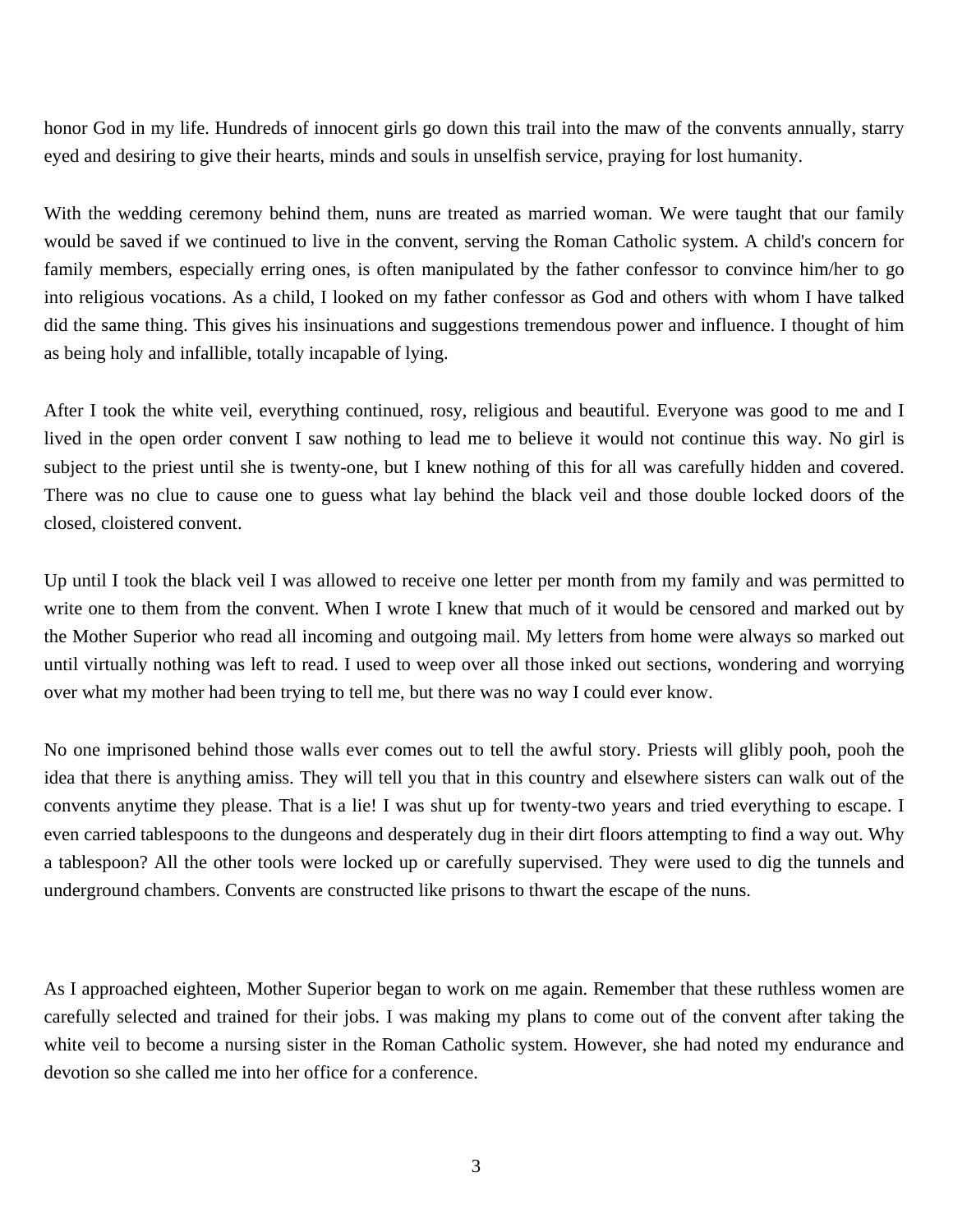"Charlotte," she said, "I have been watching you. You have a strong body and the devotion to make a good nun, a cloister nun. I believe you are the type who would be willing to give up home and everything you love in the world to hide yourself away behind convent doors. I believe that you would be willing to sacrifice and live in crucial poverty in order to be able to pray for lost humanity. You would have to be willing to suffer in order to achieve this."

We were constantly taught that living loved ones as well as those already in purgatory would be delivered sooner by the nun's suffering here. Mother Superior had observed that I was willing to suffer without murmuring or complaining, therefore she broached the idea of my taking the black veil. Of course I had no idea what the cloistered nuns did or how they lived so she began to tell me about the cloisters.

Mother Superior told me that in the cloisters, I would have to shed my own blood as Jesus did on Calvary. I would have to be willing to endure heavy penances and live in crucial poverty the rest of my life. Already I was living in poverty, but if this would make me holier, draw me closer to God and a better nun, I thought it would be worth it to accept this crucial poverty, whatever it was.

Two months before my twenty-first birthday I was summoned into Mother Superior's office and papers were shown to me in which I would sign away any and all inheritance I would ever have to the Roman Catholic system. Priests work hard to entice girls from wealthy families into the convents, for the system is enriched by their inheritances. I told her I needed some more time to think about it.

For two years I seriously considered it. If I took my perpetual vows it would mean going behind closed doors in a cloistered convent, and there all my life would belong to God. It would be one of study, devotion, meditation and prayer; however I would be able to win many more souls to God because I would have more time to pray. I believed and accepted all that she said and one day informed her that I had decided to go into cloister.

To begin, I would be required to lie for nine hours in a casket, dying to the world. Never again would I see my people or return home, for I would be bound by the cloister's convent. This was a tremendous price for a twentyone year old girl to pay, to give up all that she loved and held dear in the world, but this had to be done in order to win souls to God. I was dressed in a dark red velvet funeral shroud for this wedding ceremony which was performed by the bishop. Both the dress and coffin had been made by the nuns in the cloister.

I knew that when I came out of that coffin, I wild never see or hear from my family again; never leave the convent; and would be buried there when I died. I walked to the casket, climbed in and stretched out. Two little nuns came and covered the entire casket with heavy black draperies which reeked of incense. I thought I would surely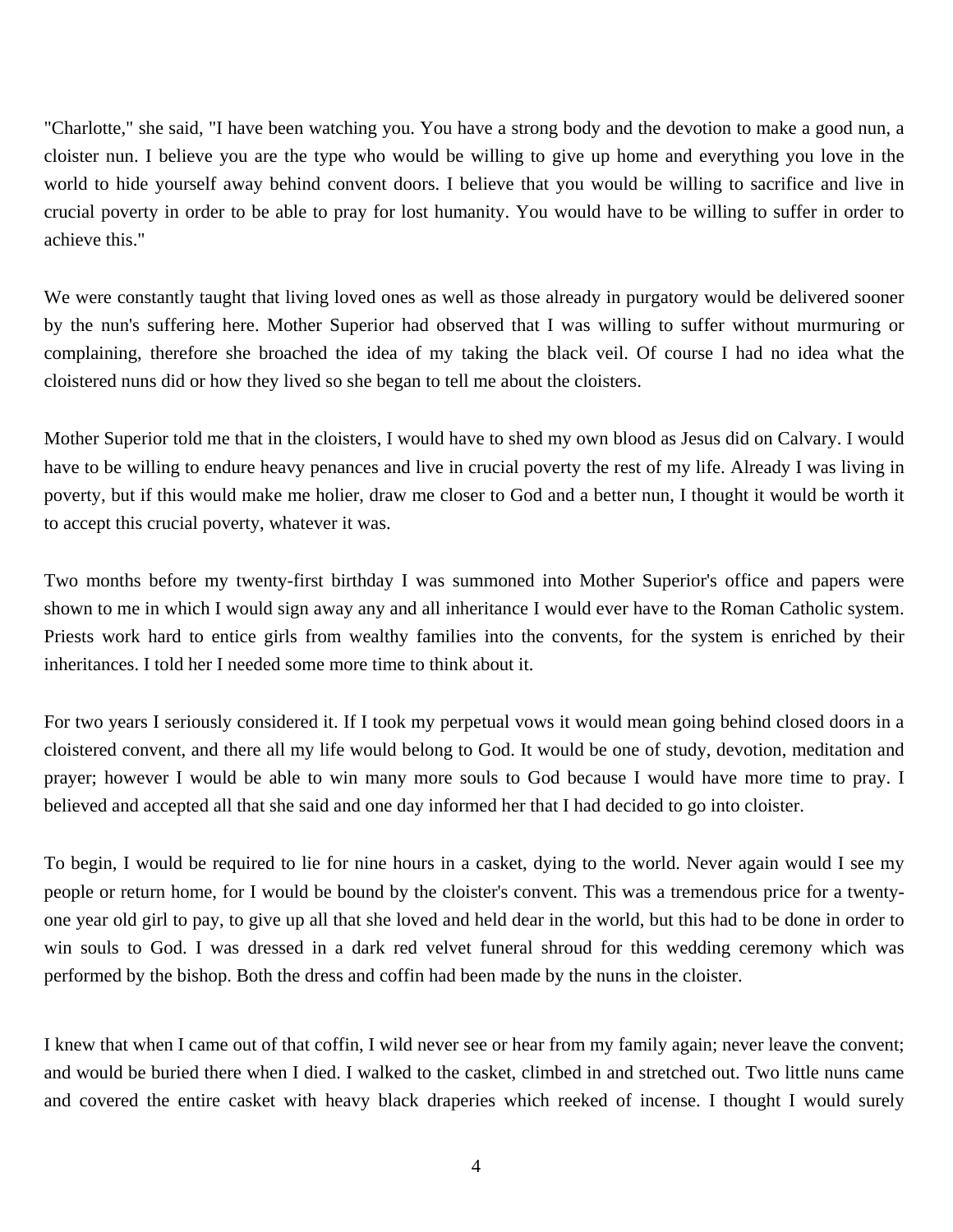suffocate. On one side of the room were the usual statues and on the other, Mother Superior, the nuns and priests were seated. For the nine long hours I lay in the coffin they kept vigil and chanted constantly.

The one purpose of being in the coffin was to learn to hate my mother, father and all other earthly ties--all for the love of God. I must forget them, hate them, crowd them completely from my heart, mind and life. All this was to enable me to be a better wife to God.

Lying there, I reminisced about my childhood at home. I remembered the dresses my mother had made for me, but I would never again wear one. I thought of delicious meals, warm beds, and all of the rich and full family life I had had. Of course I wept bitterly and sobbed as my heart ached for those loved ones I would never see again. It was an agonizing experience and I think I loved them more than I ever had before.

I wrung out and spilled every tear in my body. It was so hard to give up everything. In my agony and anguish I shuddered and groaned until there simply were on more tears left. After several hours of this, I regained my composure somewhat. I resolved, "Charlotte, you are going to make the best Carmelite nun who ever was, because both inside and outside the convent you always do your very best."

When the ordeal finally ended, a bell was tapped and two little nuns immediately lifted the black drapes from the casket. When I stepped from it I was ushered into a room where I was to take my perpetual vows of poverty, chastity, and obedience. Mother Superior opened a place in my ear lobe and drew out blood, for these must be signed in my own blood.

I vowed to be willing to live in crucial poverty for the balance of my life (although I did not know then what this meant). Next the vow of chastity bound me never to legally marry because I was now the wife of God (by virtue of the wedding ceremony performed earlier). Then the one of obedience, the hardest of all. I promised absolute, unquestioning obedience to the Pope, all the prelates of the Roman Catholic hierarchy, to the Mother Superior of the convent and to the rules of that convent. I was totally ignorant of how sweeping these commitments were and had no realistic concept of the things to which I was pledging myself.

After I had signed all the vows, Mother Superior whacked off all my long hair with the scissors. This was to be sold to the highest bidder, for human hair brings a good market price and they commercialize on everything. (This explains the unbelievable wealth of the church.) After cutting the hair, she took clippers and shaved me bald. For the rest of my life, every two months the clippers would go on my head to shave me bald. The heavy nun's headgear would be very cumbersome if she kept her hair. Besides, there was neither time nor facilities to wash hair in the convents.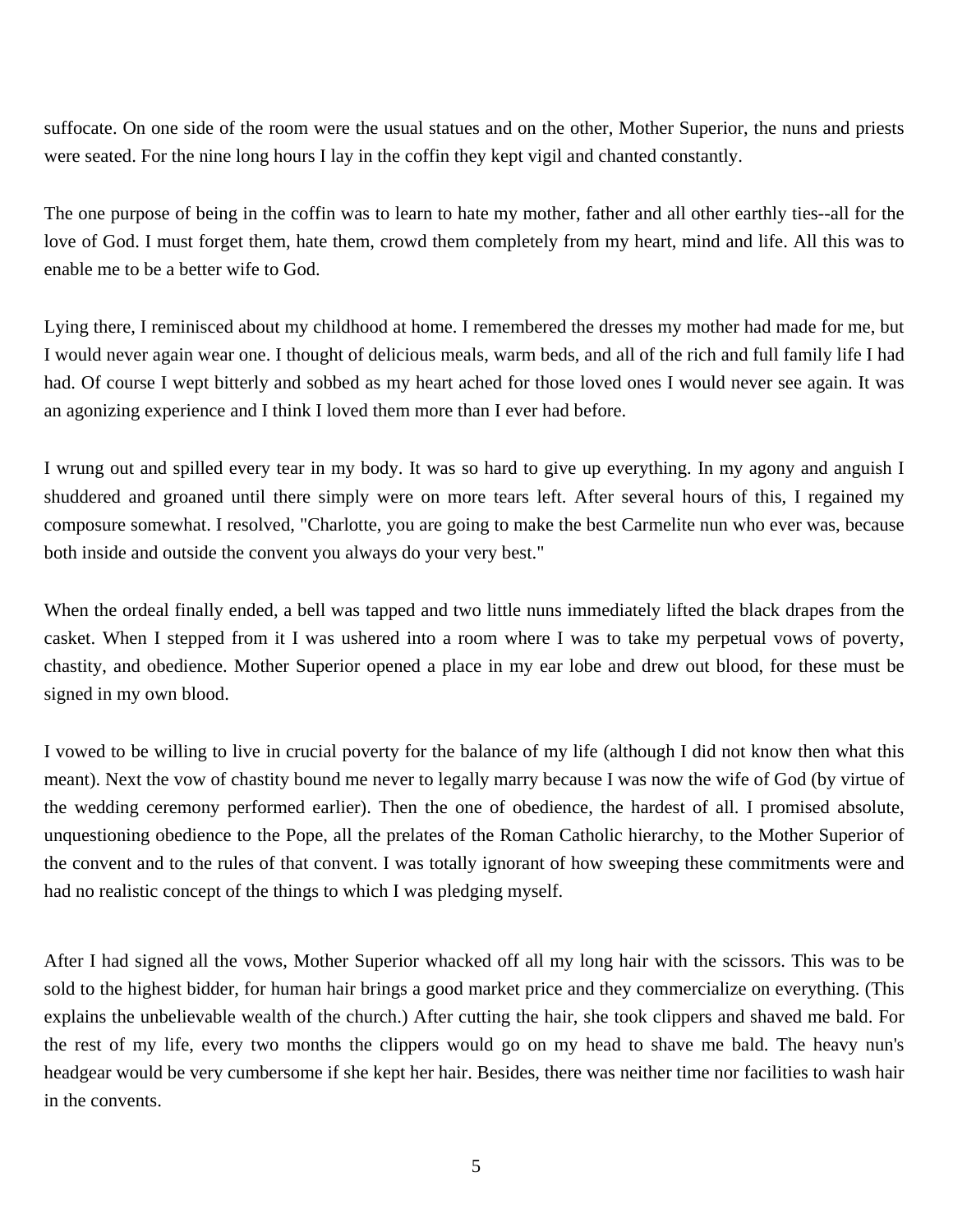The next step in dehumanizing and disorientation was to take away my entire family name and replace it with the name of a patron saint. As she did this Mother Superior emphasized that, although I was not holy enough to stand in the presence of God, I could always pray to my patron saint and she would intercede to get my prayers through to God. I accepted all this as truth because I did not know any better. Following this if someone had inquired about me at the convent by my given name, they would have been informed that no such person was inside the convent.

Next, Mother read this statement: "As Jesus suffered here on earth, so must we suffer as nuns. We must live our lives as martyrs in the convent. In the Garden of Olives, Jesus shed 62,700 tears for you and me; He shed 98,600 drops of blood for you and me; He received 667 strokes on His body; on His cheek, 110 strokes; on His neck, 107 strokes; on His back, 180 strokes; on His breast, 77 strokes; on His head, 108 strokes; on His side, 32 strokes. They spit in His face 32 times; pulled His beard many times and threw Him to the ground 38 times. By the crown of thorns He received 100 wounds; pleaded for our salvation 900 times, and carried the cross to Calvary 320 steps." I believed all these religious lies, which years later I learned were the invention of a corrupt Pope.

The last statement she read said, "You will receive a plenary indulgence for your sins and entirely escape the pains of purgatory. Reward them as martyrs who spill their blood for the faith." She said that if we lived in the convent without breaking a rule, one day when we died we would not go to purgatory but go directly to be with Jesus. What she did not tell us was that it is humanly impossible to live in a convent without breaking rules.

After the vows were signed all of my personal identification was destroyed. Sixty days before, Mother Superior had laid a sheet of paper in front of me. She said I was not to read it, just to sign at the bottom. I didn't realize then how completely I was signing away any and all inheritances which might ever come to me. They were all assigned to the convent. When my brother was ordained as Roman Catholic priest he also signed everything over to the hierarchy. There is not a lawyer in the land who can break this confiscation assignment, for I have checked it out.

When I took my perpetual vows and signed away my life and possessions I had sold my soul for a mythical mess of pottage. Not only are the nuns systematically destroyed in body but hundreds have their minds shattered and die premature deaths under the cruel and heartless convent bondage. To make it even worse the poor creatures sacrifice all of this and then go out to meet God, Christless and lost for all eternity. How we need to pray for those closed off from the world and the gospel all over the world in these terrible prisons called cloistered convents.

Mother Superior next locked her arm in mine and we walked down the center of another room. A Roman Catholic priest, dressed in holy habit, came to meet us from the other end of the room. When we met, Mother dropped my arm and the priest stepped around and attempted to lock his arm in mine.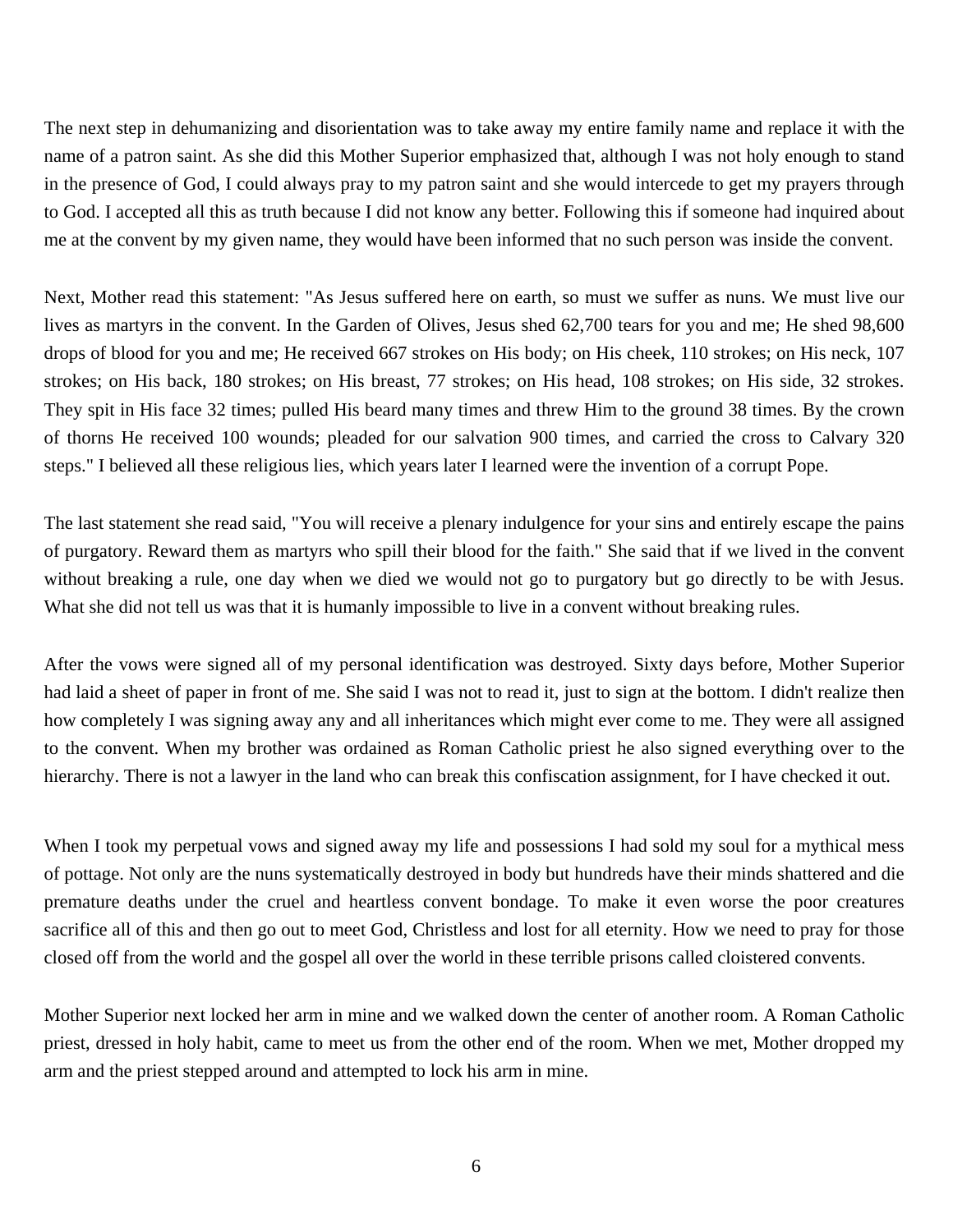I recoiled in horror at this intimacy, for never, in all my years in the convent had a priest ever approached me like this. Always they had been kind, considerate and very polite. Something about the familiarity of his touch and the lecherous look in his eyes repulsed and insulted me although I did not understand exactly why. I jerked loose, blushing with embarrassment and exploded, "Shame on you." I felt violated and threatened. He turned red in the face and became very angry at my rejection of his overtures to lead me to the "bridal chamber."

Evidently Mother Superior overheard the exchange for she quickly returned, called by my church name, and informed me that after I had been in the convent a while I would not feel this way. She said all nuns felt the same in the beginning and sternly reminded me of the wedding ceremony I had gone through and of my obligation. She said a priest's body was sanctified and what they did was not sin. I was terrified, and sobbed hysterically, my mind reeling and I refused to accept what she said.

She became very angry and stiffly said, "As the Holy Ghost placed the seed in the Virgin Mary's womb and Jesus Christ was born, even so the priest represents the Holy Ghost, therefore it is not a sin for nuns to bear his children."

I could scarcely believe my ears. I had been deceived and it was too late to turn back!

This ghastly statement made me frantic. When she finally gave me permission to speak I burst out, "Mother Superior, why didn't you tell me this before I took my perpetual vows?" She pursed her lips tightly but said nothing.

Needless to say, I was in a state of numbed shock and horror at what she was saying. It was like an unbelievable nightmare. All my bridges were burned and there was no way back. I could not get out of the convent. Hysterically, I sobbed and told the priest that I wanted to go home. I begged him to call my father to come and get me. I did not want to go any further with this. All my illusions had been shattered and I could not bear the picture which was looming up before me.

I related how three months before I left home to come to the convent (at age 13) my mother told me she would rather dig my grave with her own hands and bury me than to hear that I had lost my virtue. Because I knew nothing of sex, she had then explained it to me. When I related this to Mother and the priest, they stood and laughed at me like fools. They found my naivety and innocent gullibility hilarious.

When this sort of betrayal happens I can tell you that you stand absolutely alone. Communication with your loved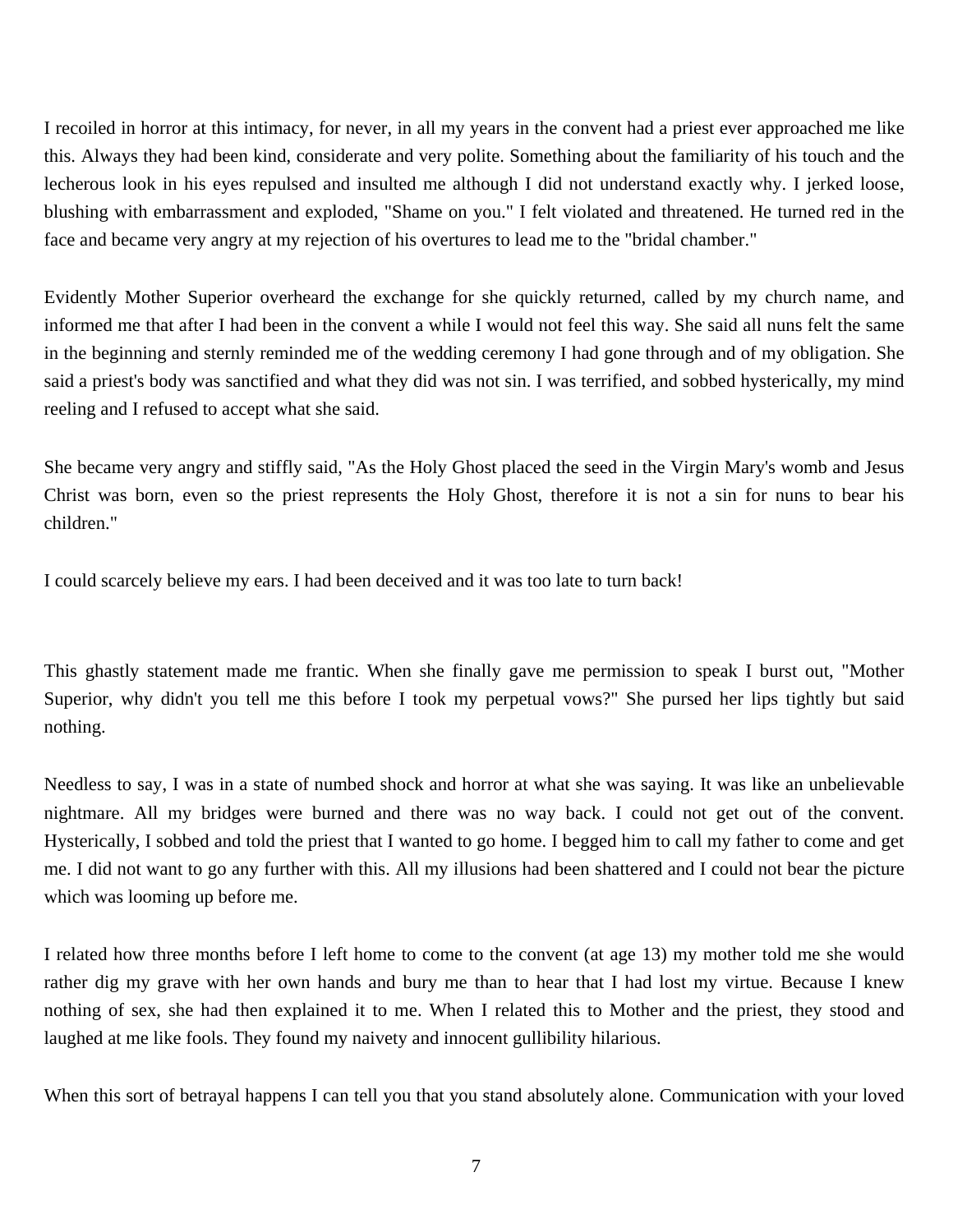ones and friends has already been cut off. Sealed off, you have no one to understand or help and soon the numbing realization of the utter hopelessness of your situation sets in. It is like waking up and finding that an unbearable nightmare is not a dream but a dreadful reality.

I now belonged to Rome and the Pope and Mother Superior had turned me over to a lustful priest who leeringly invited me to join him in the "bridal chamber." I did not enter the convent to become a bad, but a holy woman, by giving my heart and life to God. I firmly rejected his sexual advances and was strong enough to put up quite a fight had he insisted. I was prepared to struggle to my last drop of blood to preserve my virtue.

When I signed those vows with my own blood I did not realize the enormity of what I had done. I had surrendered away every human right, in order to become a mechanical, robot-like person. From henceforth I would not be able to sit, stand, or speak without permission. I could not lie down, eat or do anything else unless authorized by my superiors. I was allowed to see, hear and feel only what they permitted and ordered. I had become a helpless puppet of the Roman Catholic hierarchy.

The next step was my initiation and for this I had to go to my convent. They had my passport all signed and tickets ready to ship me out to a foreign country. Two priests met us at the boat and we were taken, heavily veiled, out into the mountains to be put in a cloistered convent, one story underground. (Of course when the priest sat in our living room at home he never told my dad I would live for years one or two stories underground in a foreign land.)

I faced initiation penances, so after three or four days at the new convent, about 9:00 o'clock one morning the Mother Superior told me to come with her. She told me were going to do penance and I would begin my initiation as a Carmelite nun. I remember when she walked me down that dark tunnel and into the room one story below ground level. I had always lived on the first floor, but after taking the black veil I was to live one or two stories underground. When we entered the cold, dark room it was hard to see, for all the light came from seven flickering candles. I was frightened and apprehensive, not knowing what to expect, nor what she planned to do to me.

As we came closer, I could make out a nun lying on a board six feet long (a cooling board). I realized with a shock that she was dead. Although I was not afraid of the dead nun my heart ached for her. When I signed those perpetual vows I had unknowingly signed away every human right. I was not allowed to see, to hear, to complain, to feel or to murmur. I had ears but was to be deaf; eyes but must not see; feelings but soon would be brainwashed so they would be blotted out. As I stood looking at the body, many thoughts and questions raced through my mind but I was bound to silence. How and why did she die?

Mother Superior ordered me to stand vigil over the dead body for one hour, then she went away. I was required to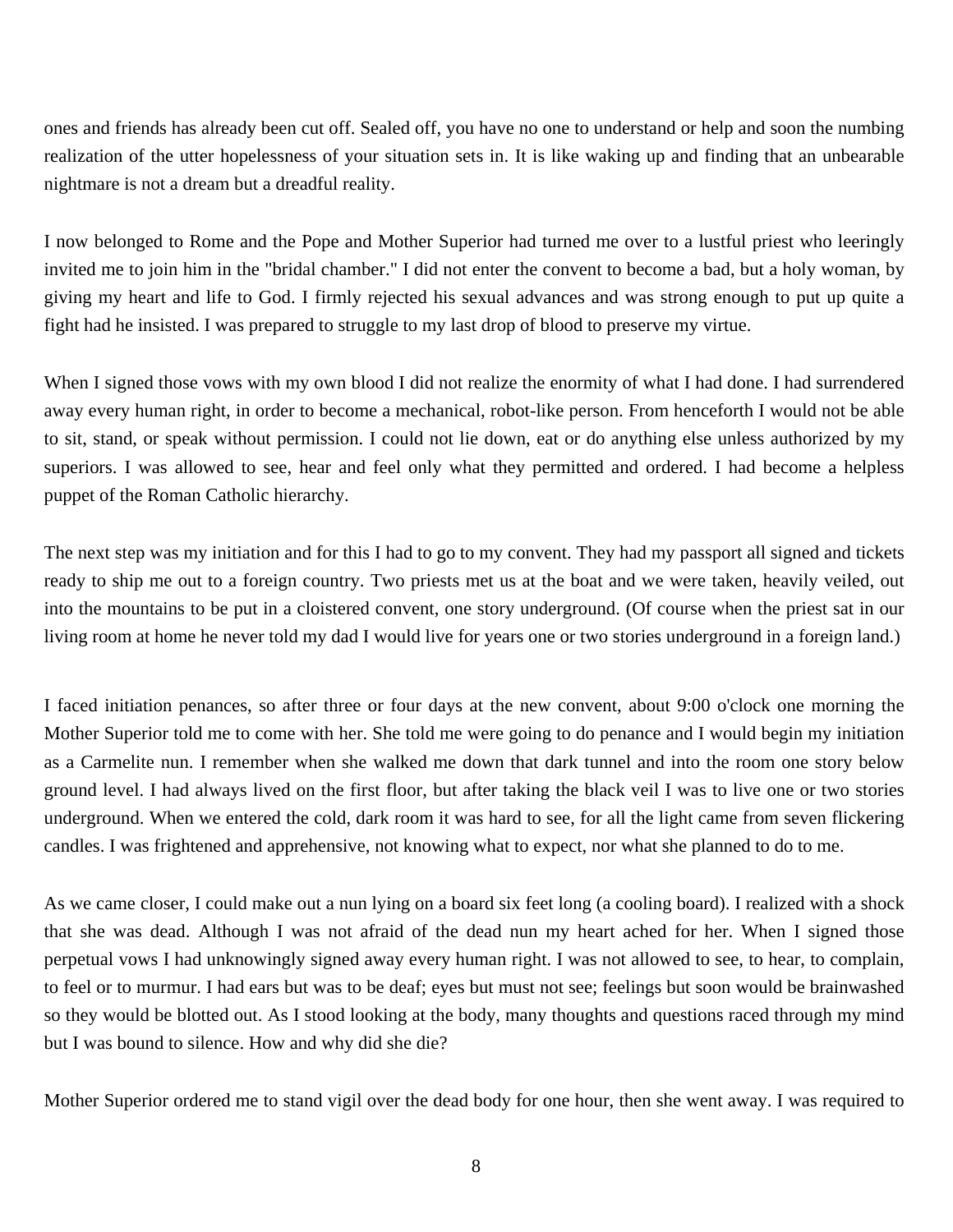walk over to the frail body frequently, sprinkle it with ashes and holy water and say repeatedly, "Peace be unto you." In an hour a bell was to be tapped somewhere and out of the mysterious darkness behind me another nun came to relieve me. Because she was barefooted on the dirt floor there was no sound. We were forbidden to speak, therefore my relief reached out and touched me on the shoulder. I leaped with fright and began screaming hysterically at the top of my voice.

This loss of control meant I must be punished by being tossed into a dark and dirty dungeon. There I lay for three days and nights, without food or water, just because I had shrieked in fear--a terrible crime. I assure you I never screamed again. You lean fast in a convent to observe the rules.

On the fourth day, again Mother Superior told me we were going to do penance and we went deep under the convent into another dark chamber. We started through the tunnels (there were 35 miles of them under this convent) and, other than candles, there was no light in the rooms we passed. She marched me into a large penance chamber, arm in arm, on our toes, with downcast eyes.

In the flickering candlelight I saw the usual statues of Jesus and Mary in the room. There was also a large eight foot cross, made of heavy, rough timber, lying on its side. She took me near the foot of it and proceeded to strip my clothes off down to the waist. Then she bent my body down over the cross, pulled my hands down below it and fastened them securely to my knees, under the cross.

This was where I was to begin to spill my blood as Jesus had shed His on Calvary. I had been told earlier that I would shed my blood for lost humanity, but they never gave me any idea of how this would be accomplished. Now I was to learn one of the many ways this was to take place. Two other nuns were given flagellation whips fashioned from six leather straps fastened to a wooden handle. In the ends of the thongs were embedded a number of sharp, jagged bits of metal. They began to flog me methodically with these cruel instruments until my bare flesh was thoroughly lacerated from hundreds of cuts and my blood ran all over the floor.

Twist and writhe as I might, there was no escape from the relentless, fiery bite of the ruthless whips. Let me tell you they did a thorough job on me and I was aflame with awful pain and agony. Sobbing and screaming did not stop them, nor were they affected by pitiful cries for mercy. They were well trained and utterly heartless and I was swallowed up in a sea of pain and awful despairing. It was unbelievable, yet it was happening. I thought the beating would never stop. I was helpless and totally without defences.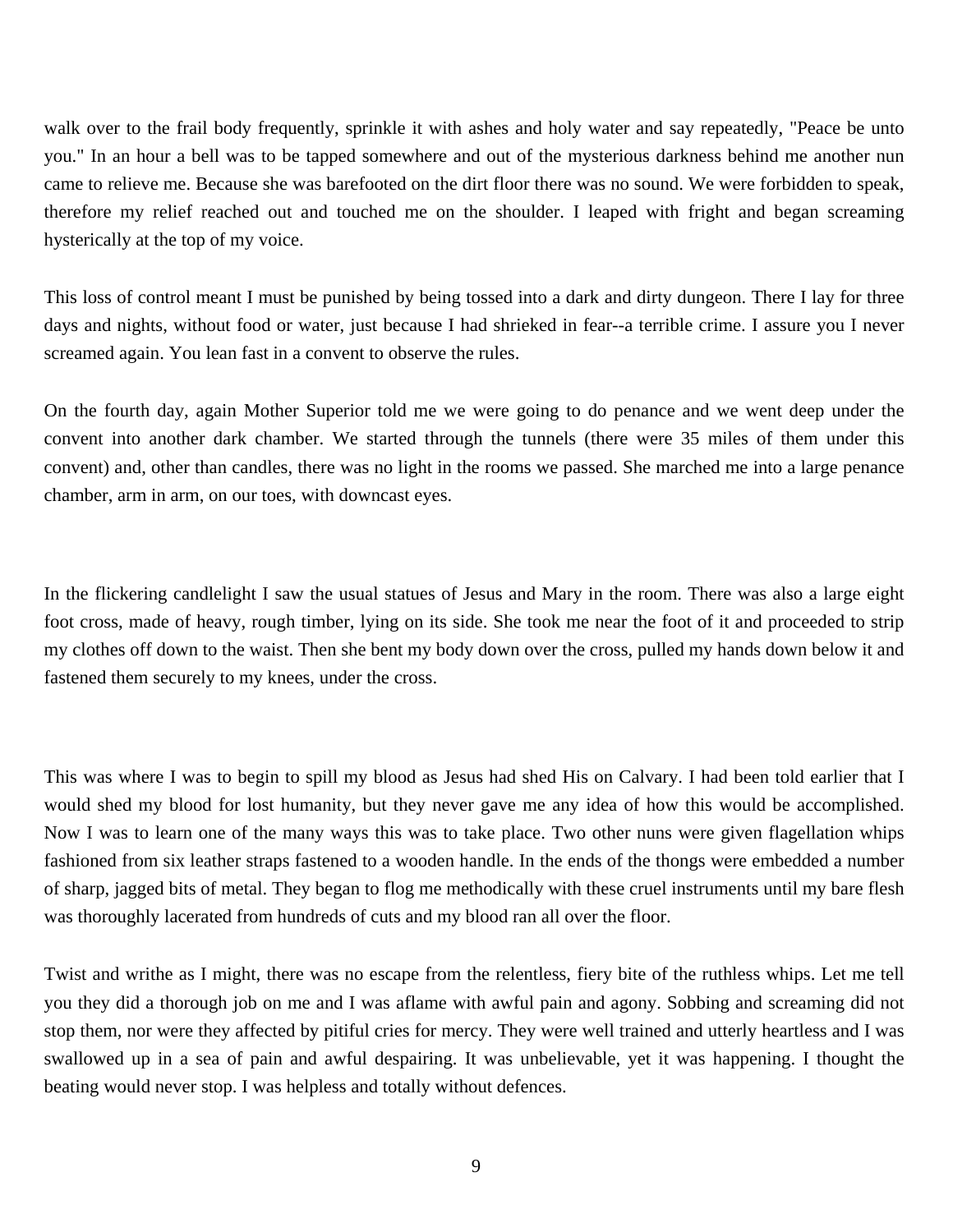Mother Superior released my hands from my knees after I had slumped into a moaning, suffering heap and she was satisfied I had spilled enough blood for this time. She drug me to my feet but did not bathe me nor treat the mass of bleeding wounds on my body. She simply pulled my clothes back on and I was forced to work all day, until 9:15 that night. Needless to say, the day was one of agony, but no one seemed to notice. With a sickening horror I realized the meaning of the teachings I had received that God is made happy by this penance and other sufferings. This was supposed to make us holier.

That day was a living hell for me, but this was only the beginning of hundreds of such days. When night came I stood in front of my cell bed where we were required to undress, with our backs to each other. I could not remove my clothing. The garments stained with blood had dried and were stuck tightly to my gaping wounds. It was several nights before I could take them off, and then it was an agonizing and bloody procedure. At mealtime I was not hungry because of the terrible misery I was suffering.

Ordinarily I would have undressed and have slipped into a muslin nightgown, and then enter my cell to be locked in for the night. For a bed we had only a slab or wood--no mattress, springs, pillow or blanket. Before we were permitted to lie down we were required to kneel on a penance prayer board. This contained hundreds of upright, sharp wires to pierce the knees. The upper section where we were to prostrate ourselves upon our arms was also a mass of sharp wires.

Another day the Mother Superior took me through a long, dark tunnel hall for my next initiation penance. As we entered the chamber, again there were seven candles. As she marched me up under the candles I spotted some ropes dangling from the ceiling with some sort of metal clamps on the ends. She made me stand very close, facing the wall and extending my arms in the air. Quickly she snapped the metal bands securely around each thumb. She then stepped to one side and began to turn a crank which took the ropes straight up until I was slowly hoisted from the floor. When I was suspended on the tips of my bare toes she fastened the handle, walked out without a word and slammed and locked the door. The weight of my body on those thumbs and my toes was excruciating.

I was already whimpering and moaning in misery. I had no idea how long I would stay there. Always in these things, you hung there wondering if you might die before they came back to free you. In the white heat of the waves of unbearable pain which wrack the body and mind, death would be a blessed way out.

As hours stretched interminably into days and nights there was no way to calculate how long you had been there. There was no sun; no sounds other than your own fevered sobbings and screams. It was like being buried alive without food or water. Torment and delirium causes you to loose track of reality and nothing seems real except the ever present torture and pain.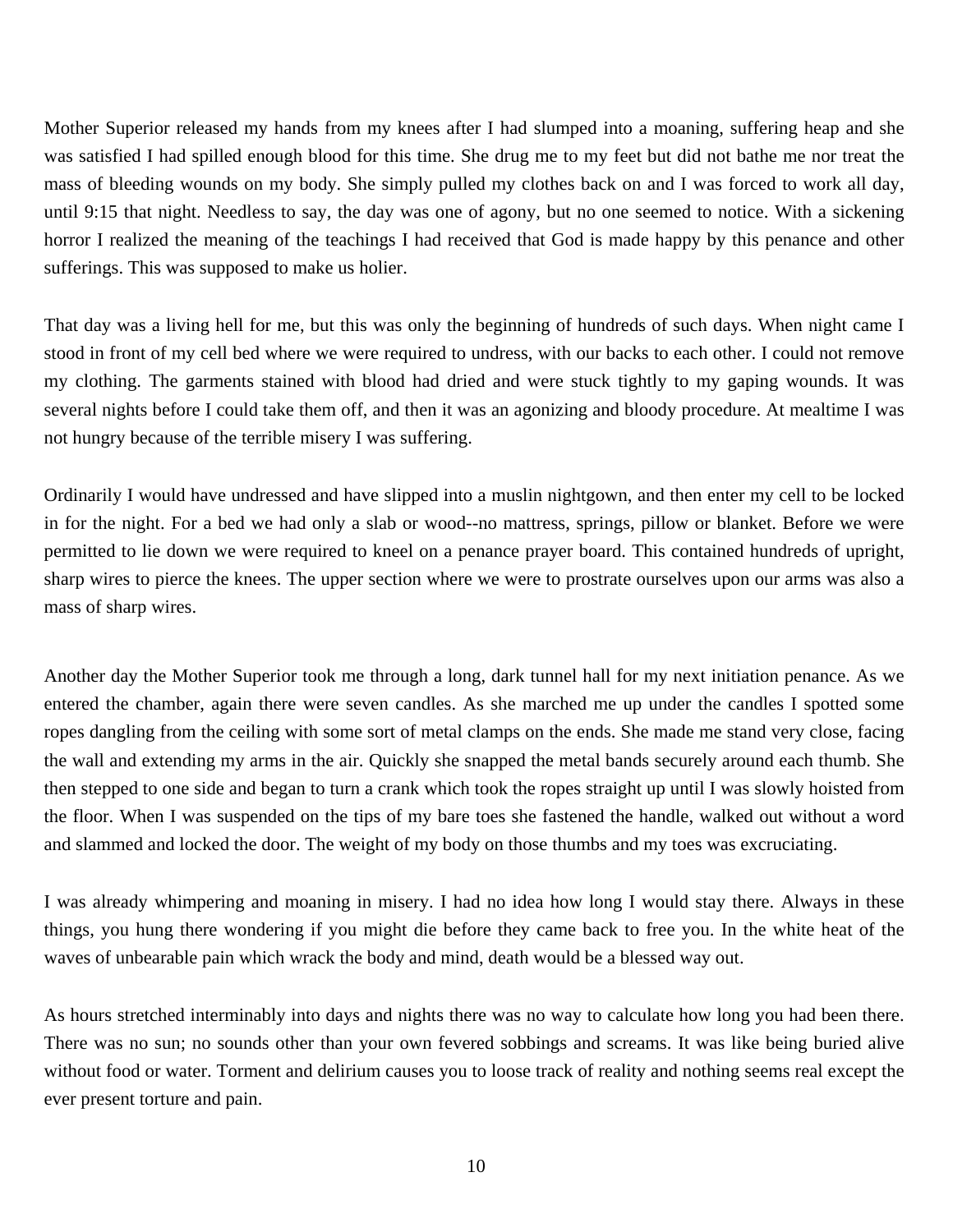This was another part of their brainwashing technique. I could do nothing but to stand there, screaming and crying. No one would hear or help me or even care. Three, four, six and finally ten agonizing hours crept by and every bone, muscle and nerve in my tortured body was screaming for relief. The maddening, unending pain is indescribable and I also grew hungry and thirsty. When my hands and arms began to swell tightly I believed I was going to die.

I had desperately prayed to all the statues in the room. Eventually I realized the Virgin Mary was not hearing a word I sobbed. Hysterically I shouted and pleaded for help from my patron saint; from St. Jude, St. Bartholomew, and every other idol or saint I could ever remember hearing about. I was surrounded by an unearthly silence, broken only by my own fevered screams and groans and the sputtering candles.

There I hung, wracked with pain and saturated in my own human filth, for there was no break in the torture regime for toilet facilities. Just as I felt I was going completely insane, Mother Superior walked in. Directly on the wall in front of me was an adjustable shelf which she raised to the level of my face. On it she placed a pan of water and a pan containing one small potato.

I was starving for water and food but how was I to get it? Painfully I scooted on my toes, tilting first one arm, then the other, straining to reach the pans. When I managed to reach them, I felt the tissues in my lungs tearing with terrible pain. As a matter of fact, many nuns contract tuberculosis after going through this torture. However, only by enduring such pain and strain could I manage to get water or food. I bumped and spilled most of it.

Nine days later Mother Superior came and released first one thumb and then the other and I collapsed in a faint to the floor. My limbs were swollen and shrieking with pain. My eyes felt as if they were being pushed out of my head and my arms were swollen to three times normal size. No part of my anatomy was free from the throbbing pain and soreness.

Of course I could not move. Two nuns picked me up by the shoulders and feet and took me, moaning incoherently, into the infirmary and laid me on a slab of wood. They cut off all my clothes for I was saturated with my own urine and bowel movements. This was another part of the carefully planned brutalization and dehumanization program, designed to produce mindless robots. Following this episode I could not even walk for two and a half months and would have been happy to die.

One day I was called out and again marched down those dread tunnels, not knowing what misery and pain I faced. She marched me into a room with a straight chair with a high back. Pushing me down into the chair, she then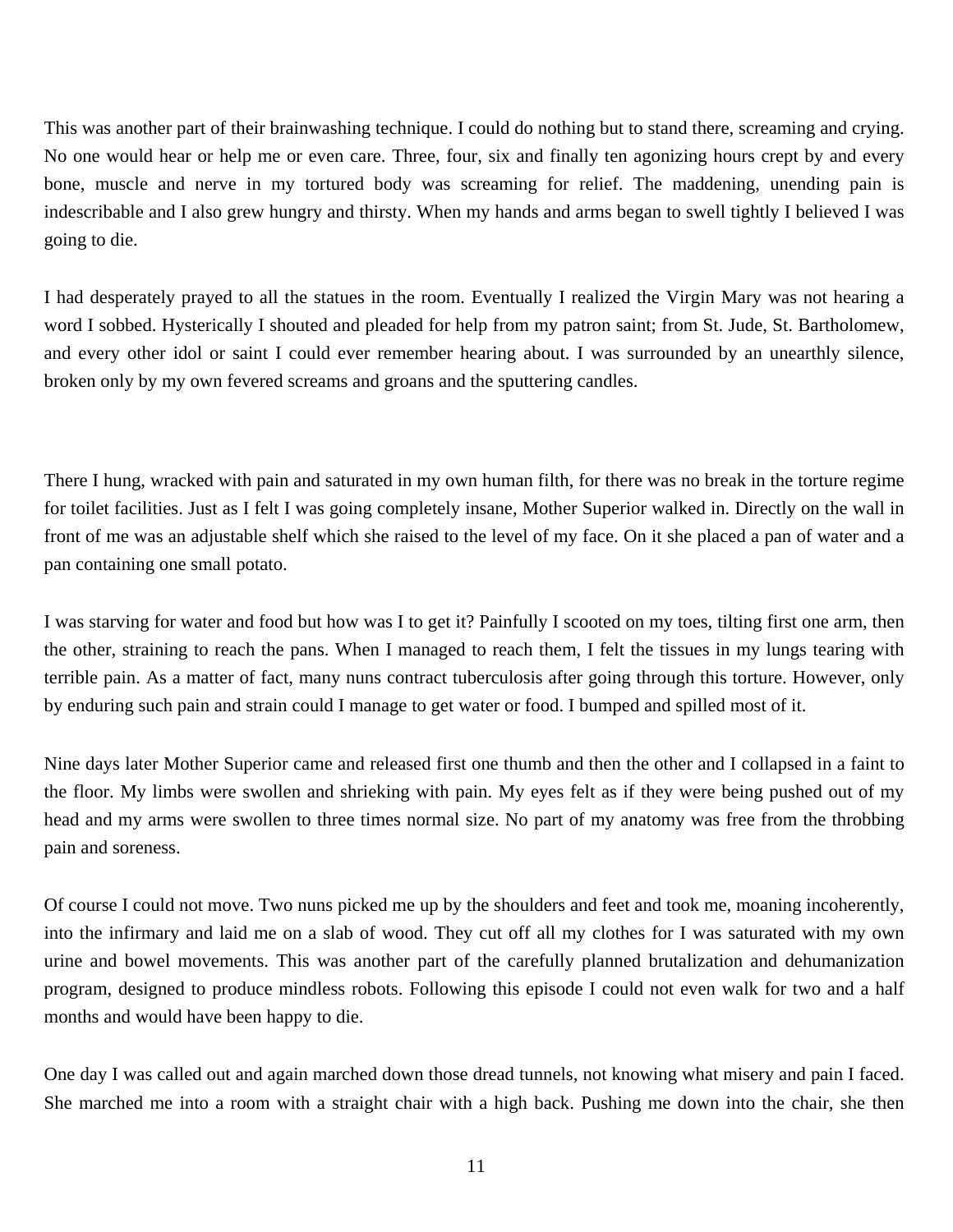removed my headdress and shoved my head forward in my lap and placed my hands on my knees. Quickly she fastened my head and wrists in stocks so I could not move. This done she positioned a faucet directly over my bare head and adjusted it so that it began on my head, a drop at a time.

I cringed in anticipation for I had witnessed others who had been subjected to this for ten long hours. After a short time the drops hitting in the same spot will break the strongest person. Often I and others would writhe and twist against the binding of the stocks, desperately trying to escape that pounding drop of water, even foaming at the mouth. Screaming and crying is never absent from these horror holes, deep under the ground, where no one with an ounce of humanity or compassion will ever hear. Pleas for mercy only bring longer and worse penances.

Many a nun has gone stark raving mad after being repeatedly subjected to this penance. Do not worry, the convent takes care of this too. The world outside will never know the truth. There are underground dungeons for those who have nervous or mental breakdowns. There will be reports and records of the nun and how she died, all lies.

You must realize that this entire religious structure is based on lies and deception and it is small wonder that at all costs, even human life, the hypocritical cloak of righteousness of the Roman Catholic system must be maintained. They will stop at nothing to protect it. Slander, lies, frame-ups, changing and destroying documents, injury and even murder are standard and acceptable procedure. The average person with a conscience and some sort of moral code will struggle to grasp the enormity and inhuman demonic intelligence which drives this religious monster.

Once I was taken to one of the filthy dungeons with dirt floors. I then had my ankles fastened securely to leather straps in the rings at the top of rods mounted in cement. I was standing with my feet in those rings until my strength failed or I fainted. When that happened I just crumpled over with my chest touching my ankles. After getting to a certain stage of pain and exhaustion there is nothing you can do. I must then stay in this cramped position for two or three days, depending on the whims of my tormentors. No one will come and there was no food, water, or toilet facilities. Bugs crawled over my body. It is no wonder there is such a cry against such horrors being uncovered and revealed.

The loneliness in the convent is inhuman and cruel, for there are no friends there. Everyone is set up to spy on everyone else and the slightest infraction of rules brings instant and harsh punishment. There were on friendships among the nuns. Suspicion and separation was the order of the day for convent living. We were taught to trust no one and depend upon no one, by a methodical and systematic isolation. The victims could never be allowed to unite to do something about conditions.

Communists followed a similar program in Korean prisoner-of-war camps to prevent any closeness or co-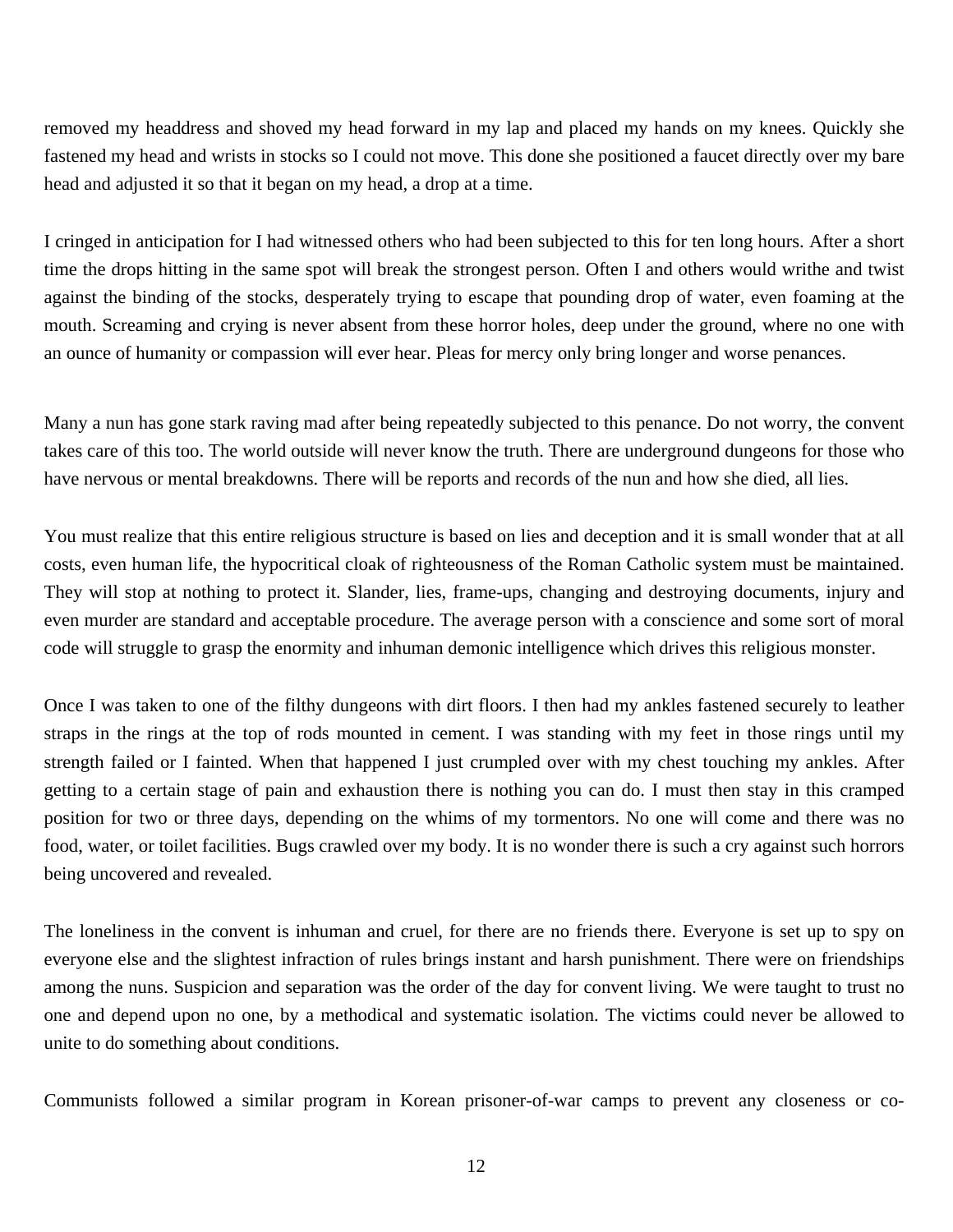operation between the inmates. Each nun is taught to be a policeman to watch and inform on all others. Betrayal of others causes the informer to be in good standing with Mother Superior. He approval is desired so strongly that often the sisters make up and exaggerate things in order to gain this kind of favor. Absolute obedience in everything is demanded in the convent and you are wise to learn to obey quickly and without question.

Each time I came in my cell I was required to kneel there, praying for lost humanity, while I suffered and shed more of my blood. Only after this could I lie down on the slab which served as a bed. Promptly at seven minutes before midnight a bell was always tapped and cells unlocked so we all could gather in the inner chapel to pray another hour for lost humanity. At seven minutes till one o'clock we returned to our cells to be locked up again until 4:30 a.m. At this time a bell was tapped and we had exactly five minutes to get dressed and report for duty, barefooted. This is a daily routine. To be late in dressing brought severe punishments.

Each night at 8:00 p.m. we were required to go down a long, dark hall to do a penance in the meditation room. Located there was a tiny room about four foot square, which contained a human skull and candle on a small table. We were to slip to our knees, gaze into the skull and meditate for one hour on death. When this hour was over, a bell was tapped and we returned to our cells where we dropped all our clothes. We then took three interlaced chains with sharp edges (which hung in our cells) and began to lay stripes on our own bodies in imitation of the stripes of Christ on earth.

Sometimes, because of lack of food and strength it was difficult to lay on many stripes. If Mother Superior suspected this, she would order you to strip and have two other nuns to whip you viciously. Following this you would lose all desire for your coffee, bread, or anything else for a few days, because of being in such misery.

This was cloistered convent life, where a merciless system of brainwashing was employed, just as Russia does in the concentration camps. It is exactly the same brutal barbarism, but Rome rides under the banner of religion while communist Russia is openly atheistic.

In the refractory where our meals were served, were two long wooden tables and each nun was assigned a certain place to sit. No one ever sits in another's place. For breakfast we were given only a big tin cup of strong black coffee with a piece of black bread which weighed exactly four ounces. Although we worked very hard all day there was no lunch, and about 5:00 p.m. we would gather again in the refractory, if we could walk under our own power.

For supper fresh vegetables were cooked together, making a tasteless, watery soup, without seasonings of any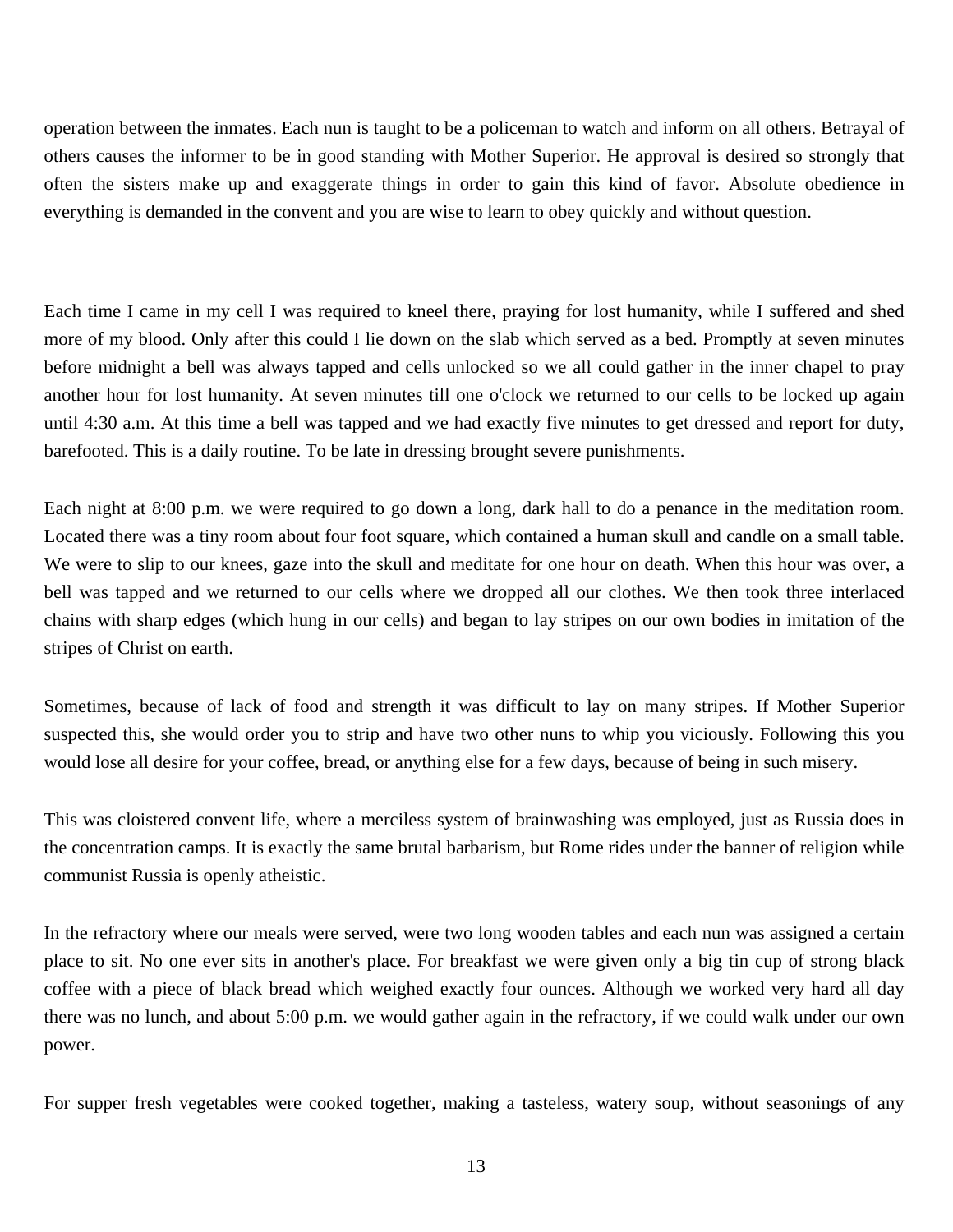kind. This was served in a pie tin with two ounces of black bread and a tin cup of strong black coffee. Two or three times per week we were given one-half glass of skim milk.

This was our monotonous diet, 365 days per year. The only exception was Christmas day when we were each given one tablespoon of molasses. My, what a delight that was, and we ate it very slowly, savoring each drop. All year long we looked forward to this treat.

With the limited food rations, three hundred sixty-five days per year, we never went to bed without gnawing hunger pains. For years I would roll and toss at night, unable to sleep, and wondering how much longer I could endure this continued torment. I assure you that it is sheer misery to live on the brink of controlled starvation constantly. Of course starving persons are weaker and can be more easily coerced and forced into every form of degrading obedience and subservience. This was executed with fiendish delight and a definite purpose to crush the human spirit.

With such a horribly restricted diet, torture, bloodshed and long, hard hours, it is little wonder that bodies fail and become sickly and many nuns die young in the cloistered convents. Remember there are cloistered convents in the United States.

In preparing vegetables, potatoes were boiled with skins on and peeled after cooking. Once while on kitchen duty, I was throwing a pile of these potato peelings in the garbage. I was so hungry I quickly snatched two handfuls from the can and hid them in my clothing. I told no one, for in the convent everyone is watching each other and there are informers everywhere who betray others. That night, in my cell, greedily I gobbled down the potato skins because I was so starved.

The next morning at 9:00 sharp Mother Superior announced with a smirk that I was to do penance and I knew this was not a regular penance day. With sinking heart I went with her to one of the torture chambers. It was a huge room with the usual seven candles. When she tapped a bell, two little nuns appeared, quickly binding my hands and feet together. Mother then ordered one to pinch my nostrils tightly so that I was forced to open my mouth to breathe. She then dumped a heaping tablespoon of hot cayenne pepper in my mouth and I had to choke it down in order to breathe. For two days after this I was plagued with itching, burning hives all over my body. This, for eating a bit of garbage!

Another time I saw a piece of bread lying on a table, and watched it for several days. Finally I took the bread, ate it in my cell, and the next morning Mother Superior again said we were going to do penance. Somehow she found out about the scrap of bread. This time I was taken to a room with a square table and was made to stand at the edge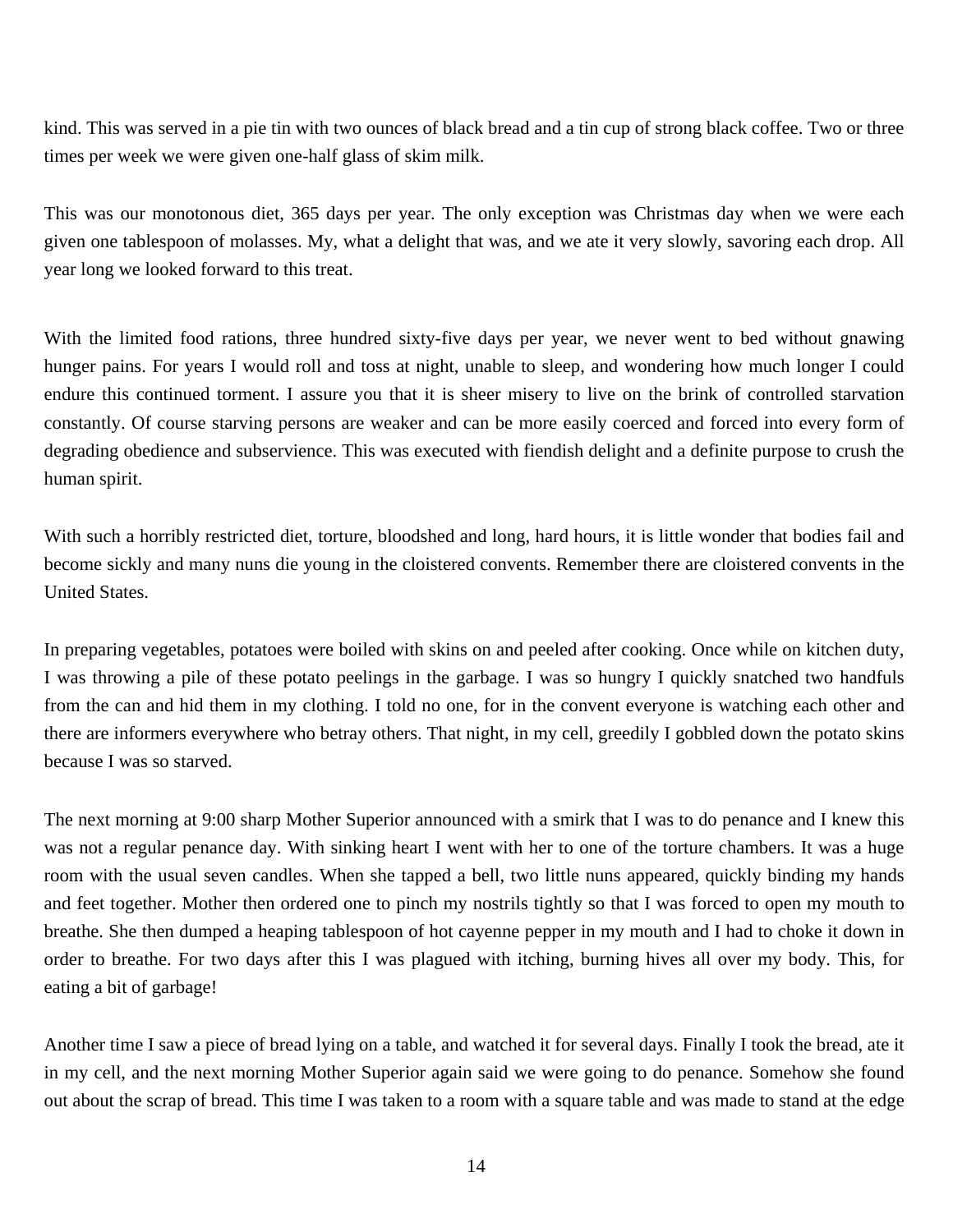with my hand and wrist strapped on a board.

It was very dark and my eyes adjusted slowly in the dim light. She moved over to one side to manipulate some sort of control and suddenly another heavy board smashed down on the hand and wrist. The blinding pain caused me to slump to the floor, but I could not get loose and was dangling by the helpless, injured hand. Stealing even a mouthful of stale bread was treated as a heinous crime and drew swift and cruel retribution.

As the years dragged by I leaned to use a hammer, saw, shovel and anything else a man normally does. We worked very hard, performing heavy manual labor, digging out underground rooms and tunnels, building walls, plastering, etc. Often we were two, three or four miles back in the tunnels. Sometimes we wondered if we even had voices because of the strict rule of silence, and would speak in whispers to each other. The very next morning Mother Superior would call the offenders out and say, "You are going to do penance." We wondered how she could have heard us. One day we learned that all thirty-five miles of tunnel under the convent were wired so she could hear every whisper.

Working back in the tunnels we listened for the tap of the bell which signalled us to come in for meals. Sometimes, due to fatigue or distance we would arrive late. Because each was in her own place, it was obvious who was tardy. When this happened, we had to ask a nun to hand us our tin cup, pan and tablespoon. We then had to craw behind each nun, begging for one tablespoon of her food. After crawling to each one, the offenders sat on the floor to eat. This is supposed to humble them by breaking their wicked pride, and also to promote promptness.

Our day in the convent began at 4:30 in the morning when Mother Superior tapped a bell. This signal meant we had exactly five minutes to get dressed. In the beginning I was late a half a minute, but the punishment was so severe for this minor infraction of rules that I never was late again. Raw terror and cruel punishment bring absolute and unquestioning obedience in the convent to every rule and order, no matter how unreasonable or trivial. Lies and deceit covering and concealing such infractions to avoid the dire consequences become a way of life for the nuns.

When we finished dressing, we would march on tiptoes, with downcast eyes, to report to the Mother Superior. There she assigned us our daily chores. These could be scrubbing, washing clothes, ironing, cooking, or other heavy and hard labor assignments.

Washing was done in twelve old-fashioned washtubs with rubboards. We ironed with cast iron flatirons, heated on a stove. Not only did we do the laundry and ironing for our convent but the local priests were free to load us with all of their linens and clothing, which they did. After all, the service, performed by slave labor, was free to them.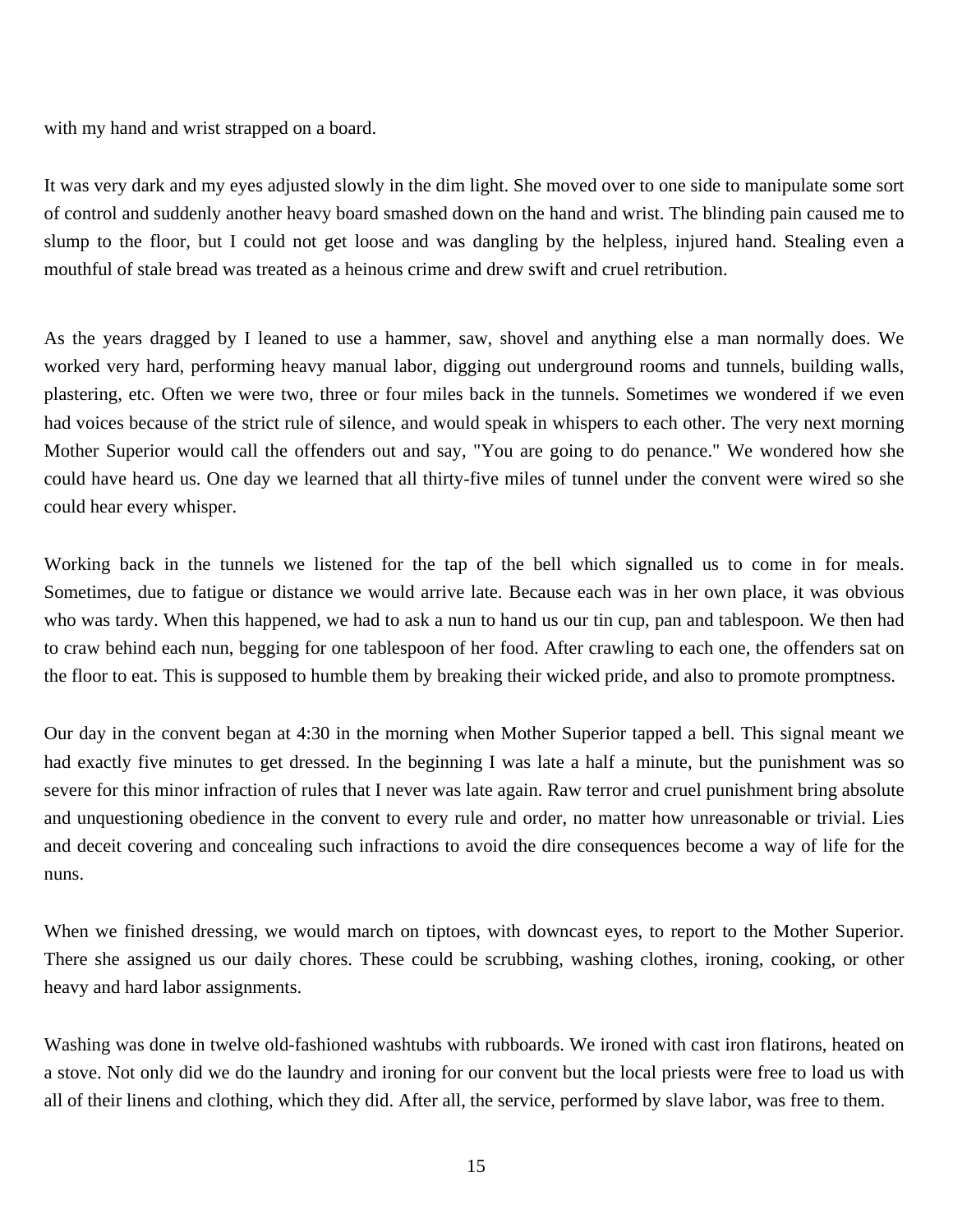Down in the laundry room there were rough cement floors and the heavy washing in twelve tubs caused a lot of soapy water to be sloshed on the floor. We walked around in our bare feet because shoes and stockings were a luxury we were denied in the convent. Suddenly Mother Superior would glide up, terrifying everyone because there is no way to know why she had come. When she made such an appearance, someone invariably had to suffer. Because things were done so quietly in a convent, we learned to sense her presence before she arrived.

One of her favorite tricks in the laundry room was to order one or more nuns to prostrate themselves on the cold, wet, soapy, floor. This done, with a cruel sneer she would order that the victim lick long crosses on the rough cement with her tongue. She watched intently to see if there was the slightest flicker of anger, distaste or hesitation on the face of the one forced to lick the crosses. If she did, she would assign ten to twenty-five more crosses to be done. Believe me, the tongue was always raw and bleeding before she was satisfied, and the victim would be unable to eat or drink for a day or two because of the mangled tongue. Many times Mother would return the very next day, seize the same victim and force her to repeat the crosses again.

Hard manual labor was advocated as a good physical discipline. In our emaciated condition because of the constant torture and systematic starvation we were driven and kept in a state of chronic fatigue and exhaustion. We were property of the Pope and the system, to be worked to death for their pleasure. All the crying and pleading we did would never be heard by anyone who would lift a finger to help us.

Another favored punishment was to compel us to crawl up and down an aisle ten times, upright on the knees. After I made it five or six times my knees were killing me. Drained of strength, I could not continue but collapsed in a faint. Mother Superior shook me roughly, pulled me back on my knees and commanded me to resume crawling. Desperately I tried to finish my assignment. The next day she might order me to do the same thing again and this would rip off the scabs from my injured knees, further bruising and tearing them.

This is typical of torments and tortures to which the little nuns are subjected day after day, year in and year out. There is no mercy, only heartless cruelty and this multiplies and reinforces the dreary hopelessness and despair which grips the entire cloister.

Continually we were told that doing such "penance" was pleasing and brought happiness to God, Who looked down on our misery and suffering, and smiled His approval. Although this was hard to believe, heathens who know no better simply believe what they are taught. Never having read the Bible, we had no way to learn the truth.

Most of us were reared in Roman Catholic teachings and traditions and snatched away from family and friends at an early age. It took a while for the awful truth and scope of the deception to soak in. When it did, it produced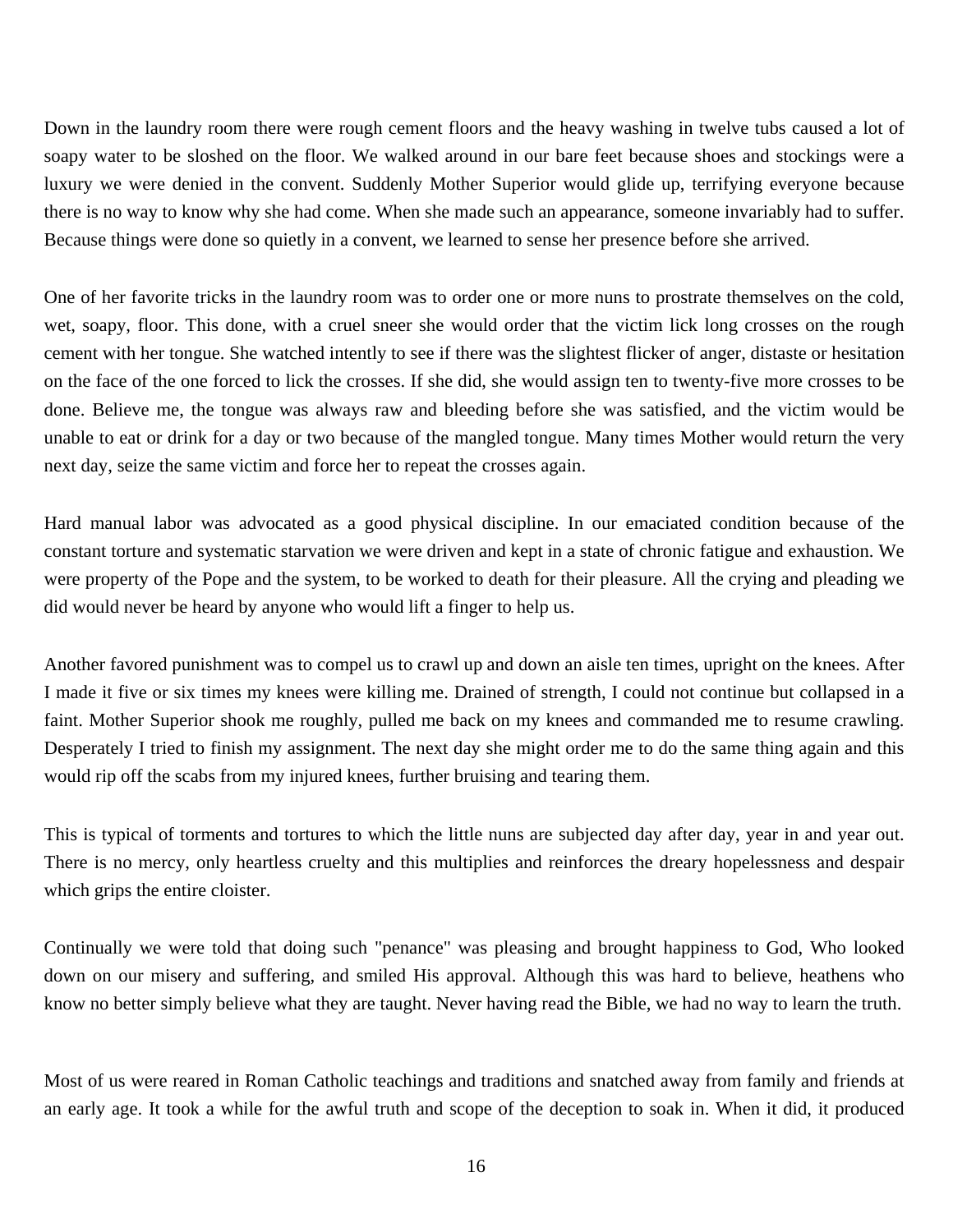atheists who hated anything associated with God or the saints. Vicious hatred and violence then floods the disillusioned and embittered heart.

There was no bath tub in this convent, only a metal, horse watering tank and we were only permitted to have a bath when Mother Superior ordered it. Even when bathing I wore my scapular, although I shed all my other clothes. We were taught that the first Saturday after the death of a Roman Catholic the Virgin Mary descends into purgatory. Whoever she finds there wearing a scapular, she will release. I was bound by these and other religious fables and lies, but did not know any better. I was taught to accept as truth everything Mother Superior said.

In the convent there was a huge painting in a certain room which depicted all horrors of tormented men, women, children and even babies in the awful flames of purgatory. The agony and misery was so graphically portrayed that it actually seemed real. We were marched in on occasion to meditate on the tortures of the damned for a long period. After this session Mother Superior would address the nuns and say that they had better go and work another penance on their bodies, because those poor people were begging to escape the awful burning flames there.

There were many days when I would deliberately burn my own body and spill some more of my blood because of my conviction that as I suffered it would help these miserable people to be delivered. I often say that if the mass and purgatory were taken from the Roman Catholic system it would eliminate 90

of her income and she would starve to death. This evil Babylonian system drains both the living and the dead for funds to finance her cancerous spread throughout the world.

The nuns cells were bare except for a statue of the Virgin Mary holding an infant Jesus. As I dropped on the sharp wires which lined the prayer board and prostrated my arms on still other penetrating wire, I would pray earnestly for lost humanity. I had been taught that my suffering and bloodshed would help to save them. I believed that my poor old grandmother would be released sooner from purgatory (our family priest had assured us she went there at death) because of my sufferings. Often, in spite of the misery, I was spurred on to continue in this painful posture longer, fervently hoping to speed her release.

We were taught that for every drop of blood we shed in the convent we would have 100 days less to spend in purgatory. When nuns worked in the kitchen or other places underground they often wounded themselves to spill blood for this purpose. We had it hammered into our thinking that, as we spilled our own blood, as we whipped and lacerated our bodies, tortured and tormented them, we were gaining indulgence for ourselves and others from purgatory. Remember there is no hope in a convent; nothing to look forward to except continuous pain,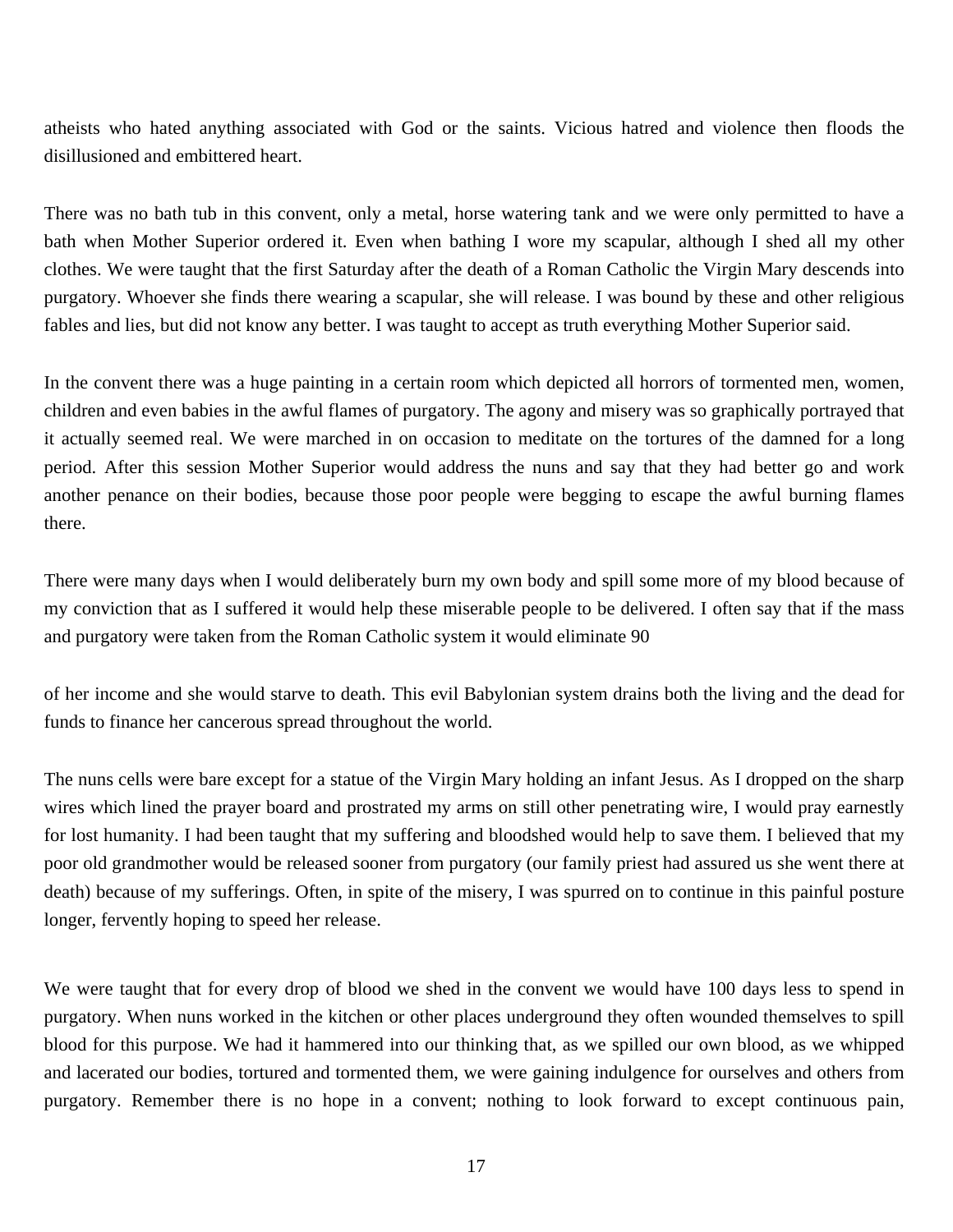exhaustion, starvation and finally death. (Leviticus 19:28).

To those who have been taught the truth of salvation through faith in Jesus Christ and know of the marvellous grace of God, it may seem incredible that anyone could be so deluded and ignorant. I remind you that if you had been taught noting else all your life and, if as an impressionable child you had been spirited away to be brainwashed and finally imprisoned in a convent, you would not know any better either.

It took ten terrible years in the convent before I finally realized the awful truth that I had been duped. I was finally convinced that the Virgin Mary, Jesus, Joseph, St. Peter, and all the other saints were simply unfeeling metal, wood or plaster statues. It was a shock when I knew they could do nothing to answer all the fervent prayers poured out to them by faithful and deluded people all over the world.

It is surprising how tenacious my faith in all those false idols was. How long it took to really realize the bitter truth about them and the deception in which we had been snared. Bitterly, I came to believe that, if there was a God, He certainly either was dead or cared nothing about humanity. Oh, the hours I and others have spent in earnest, sobbing prayer at the feet of these dumb statues. (Jeremiah 10:19).

One regular monthly event we always dreaded was the visit of the father confessor to the convent. Each time it was a different priest but they were all basically the same. I hated going and always attempted to get in the back row. I lived in a convent so long that I would never trust any priest. All of the ones I met were rotten and vile. The ordeal of confession sometimes took all day. One by one the nuns had to file in to the room where the priest was waiting. Never did I see a priest in the convent who had not been drinking.

The room was bare except for the inevitable statue of the Virgin Mary. The priest perched in a straight-backed chair and the nun must come in and kneel before him. If she got out without being defiled and forced into some unspeakable depravity she was fortunate. No one ever interrupted the priest and the woman, no matter what transpired. One after another the nuns would enter and leave the room.

At other times it was not unusual for the Mother Superior to usher in a drunken priest who would pick out a nun and take her to a cell with him for more liquor and sex. The Mother Superior was a hard and carnal woman who had borne numbers of illegitimate children of priests and usually she drank with the visitors. The priest was well fed, healthy, and strong and lived a relatively easy life; therefore a poor, weakened nun was no match for him, to fight him off. Because she was helpless, he did whatever he pleased and violated her any way he chose. There is no one to defend or help her and none to even care about her being forced into harlotry. Because Mother Superior locked the cell there was no way to escape.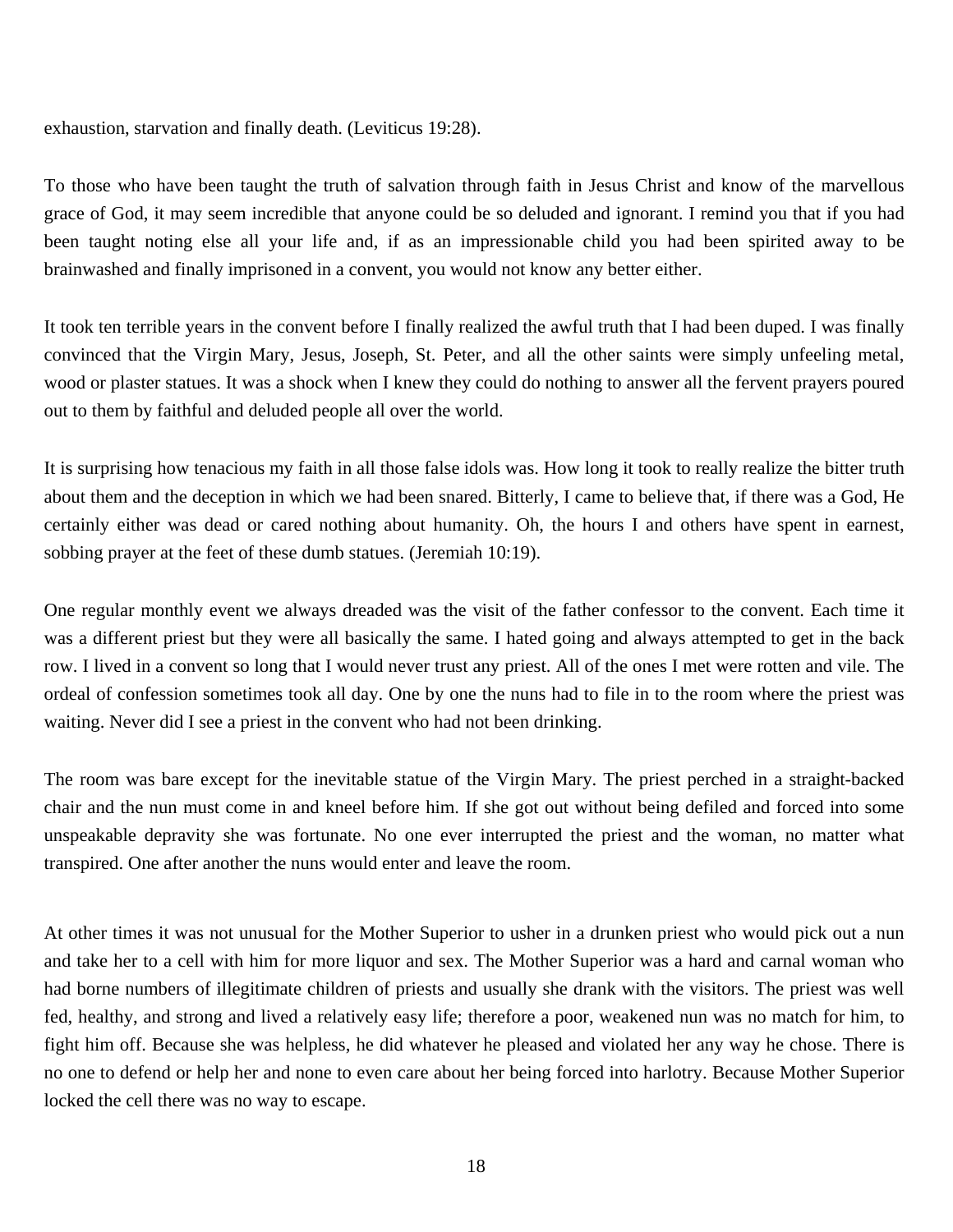Often I have nursed these little nuns after they had been brutalized and shamefully abused. Only the priest's imagination limited the kind of indignities he could inflict on his victim. I saw and experienced all kinds of sickening evidences of the wildest kinds of lust being exercised in the convents. The body of the nun often looked as if it were something to be thrown out to the hogs, covered with dozens of bruises and other marks. The people who say I exaggerate are either the priests, trying to squelch the truth, or those who have never been inside the convents. Because I was there, I know the truth, which is monstrous and shocking!

Can you imagine the terrible position of the nun confronted by the priest? If she displeased or refused him, he would complain to the Mother Superior. Putting their two evil minds together they would come up with things to do to that nun which normal minds would never imagine. In a day or two after she resisted the priest, Mother Superior would call her aside to do penance again. There was no choice and with sinking heart she would be led down into the dungeons where the awful reprisal dreamed up by the priest and Mother Superior would be executed.

Some mornings when we were preparing to go to work Mother Superior would call out ten or fifteen of us. We were trembling and apprehensive, never knowing what was coming. We were never allowed to question; only obey, like mindless machines. Would we be punished, go to the penance chambers or what? Then she abruptly would give the order for us to line up and remove all our clothes. With sinking hearts we did as we were told. We knew from experience what was coming next.

Half starved and marked with many scars, with shaved heads, we must have been a sorry sight. Because there are absolutely no mirrors allowed in a convent, I had no idea what I looked like for all the years of my incarceration. When I would catch scant, forbidden glances at others with their gaunt, drawn faces, sunken eyes, teeth falling out, and skeletal starved bodies, I could hardly imagine that I too looked like this.

On one occasion after we were stripped, three drunken, leering Catholic priests lurched in and eyes the nude girls lustfully and each chose a partner to go to a cell with him. Remember, these are cloistered convents and the priest is free to do anything he pleases behind the cloak of rotten religion. This same wicked whoremonger will return to his flock to say mass and hear confessions of people he dupes into believing they can be absolved from their sins. Full of fornication, perversion and vice, he acts as their god!

Can you imagine what all these vile and hurtful abuses did to me? I had no idea that anyone could harbor such hatred, resentment and bitterness inside. In my mind, over and over I would plot and wish for the death of the Mother Superior and other tormentors. How I would relish these delicious thoughts of vengeance and hatred! The convent did this to me. I certainly was not like this when I entered.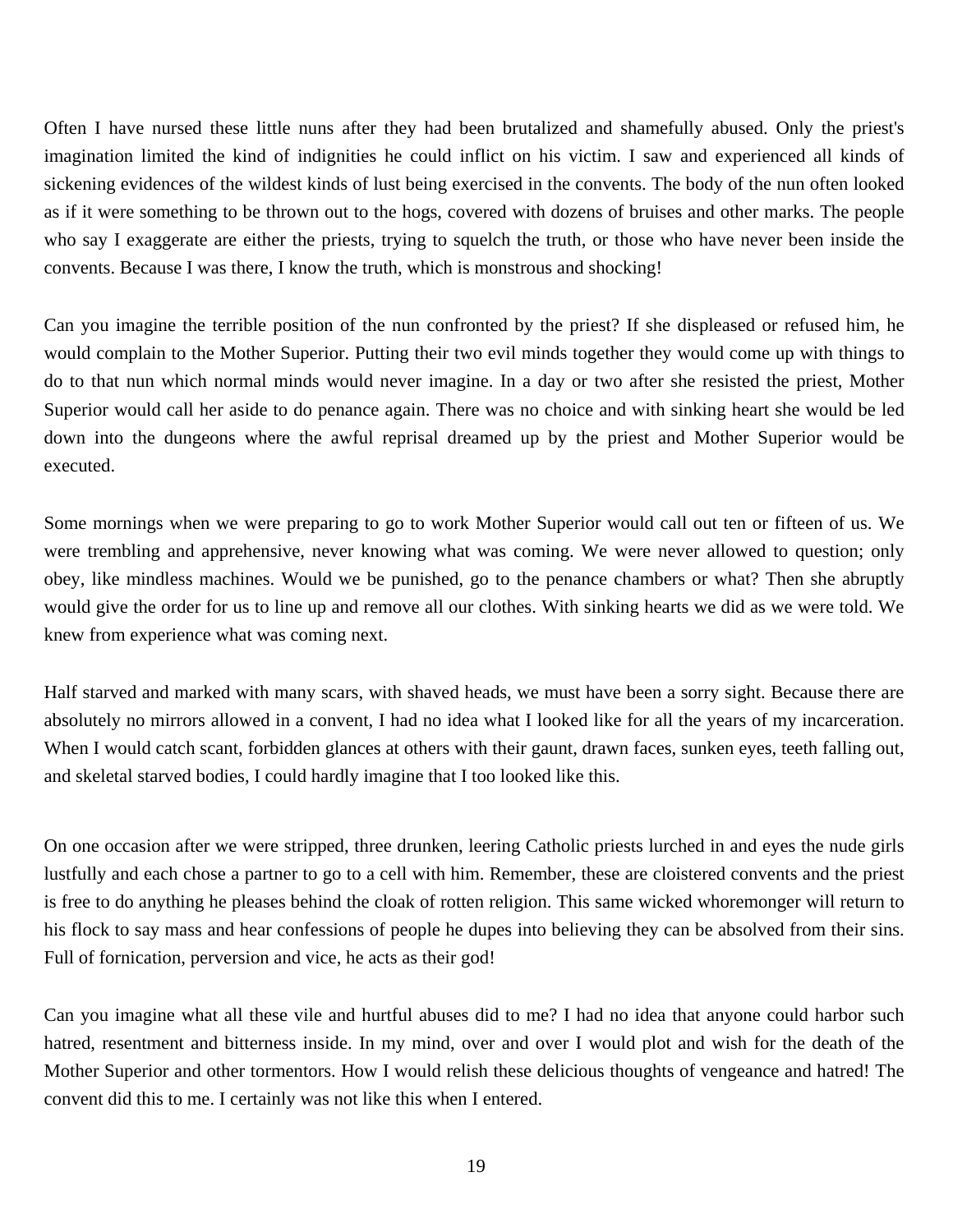After all the nuns had been broken to the will of the priests, they would become very angry if we resisted anything they wanted to do. Often we were slapped in the mouth by an irritated drunken priest. I had my own front teeth knocked loose from being punched in the face. Often we were thrown on the floor and kicked in the stomach. Being pregnant was no protection, for the priest knew that baby was going to be murdered anyway when it was born. Many babies are born in the convents because of the evil corruption of this foul system, cloaked in religious garments. No wonder Babylon is slated for complete destruction. She is unspeakably vile!

I saw scores of babies born in the convents. Most were abnormal and deformed and seldom was one normal. With my hands I have delivered many, many of them, therefore I know. With my eyes I have seen the horror of it all and the world must be told of what goes on in those chambers of horrors.

Many have said I exaggerate and that these things are not so, but I have yet to be hauled into court to refute the charges. They would have to open the cloisters and this they dare not do. After being snared in this rotten system for twenty-two years, I know whereof I speak.

Normal young expectant mothers eagerly anticipate the arrival of their precious baby. Everything is ready, nursery, crib, clothing, and everyone is happy with her. By contrast, a little nun in the convent dreads the moment when she gives birth. The child is the product of a shameful, illicit union with a drunken priest which was forced on her. She knows from bitter experience that the baby will only be permitted to live four or five hours at the very most. It will never be cleaned or wrapped in a warm blanket for Mother Superior will put her hand over its mouth and pinch its nostrils to snuff out its life.

This is why there are lime pits in all the convents. Babies' bodies are tossed in these holes to be destroyed. Pray for the government to force the convents to open their doors to release the prisoners and let the whole world see what horrors are hidden behind those doors of cruel religious hypocrisy.

If this happens, I assure you that even the Catholic people will agree to the closing of the convents as they did in Mexico in 1934. They have no idea what is transpiring there either, or they would never expose their daughters to such barbarous debauchery and torture.

The convents in old Mexico have been turned into government museums which you can tour for a modest fee. You should go and see with your own eyes and touch with your hands the things of which I speak. Go down into the dungeons, through the tunnels and torture chambers and see all the fiendish devices, demonically conceived, to inflict suffering on the bodies of helpless nuns. See for yourself the cells in which nuns were locked each night and examine the beds, and the prayer boards.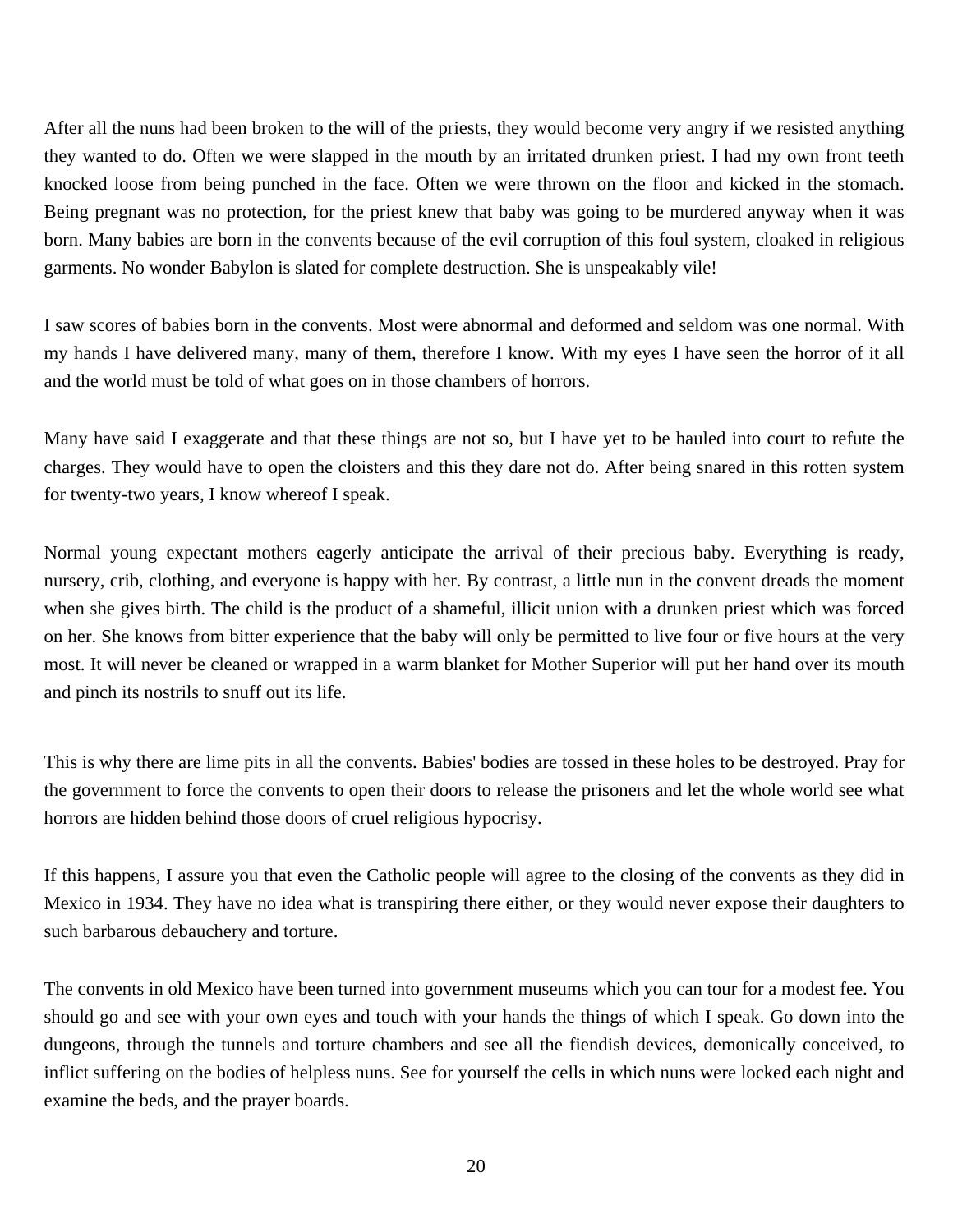This should give you a burden to pray for hundreds of precious little girls who have been deceived and enticed into entering these ungodly prisons for a life of suffering and utter despair by the Roman Catholic system. Remember I had a mother and father who loved me dearly. When they consented for me to enter the convent they had no idea that I was going to be subjected to such degradation. They were assured that this was the highest calling, the finest expression of their faith and love to God, to give a daughter to such service.

Sealed up in the convents until death, we would never be able to leave and let people outside know what actually takes place inside. With all communications cut off, we were beyond the protection of the law or loved ones and friends. There is no hopeless despair and black depression quite as smothering as that which seizes you when the realization of all this begins to sink in. To know that there is just no escape possible is maddening for there is no end or relief in sight.

Roman Catholics loudly proclaim that anyone can go into any open or closed order convent. There is an outside chapel and what is called the speak room. You are not even admitted there without an escort. If you were taking in food for a specific nun, typically you would walk up the front of the room and press a bell. This would activate a gate containing three shelves to swing open to receive your gifts for the nun inside.

When the bell is tapped, you may be sure that Mother Superior is seated just behind the heavy black veil draped over the big iron gate guarding the inner part of the convent.

You will not be allowed to go any further but may speak to the Mother Superior through the veil. If you asked permission to speak to a specific nun, you might be permitted to converse with her, but only through the veil. If questions are asked as to her happiness, health, food, etc., the nun always answers affirmatively. After all, Mother Superior is sitting there, monitoring every word.

If she were to complain or reveal any of the unpleasant details of life inside, there would be swift and harsh action to correct her as soon as the visitor left. There are good reasons for them to refuse to let relatives see the nuns in person. After a time on convent fare and treatment, the eyes are sunken in the head and the body so wasted away, pale and unhealthy that seeing all this would bring an indignant outcry.

Many were the nights I was extremely exhausted and badly in need of sleep, but ravenous hunger kept me from rest. Going to breakfast meant only a scrap of bread and a cup of black coffee which did not even take the edge off of that everpresent hunger. To those who have always had enough to eat it will be difficult to understand the plight of those who go to bed hungry every night. This is tragic in impoverished, backward nations. It becomes even more evil when you realize that what I am describing is deliberately planned and induced with cunning and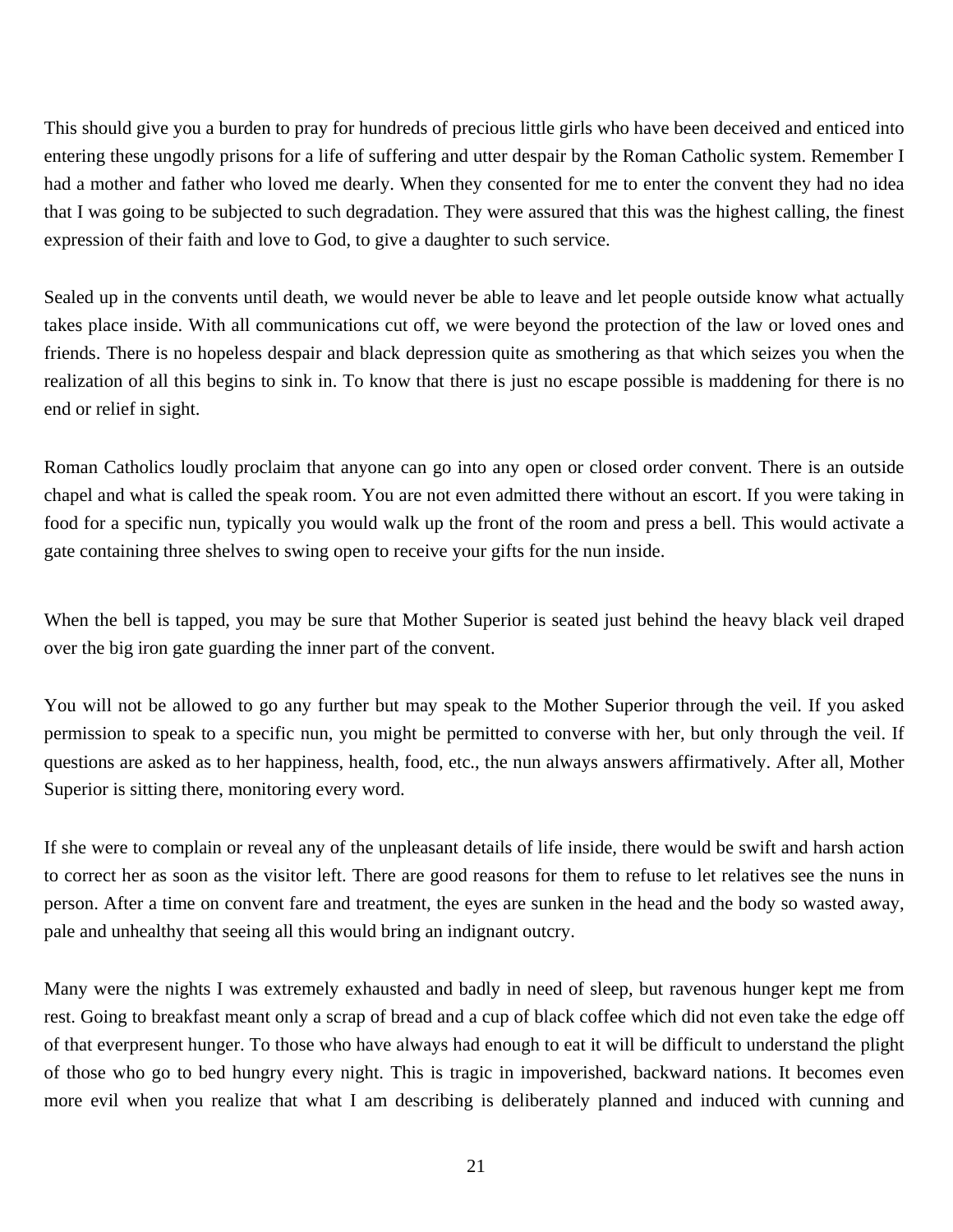devilish cruelty.

Remember that there is not a night or day when those little nuns imprisoned in the cloistered convents around the world do not go to bed hungry. They are sick, wounded, hurt, homesick, heartsick, discouraged and filled with despair. While we look to the Lord Jesus Christ for hope, these poor women have no hope. Release into a lost eternity is the best they can look for.

Occasionally I meet Roman Catholics who vow they have been inside the cloisters and that what I report is not true. You must remember that Catholics are quite free to lie to protect the church and need not even confess this in confessional. It is permissible, just as it is alright to steal up to \$40.00 before theft has to be confessed. (Exodus 20:15,16).

My fury toward the succession of Mother Superiors was unchecked. Each time she singled me out for penance or some real or imaginary infraction of convent rules she would sadistically inflict some diabolical and vicious suffering designed to destroy my body and mind. My mind was so filled with schemes of violence and retaliation I lived for the bitter day when I would be able to repay some of the misery I had endured.

All of this awful violence and hatred in me was created by the endless stream of cruelties, deprivations, harassments and unbelievable sufferings heaped on me by my captors. I often fantasized what a joy it would be to kill one of the brutal, lecherous priests who regularly violated us.

In my twenty-two years in the convent, I saw three Mother Superiors die. Because I was a nurse, one day two nuns came to fetch me to tend Mother Superior who was critically ill. A Roman Catholic doctor from the outside had been called in to examine her. He gave me strict instructions concerning some powerful prescription medication he left for her. All of the hatred I held for this ungodly woman, her cruelty and the wicked system she represented boiled up in me. I would have my revenge, and this woman would die. I would see to that!

The day was long as I waited for my chance. The nuns were locked in their cells and the lights went out at 9:30. Time drug on until finally the midnight call to prayer was finished with the lights out for the night. I picked up a number of the tablets and dissolved them in water, a deliberate, massive overdose.

Eagerly, I roused the half-conscious woman and painstakingly forced her to gulp down every drop of the lethal potion. As I eased her back on the pillows I gloated. Soon she would die a horrible death and my vengeance on her would be sweet indeed. I checked her pulse, which was escalating rapidly, as was her respiration. In a short time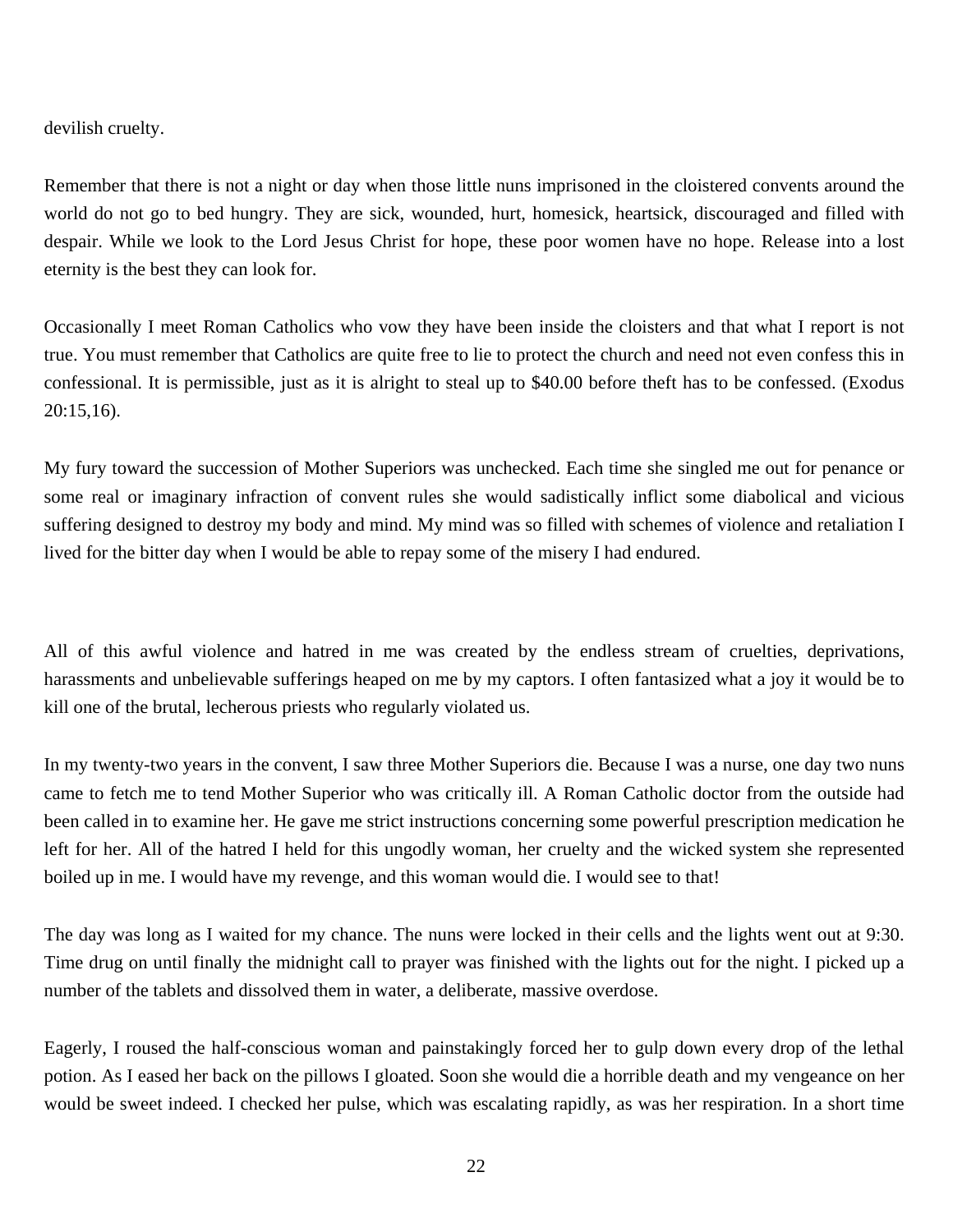she began to moan and toss and finally went into violent convulsions. I smiled evilly, for years of abuse had changed me into a bitter, heartless monster, bent on murder.

Suddenly I awoke to the realization of what I had done. With a shock I knew that I would probably be held accountable for her death. There was no way to imagine what they might do to me because of it. Frantically I grabbed a stomach pump and worked furiously to save her. I began massaging her with cold water. At long last her respiration and blood pressure dropped to normal levels and she drifted off into a deep sleep. I could relax again and reflect on my own narrow escape.

I knew that in a part of the deep tunnel system under the convent, there was a place where I had often heard horrible screams. They came from behind a heavy locked door. Mother Superior had repeatedly warned us not to go there. This was a rather pointless admonition since none of us had any keys, however my curiosity about the place was overwhelming.

With my patient finally out of danger and the convent asleep, I remembered. Mother Superior's keys were in her desk, so I grabbed them and raced downstairs. Two stories

underground, by the flickering candlelight, I found the forbidden door which I had wondered about. I fumbled nervously with the big ring of keys and finally found the right one. The huge door swung quietly open, revealing a hall lined with nineteen tiny cells. All had barred windows in the doors.

I gasped in horror as I peered inside the cells to see white, ravaged and drawn faces of little nuns with whom I had eaten, prayed and worked. Each had disappeared suddenly and without any explanation. One in particular I recognized and asked her how long she had been there and other questions. Her dull, lifeless eyes were glazed with awful terror, but she would say nothing at all. Paralyzing fear rules the convent and these prisoners did not know where the Mother Superior might be hiding. None would speak lest worse things come upon them. I went from one to the other but always the response was the same, frightened silence.

Toward the end of the hall, several cells emitted a sickening stench and I became violently ill and nauseated when I peeped inside. All of the captives here had long chains wrapped around their waists, which prevented them from being able to sit or lie down. They were slumped in the chains, reeking with their own urine and body wastes, for they had been condemned to a slow death, with little water and no food. Some were already dead and the awful smell of death was there.

Their "crimes" consisted of persistent infractions of convent rules or they were unfortunate enough to have had a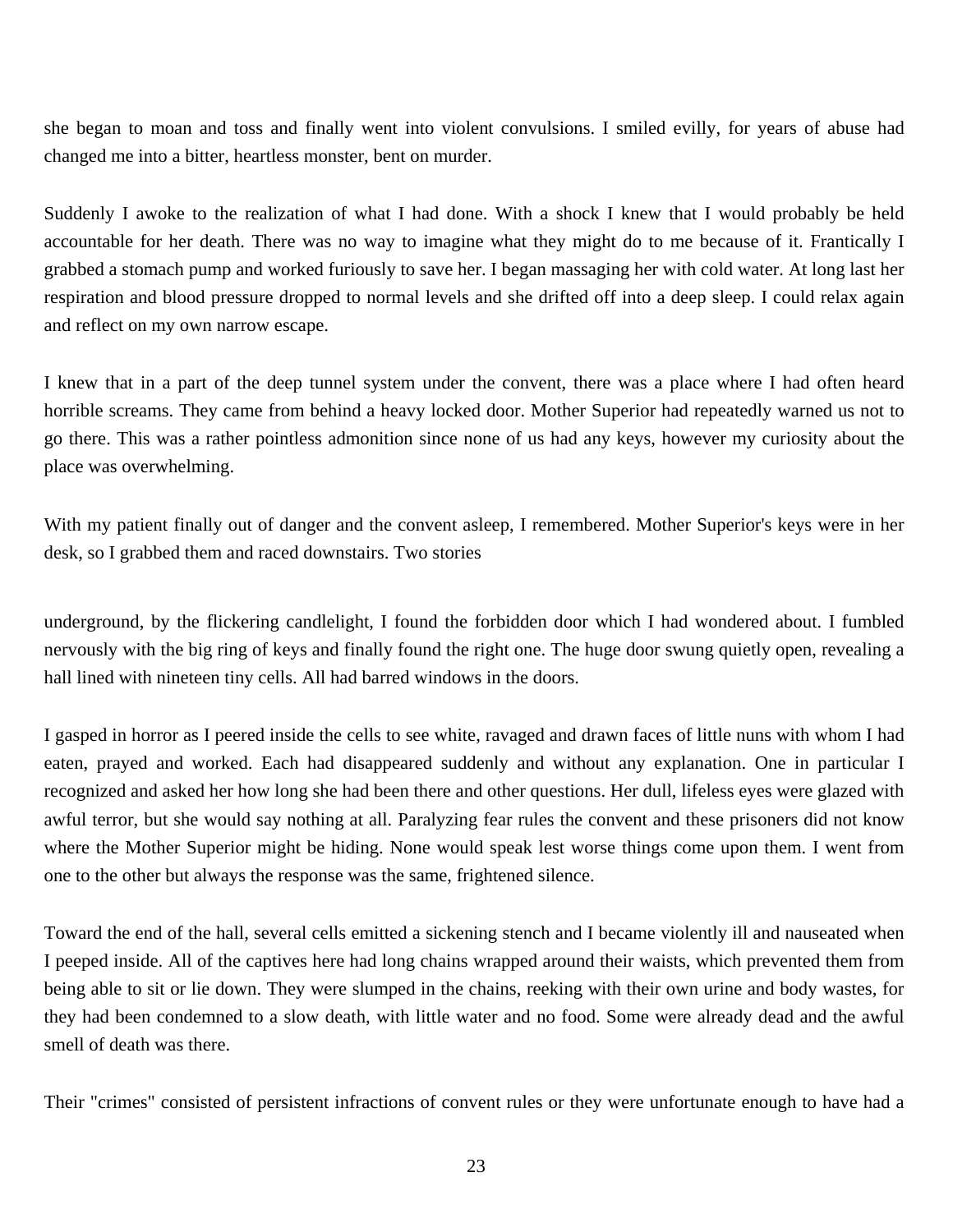nervous or mental breakdown because of the pressure of the cloistered life. This was the way such matters were handled, a hidden garbage dump for the wreckage of the convent.

Violently ill, my head swimming and mind reeling, I staggered from the chamber of horrors and relocked the door. Hurriedly I went back upstairs to my charge, who was still sleeping peacefully. I was relieved to find that her blood pressure and respiration were still normal. She slept late into the next day and I remained with her for three more days.

Mother Superior felt so much better that I was rewarded with a six week assignment to kitchen duty. This was a rare privilege for it was on the first floor. Kitchen walls were lined with peep holes and there was no way to know when some nun or priest was peeping through them. With this constant surveillance, the slightest infraction of the rules, especially stealing food, could be discovered and dealt with quickly and harshly. This contributed to the overall sense of being in a hostile prison at all times. Still I was glad to be there.

There was a double locked outside door in the kitchen which opened onto the courtyard.

On a landing by the door was the spot where we kept the garbage cans. On the third day of my assignment there, someone rattled a garbage can. The six of us were startled and jumped. When you work and live in an atmosphere where silence is constantly required, you become very sensitive to even ordinary sounds which others would never notice. We whirled around and saw a man who was replacing a full garbage can with an empty one over in the corner.

Quickly recovering our composure, we dropped our eyes and busily returned to our work, fearful that we might have been observed. We were taught that the bodies of the priests and bishops were sanctified and holy. However, all other men were unsanctified and if we were caught looking at them we could receive severe punishment for this sin.

Suddenly my mind stirred with an exciting but dangerous idea. Perhaps I could smuggle a note to this man! This presented many problems however, I had no pencil or paper, for these were not allowed, but hanging over the work table in the kitchen was a pad with a pencil chained to it. This was used to list items running in short supply in the kitchen. I managed to snatch a scrap of dirty paper and at odd moments would scribble a few words on it with the pencil. By the end of the day I had only been able to write about two and a half lines, appealing for help.

I was terrified at the thought that I might have been noticed and reported. However, I had gone too far now to turn back. At the end of the work day, I slipped out to the garbage can, put the note on top of garbage, and left the lid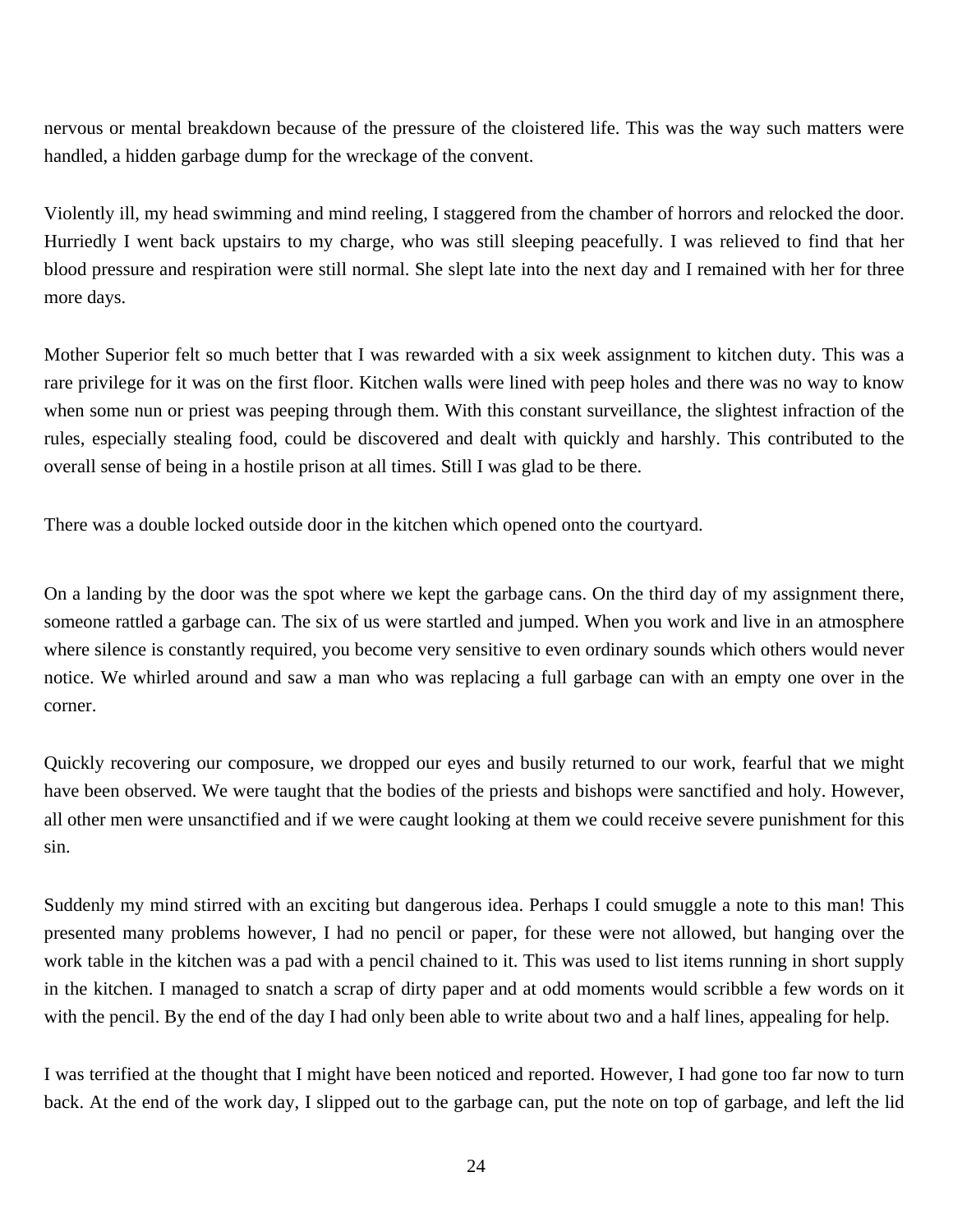off the can. I then removed my crucifix and, although it was difficult, I managed to break it and deposited it on the shelf.

After the kitchen chores were finished, we walked out and paused for our regular, daily inspection by Mother Superior. She carefully examined our skirts to be sure we were not smuggling out bits of food. When it was my turn I said, "Mother Superior, I broke my crucifix and put it on the shelf over the work table. May I go back and get it, please? She queried me about how it happened and finally crossly told me to go quickly and get it. After all, a nun could not be found without her crucifix!

I flew to the back door and looked under the garbage can where I had asked the man to leave a note. There was a piece of folded paper, a note! My hand shook so I could scarcely read it. My breath was coming in gasps, excitement mingled with fear. As I managed to make out the writing my heart really leaped, pounding so hard it seemed to thunder in my ears. It said he was leaving the outer kitchen door unlocked and also the big, barred, iron gate in the high wall around the convent!

Escape! I could hardly draw my breath as I cautiously tried the outer door. Sure enough, it swung open and I eased my foot out on to the cement stoop. Suddenly I froze, paralyzed with fear, and grew dizzy with nausea. I leaped back inside.

I was remembering the dread sound of the buzzer which sounded the alarm when a nun attempted to escape. I also shuddered when I recalled how quickly the priests would capture the forlorn runaway and drag her back. Then began an endless round of penances and inhuman torments to bring repentance. Was I ready to risk all this?

I shivered, took a deep breath and stepped out once again, this time closing and locking the door behind me. Now I could not turn back so I darted to the iron gate. Just beyond this was glorious freedom from the charnel house of horrors where I had been imprisoned for twenty-two long years! Freedom was worth any risk. Although I had despaired so often, I still longed for it. At last it was within my grasp, and overwhelming emotions swept over me as I raced to the gate.

I arrived at the iron gate and pulled gently. Raw terror knotted my stomach as I pulled and then jerked as hard as I could. It was locked! I sobbed silently and almost fainted when I remembered that I had foolishly snapped those kitchen door locks. I was locked out in a forbidden area with no excuse which would be acceptable. Panicking, I thought of all the tortures Mother Superior would use on me to break this "rebellion." I shook uncontrollably and my mind was spinning. Why, why was this gate locked?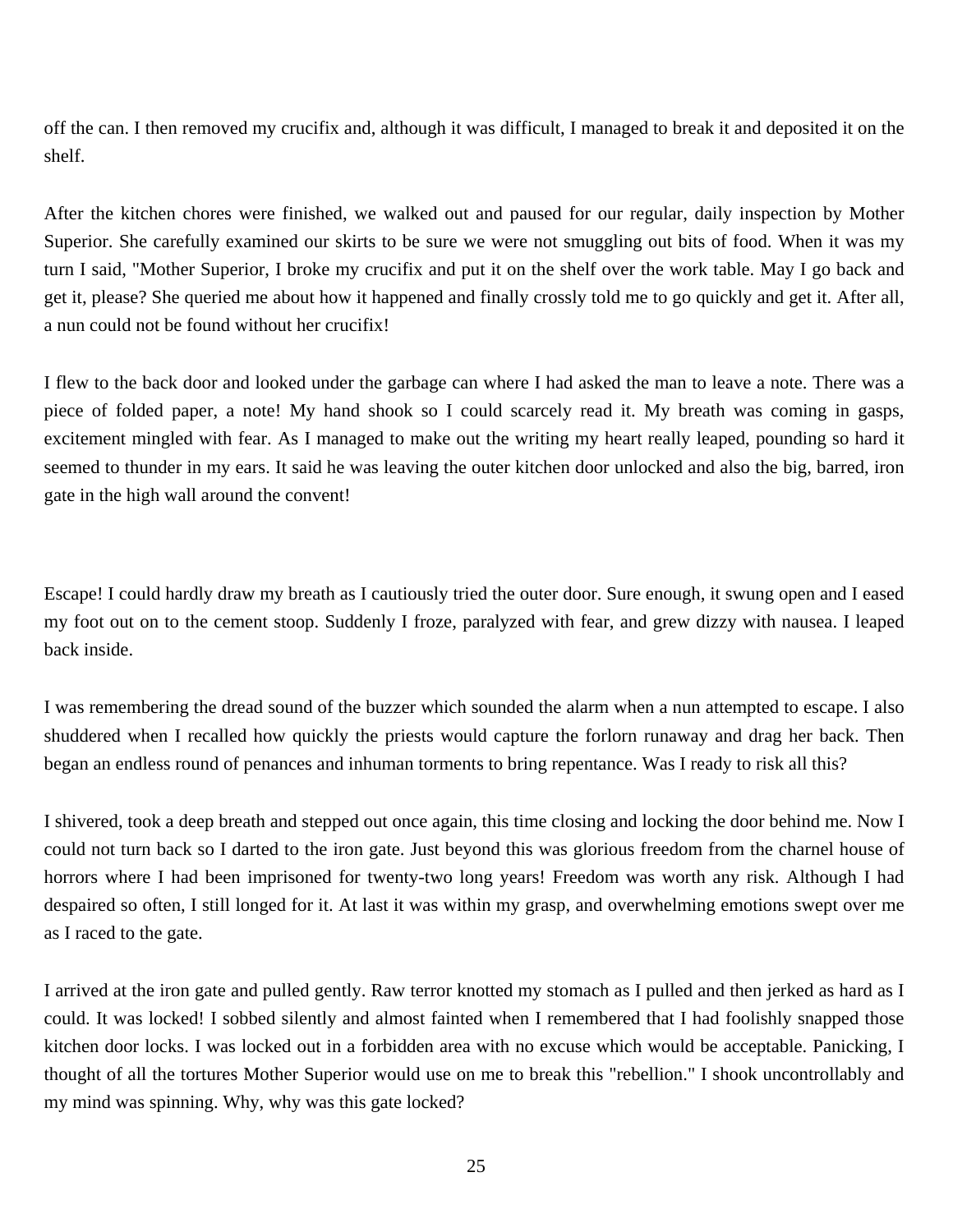In desperation I began climbing the high, wrought iron gate. We were kept half-starved and worked almost to death with heavy labor, to say nothing of the regular, draining bouts with the torture chamber. A frail, wasted body, little more than skin and bones, has no reserve energy. I slipped often, skinning hands and bare feet on the rough metal bars.

It was sheer misery, but finally, panting and bleeding, I clawed my way to the top ledge which was lined with long, sharp spikes. I paused, my lungs painfully strained by the exertion. My heart sank as I gazed down in dismay from the top of that twenty foot gate. I only hesitated a moment for there was not turning back possible now. I must go down the other side. Hindered by my three, long heavy skirts and knee-length veil, Awkwardly worked one foot between the spikes and decided to chance jumping.

I pulled my heavy clothing up over my head with one hand, took a deep breath, and leaped for the ground. Two of my skirts snagged on the gate spikes and I was suspended in the air and swung back against the gate. Now I was more afraid than ever and rocked frantically back and forth until I could get a fresh grip on the gate bars.

With my free hand I managed to pry loose two or three heavy snappers which fastened my skirts around me. Suddenly I plummeted down, hitting with a sickening, crunching thud and my skirts fluttered down upon me. Later I discovered I had an arm and shoulder with compound fractures.

Because I was so skinny, the shattered bones were exposed through the flesh. Waves of pain engulfed me and mercifully I swooned into unconsciousness. I don't know how long I lay there piled in a heap, but it was probably only briefly. After regaining consciousness, flashing pains seemed to be shooting all over my body, especially through my mangled shoulder and arm.

I moaned softly, and, biting my lips, I struggled to my feet. The terror of being recaptured overcame bodily pain and drove me to stagger along as swiftly as I could. I was in a foreign country. Where could I go? What would I do? I was a wreck physically, I had no money, no friends and only the desire to be free kept me going on.

I walked, then ran, then walked again. Schooled to quietness in the convent, I kept thinking the rustling of the leaves behind me were the sounds of pursuit. Sheer exhaustion was making it increasingly difficult to keep moving for I was so nauseated, numb and sick.

I spotted a tiny storage building and painfully crawled in and tried to get some sleep. I must have been delirious and may have dozed a bit, but eventually I was hurting so badly I decided I might as well be moving on. I gasped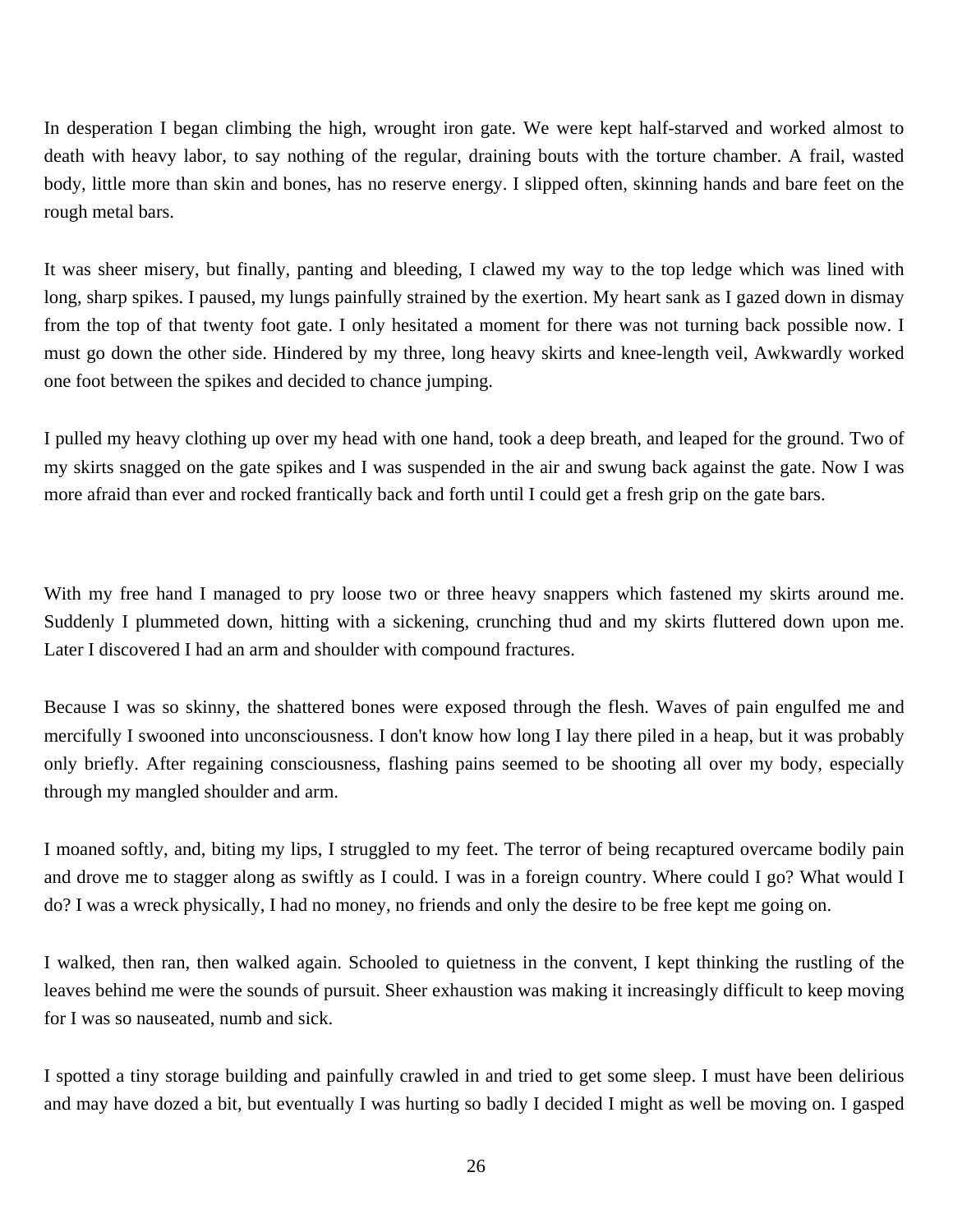with fresh pain and stiffness as I laboriously crawled out and walked the rest of the night.

With a determined effort I pushed myself to move away from my convent. One thing I had been forced to learn in the cloister was to continue to function in spite of agonizing pain and suffering. Miraculously, my escape was not discovered very quickly, and this gave me an advantage.

The second day I hid under a pile of boards and sheets of tin. The boiling sun baked my hiding place as I tossed and turned feverishly, attempting to snatch some rest for my drained and broken body. I was a mass of shooting pains, and was weak, thirsty and hungry. I probably lapsed into unconsciousness a number of times during that long, hot day. When night came I dragged myself out and managed to get moving again.

I was very fearful of knocking on doors of houses, lest some devout Roman Catholic family report me to a priest who would haul me back to the convent. The thought of this possibility forced my aching legs to take me deeper into the countryside, and hopefully to safety. I had decided that I would rather die than to return to my unmerciful tormentors and jailers.

By the third day I felt certain I was going to die. I had a high, raging fever, was horribly nauseated and my hand, arm and shoulder were swollen and throbbing. Even the ends of my fingers had now turned blue and green. Like a wounded, dying animal I crawled under a fence and despairingly burrowed into a haystack.

Most of the day I lay there but the combination of pain, hunger and thirst finally drove me out again. I came upon a small and obviously very poor home. Throwing caution to the winds, I knocked on the door. When a man answered, I croakingly begged him to give me a drink of water.

I must have been a frightful sight, but he said nothing. When he called to his wife, she immediately opened the door and brought me into the house. It was the first time I had seen real compassion in human eyes for years. Tears started in her eyes as she looked at me and said tenderly, "Come in and sit down here my dear." That was the most beautiful music I had ever heard.

She made me sit down at a table and rushed to fetch a cup of cool milk. Remember I had not even seen whole milk for years and I was ravenously hungry. Rudely, like a wild animal, I snatched the cup and greedily gulped down every drop. When it hit my gnawing, empty stomach, predictably I regurgitated it violently and made quite a mess. Automatically I recoiled and cringed, for I was conditioned to expect that each mistake had to bring recriminations and punishment.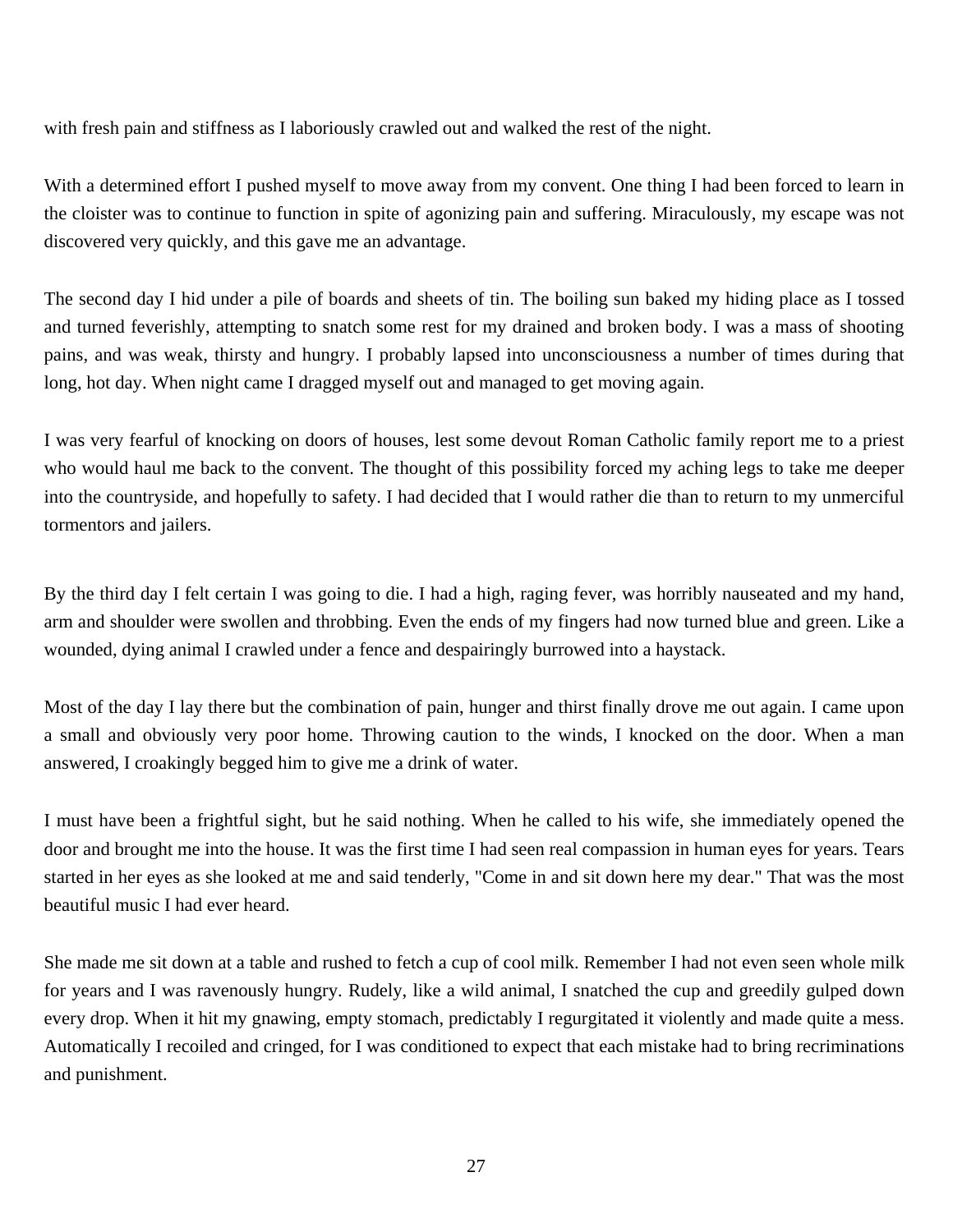The kind woman said nothing but tears glistened in her eyes as she cleaned up the mess. She understood what was needed and moments later had mixed some sugar in a cup of warm water. This time she fed me slowly with a teaspoon, a sip at a time. This revived me and tasted so good. Later she warmed some milk and gave me just a bit.

Deeply concerned, the man stared at my helpless, bloodstained arm lying on the table and asked how I had gotten hurt so badly. It is hard to express what a relief it was to talk with someone who genuinely seemed to care about me for a change. I explained how I had climbed over the gate and fallen to the ground.

When he announced that he would have to call a doctor, I went wild and bolted for the door. Hysterically I shrieked, "No! No! I have no family; I have no money; I cannot pay a doctor bill; I will run away; I must go now." This outburst had so drained me that I swayed dizzily, almost fainting from the exertion. The old man tenderly eased me back into the chair and soothingly reassured me. "Now, now, you need help and I must go for the doctor. However, you need have no fear for neither we or the doctor are Roman Catholic."

I so wanted to believe him but was still trembling violently with fear. I hoped they meant me no harm, but I had been conditioned to trust no one. For all those years in the convent I had been surrounded by treachery, deception and lies of all kinds.

Actually, I was much too sick and weak to do anything but settle back and wait. I had no choice for I had no strength and was quivering uncontrollably. The lady of the house moved so quickly to my side to calm me. It had been years and years since I had been shown any kindness or consideration. I just dissolved into gushing tears, for my nerves had been thoroughly frayed by all I had endured. Both these strangers seemed to understand and were exceedingly kind to me.

The old gentleman hitched his horse to the buggy and drove nine or ten miles to the nearby town. A doctor came out in his car and after a cursory examination, shook his head very angrily. I was terrified and refused to tell them who I was or where I came from. I was afraid of everyone, dreading a betrayal which would return me to the prison house of the convent.

After the doctor examined me he kept walking around me, staring in utter unbelief. Gazing at the shattered hulk of what was supposed to be a human being, he swore softly and angrily under his breath until he noticed he was frightening me. He was furious, not with me, but with the inhuman treatment which had been inflicted upon me.

Gruffly, but kindly, he said, "I must put you in the hospital without delay." I began to protest weakly and sob that I did not want to go to a hospital. There, I was sure my enemies would find me and take me back. I pled with him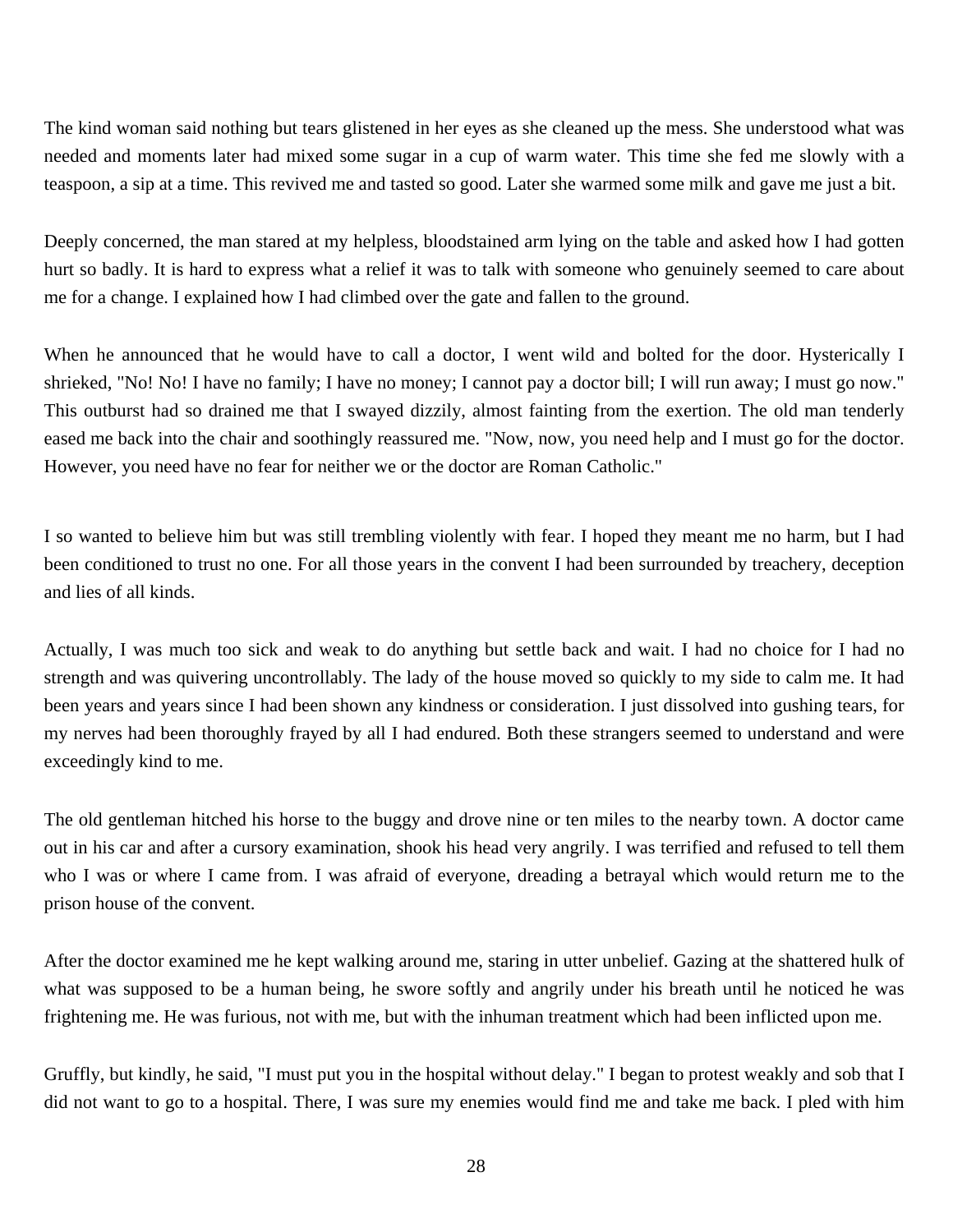not to force me to go. He replied that he was not going to hurt me but would have to take me where I could receive the treatment I required.

When he admitted me to the hospital I weighed in at 89 pounds (over 80 pounds under my 1968 weight). First I went into surgery where they attempted to reduce the awful swelling and infection in my arm, hand and shoulder. It was over two weeks before the swelling subsided and the bones began to knit. Because they were crooked, later they had to be rebroken and once again put in a cast, a very painful procedure.

The doctor and all the hospital personnel were extremely understanding and gave me the very best of care. After the many years of starving, torture, constant condemnation and being degraded and treated like an animal, it was almost too good to be true. I was there over a year, very slowly recuperating in body and mind. After six months my kind doctor friend walked in, pulled up a chair and took my hand. "Well girlie," he said, "We have done everything in our power to get you well and on your feet. Now we must know who you are and where you are from and I will try to locate your people."

He knew I was a foreigner and wanted to contact my parents. His kindness so touched me that I melted into tears and gave him the information. Ten weeks later he had finally located my parents. Both were living, but mother had been a paralyzed invalid for over seven years. Of course I knew nothing of this for, as I discovered later, they had received none of my letters. My jailers did not allow any communication with outsiders.

Because I had undergone an operation for tuberculosis of the bone, I was unable to walk. When I recuperated enough to sit in a wheelchair, the doctor felt I needed to change from the hospital environment. He carried me to his home in the suburbs where his gracious wife bought me my first civilian shoes and clothing.

During all my time in the hospital the dear old couple, who had taken me into their home that dreadful night, visited regularly. Almost every day they came, bringing a bouquet of wild flowers to brighten my hospital room. I anticipated their trips to see me and eagerly watched for the little horse and buggy to come up the hospital drive. When the flowers quit blooming, she made blossoms from bits of colored paper to cheer me. I loved them as if they were my own flesh and blood.

The day I was released from the hospital they were there and asked if I would like to come to their home. I wept and said I would love to, but was going with the doctor to his house. When the doctor found me crying he quickly assured me that it would be all right to go there. He took me there in his automobile and visited me often, bringing fresh fruit and vegetables.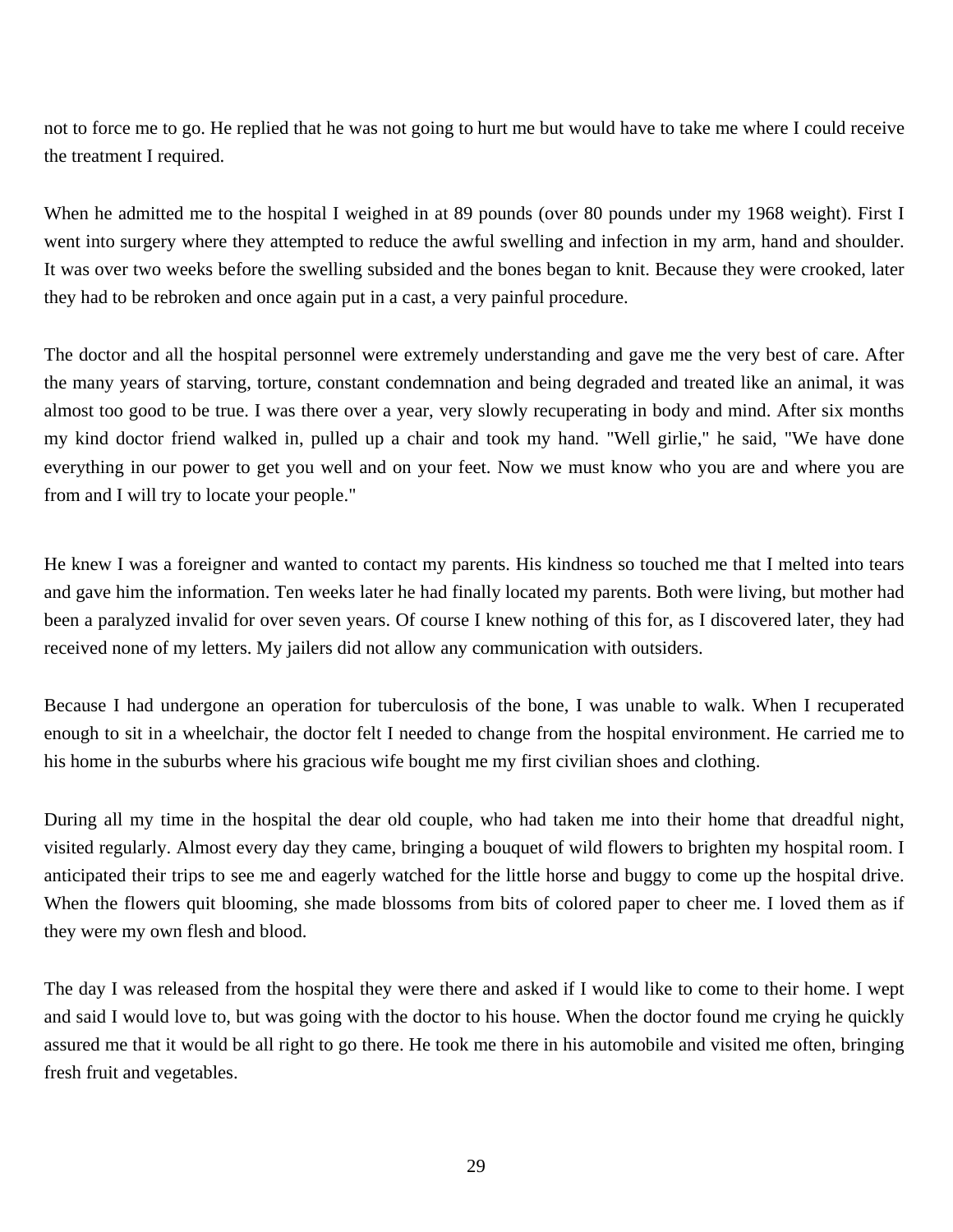I stayed six weeks and then moved back to the physician's home. I went back and forth between these two families for about a year after leaving the hospital. Because my hair still refused to grow out, I wore dust caps.

The day came when I was recovered enough to gather eggs, dust furniture, wash and dry dishes. The doctor contacted the old people and gave them a check to take me shopping for a suitcase and clothing. On a certain day he came to take me on a trip. Many people had given me money which was carefully sewed in my clothing.

When my benefactor took me to the train, he cautioned me, "Charlotte, don't eat a bite of food or candy; touch nothing except what this one person gives to you for he will take care of you." After the train ride I was taken to a ship and put under the protection of another person with the same strict instructions and precautions. Two weeks later the ship docked in the United States. I was met at the dock by other people who put me on a train, under the care of the conductor. He was very good to me and brought me all the food I could eat. By now I didn't have a penny and he gave me some silver dollars.

I spent three days on the train and when we were twenty-five or thirty miles from my father's home I was quite excited. The conductor brought me a sandwich, two more silver dollars and helped me off the train with my suitcase. My home town was very small but had grown considerably in twenty-four years. The train pulled away from the brand-new depot and I stood on the platform, feeling very alone, fearful and confused. I took a deep breath, walked inside and asked a man for directions to my father's house.

I had been reared in a frame house, but this new one was brick. My heart was beating very fast and I was breathing heavily as I rang the bell. A stooped and wrinkled old gentleman with grey hair opened the door and I asked for my father. When he asked who I was, I gave him my real, not my convent name. Tears welled up in his eyes as he wonderingly and tremblingly said, "Hookie?" This was the nickname given to me when I was a little girl. We embraced, weeping for the joy of our reunion. When I asked about my mother, he became very evasive, asking me questions. When I kept pressing him he told me she had been very sick and finally took me to her room.

My mind reeled with shock to see her lying there, completely paralyzed. Wasted away to a pitiful sixty-nine pounds, almost all her beautiful hair was gone. She looked like a frail skeleton and I could scarcely believe this pale, emaciated creature was all that remained of my beautiful, strong mother I remembered.

Waves of nausea and darkness swept over me as I almost collapsed in a faint. My dad gently steered me out and helped me into the next room where I crumpled into a bed, sobbing and soon I went fast asleep. The excitement of my homecoming coupled with the shock of seeing my parents, broken by age and sickness, was too much for me.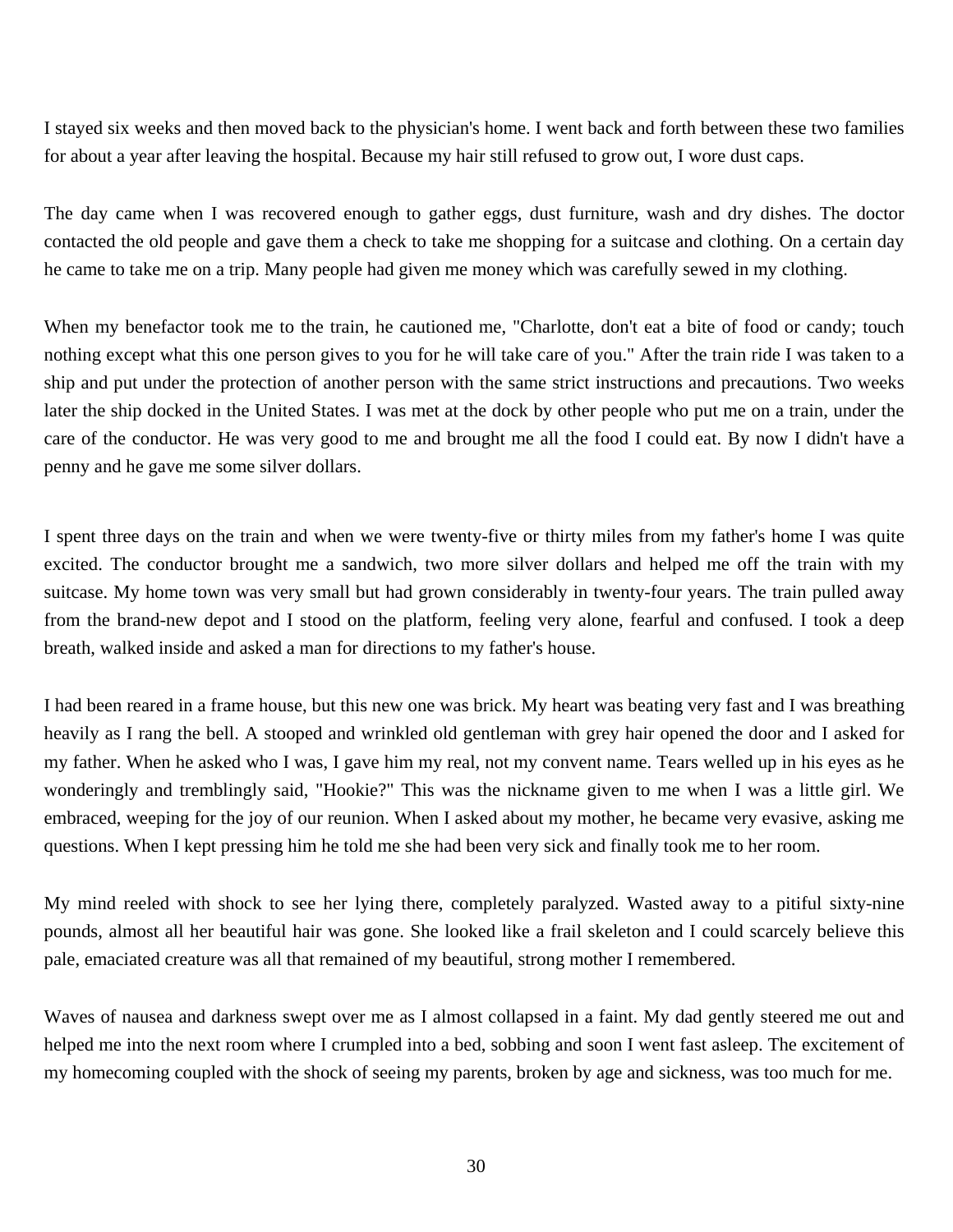At 2:30 p.m. I awoke in severe pain. When my father had the nurse check me, she advised him to call the family doctor immediately. He was my godfather and had delivered me into the world and refused to believe I was really Charlotte until he saw the birthmark on my back. I was at once rushed to the hospital where I stayed for fourteen weeks. My father was a very wealthy man and paid all the bills. My godfather reimbursed those overseas who had befriended and aided me. Grateful to those who had saved my life, my dad also sent them gifts as well.

While hospitalized I underwent a second operation on my left hip because of the tubercular bone condition. When the ambulance brought me home I was placed in a reclining chair and my dad instructed me that I was to eat, sleep and recuperate. I was given books to read but try as I might I could retain nothing I read. I became extremely agitated and after two weeks of this my doctor called the family doctor and told him I was having a complete nervous breakdown and should be put in a sanitorium. My father refused, not wanting me to leave again after having been away for so long.

I was so thin, frail and hairless that my relatives would shuttle me quickly to the back room, out of sight, when their friends would drop over. They were ashamed of the way I looked and this broke my heart and was a real source of grief to me. Because of this, I was very shy and extremely self conscious.

All of my brothers and sisters had received college educations while I had been locked away in a foreign convent, praying for lost humanity, and pouring out my blood for the sins of the world. Somehow it did not seem fair.

After I was able to be up in a wheel chair and could walk a little, one of my sisters set up appointments with a beautician for scalp treatments. However, when they put hot towels and oil on my head I passed out, because I was so sick. Months of continued treatments were finally successful and one day the hair began to grow back. After I had become more presentable, my relatives began to purchase expensive clothing for me and I had to learn how to act, how to wear clothes, etc., all over again.

When I grew steadily worse, my Dad did eventually consent to my going cross-country over 600 miles, to stay with my Uncle John. For a year I lived there but still had very little hair on my head. This was a source of much shame and embarrassment to me and I became somewhat of a recluse. One day my uncle asked me to visit some neighbors with him but I bolted for my bedroom, fearful of being around other people. However, when I realized this hurt him, I changed my mind, dressed and went with him. A few days later, he asked me to pick up a package from these neighbors and for the first time I went out alone.

After walking a couple of blocks, I sensed something was wrong for someone was following me. When I whirled around, there were four big men close behind me. One called me by my convent name, warning me not to move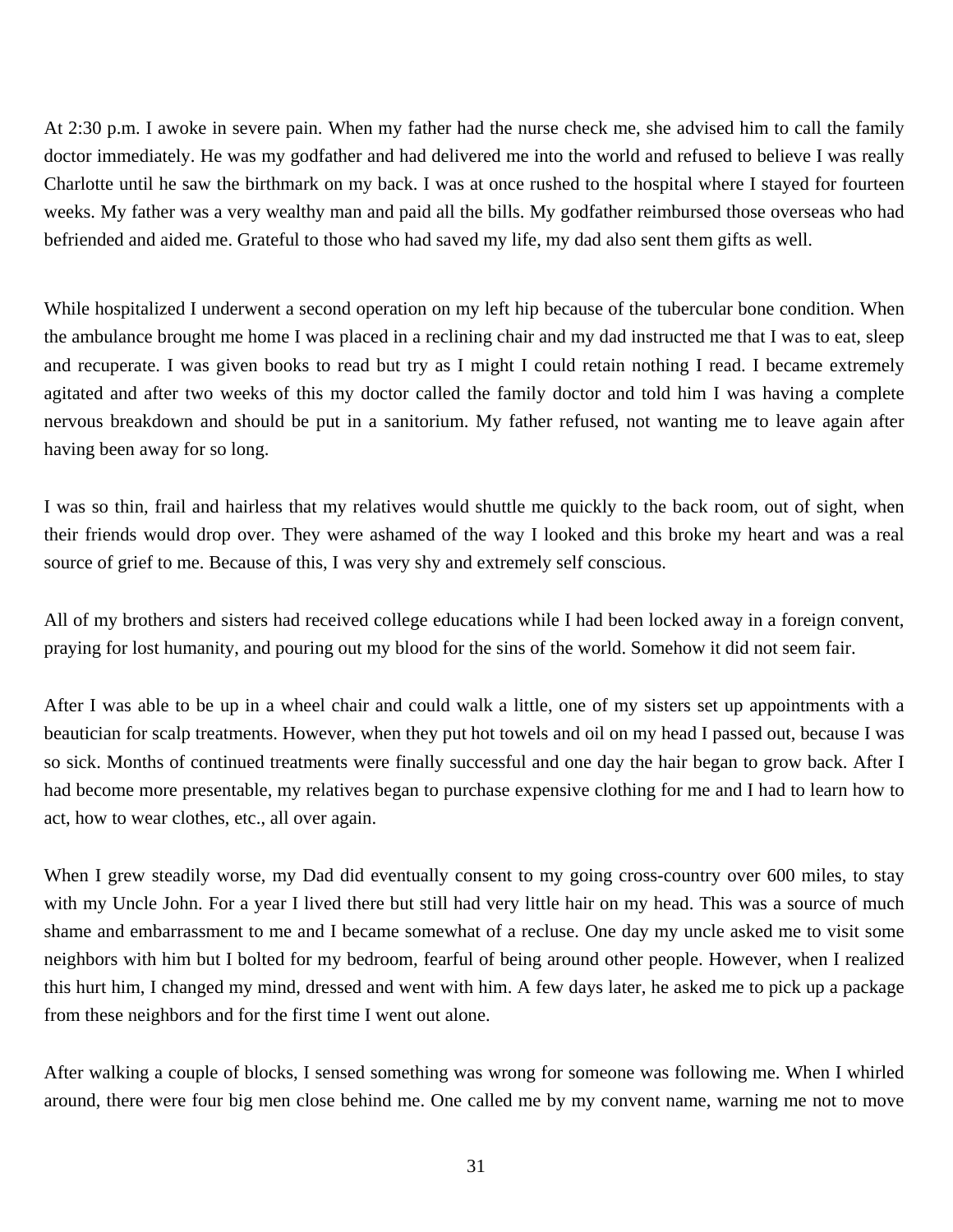nor make a sound. I was paralyzed with that old terror so much that I could not move. They closed in quickly on each side; picked me up and pitched me into their car between the front and back seats.

As they sped away I was forced to lie on the floor and they covered me with a dirty rug when I begged for mercy. As I was held down under their feet and fear gripped me, I listened and realized that these were actually four Catholic priests in civilian clothing. We drove all night and through all the next day and night. The following morning we entered the suburbs of a large city and pulled to the curb. I was aching all over and cramped from being forced to lie prone on the floorboard during this wild drive.

I had no idea where we were but when I was allowed to sit up I slowly stretched my cramped muscles and aching back. I stiffened with horror when I saw we had parked in front of a convent. My heart sank and I shook in terror. I wished I had not gotten up at all. Desperately I prayed to the Virgin Mary for a heart attack and then called on St. Jude, St. Bartholomew and every other patron saint I could remember.

They dragged me from the automobile, one on each side, and instead of entering the convent, they marched me blocks and blocks down the street. At last, walking on my toes with downcast eyes, I was guided upon the porch of the priest's home, next door to a large Roman Catholic church.

They hustled me inside, down a hallway, through the kitchen, and then down into the basement. There a secret, locked door opened to reveal a tunnel which led straight back, many blocks underground, to the convent! As usual, they had sneaked me in leaving no trail, in case we were observed. As always, they were out to deceive the world and hide their dark and evil deeds.

At the end of the long tunnel there was another door but no way to open it. However, one of the priests knew exactly where the secret button was located and when he pressed it, the big, heavy door swung silently open. Behind it Mother Superior stood waiting. Her cruel face was grim and set as she snapped, "Bring her in." I had seen those merciless looks many times before and it was like the rerun of a thousand other horrifying nightmares of pain and suffering.

Mother Superior led the way without a word to another room and harshly ordered me to prostrate myself on the floor. I had no choice but to obey, as I had so many hundred of times before. Mother Superior tapped a bell and two nuns suddenly appeared and one set a strange looking object on the floor beside me. She handed the sisters each a piece of rope and they bound my hands and feet securely. They were quiet efficient and obviously had much experience in doing this.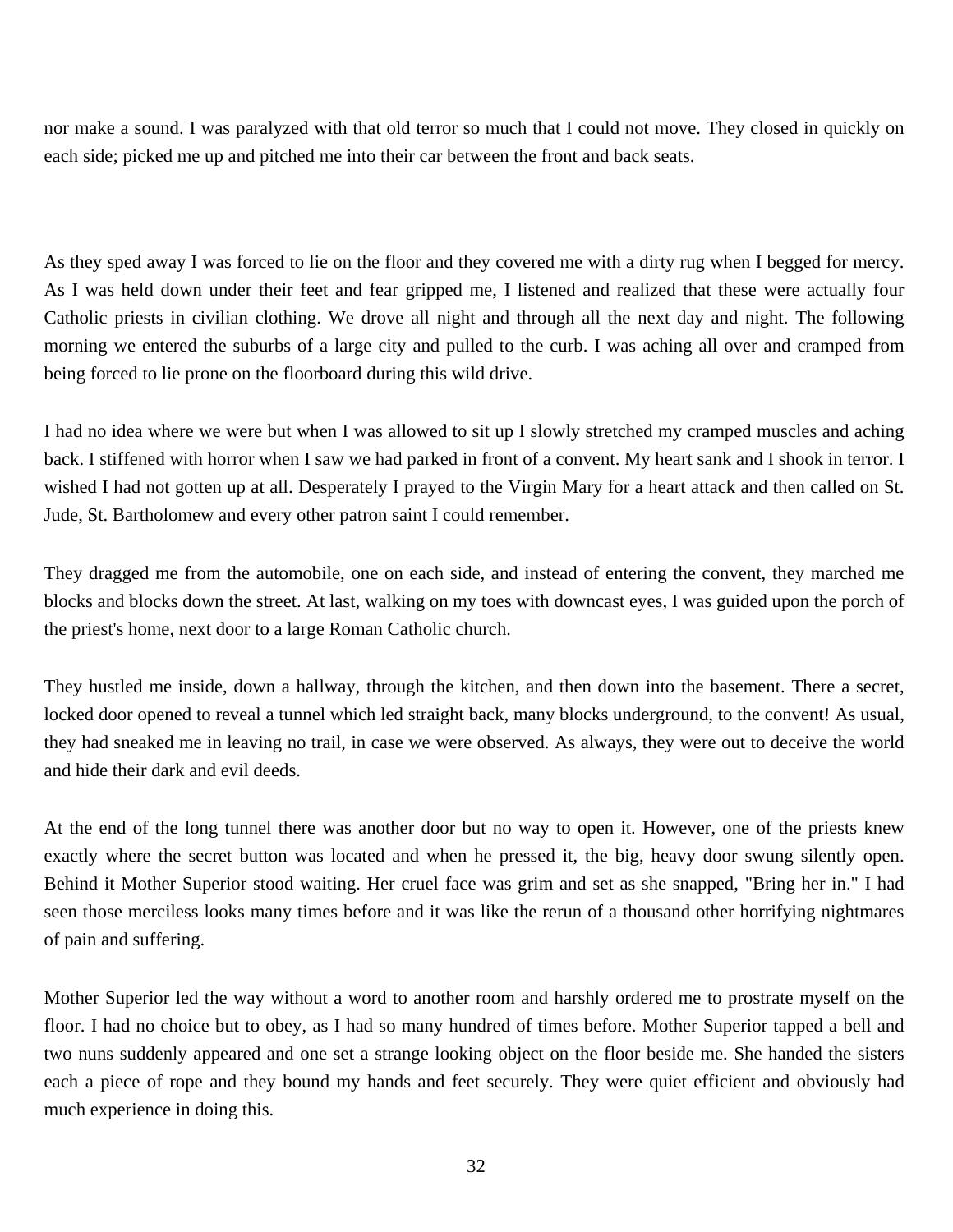The object on the floor was a plumber's blow torch, but I had never seen one and did not know what it was. Mother gave a quick order and a nun lit it. One nun got under my shoulders, the other at my ankles, and they lifted me up. Mother Superior came and stood over me demanding that I say I was sorry for my wickedness, recant for running away from the convent, and promise I would never run away again.

I knew I would run away again at the first opportunity and would never make such a promise. From long experience I was aware that I faced hurt and torture no matter what I said or did not say. There was no mercy or escape regardless of promises. I was an old hand at understanding the duplicity, lies, hypocrisy and treachery in a convent. Everything was designed to deceive and entrap the unwary. There was absolutely no way to win a fair hearing or trial.

When a Mother Superior dies, they always have three or four replacements, one of which can take her place. Always they are chosen for their hard, cruel and inhuman disregard for suffering and misery and lack of compassion. She must have proven herself totally loyal to the system with all its rottenness and must even relish and enjoy all the gross practices.

Mother made her demands three times and I met them with grim silence. She gave the order to lower my body down on the torch. Naturally I screamed and struggled, bucking and pitching, trying to escape the merciless fire on my back. When my clothing caught fire I was writhing and shrieking in agony as the flesh sizzled and blistered while the relentless and emotionless sisters held me firmly over the fire. Finally Mother Superior decided I had burned enough for now and rolled me in a filthy rug to smother the flames. I was like a wild creature, throbbing with unbelievable white-hot pain and misery.

After she did this the nuns dumped me roughly to the floor and I screamed even louder as the seared and blistered flesh on my back slipped. I was then carried to the infirmary where I was laid out on a slab of wood. I was placed on my stomach because my back was so dreadfully seared. My agony and torment from the burns was beyond description. Mother and the nuns then walked out, shutting and locking the door. Once again I was a prisoner of those who had no hearts or conscience and who lived to inflict suffering and torture on every helpless victim.

I begged and wept, pleading and moaning for water when nuns passed by, but they were robots, programmed to ignore suffering and they did not stop. My cruel captors thought I was surely going to die and I believed it too. When I lived on, Mother Superior called in a doctor. I often wonder what kind of lies she told him to explain the horrible mass of burns on my ravaged body. He came in for several weeks to dress and treat the burns. One miserable day crawled into another.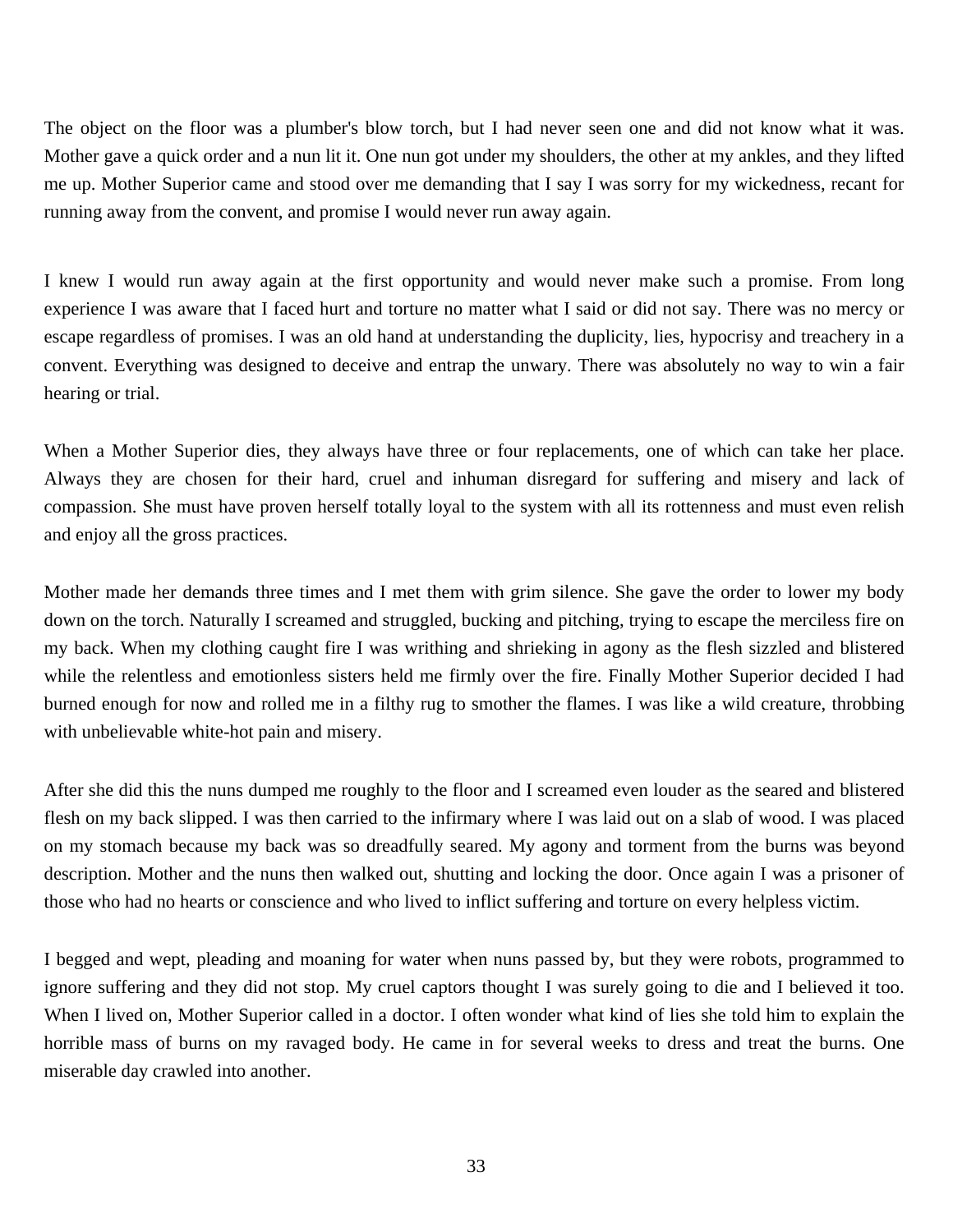Months dragged by before I was able to walk. The first day I was able to be up I was escorted to the refractory where meals were served. As was customary, each nun had her own place at the tables but there was none for me. Mother Superior ordered me to keep walking over to one corner of the room. There a shelf could be adjusted to the height of a nun and on it sat my tin cup of black coffee and four ounces of bread. I had to stand with my nose in the corner to consume my meagre rations.

When I was brought back that night the shelf was bare and Mother marched me to another place, past three statues. They had taken all my vegetables out of the tin pie pan and piled them on the floor with the two ounce bit of bread and tin cup of coffee. I was to sit on the floor and eat off the floor and this was forced on me for months.

One day I asked permission to speak with Mother Superior. I told her that if she would not make me commit sin I would break no convent rules. She loftily informed me that if I kept all the rules, one day I would be allowed out in the courtyard for a short recreation period.

Years ago I had learned never to trust in or believe the lies told by the conscienceless Mother Superiors in convents. They were past masters of deception, manipulation and sadistic cruelty. This one long ago had told me that my life was to be one of constant penance and suffering because I had dared to attempt escape from the convent. Absolutely everything she was big enough to inflict on me, she did with a vengeance, not minding what it was. Hers was an all-

out campaign to break me completely, and nothing was too cruel, painful or inhuman for her to devise.

One morning, for a penance, I was taken to a long metal horse watering trough which served the nuns as a bathtub. I was ordered to strip off my clothes, slip on a muslin nightgown and get into the tub of water. Mother Superior seized my head and pushed my face forward into the filthy water, then up, then back into the water. I was scarcely able to get my breath and strangled as she kept this up continuously. I became so exhausted I crumpled in the tank, so weak I could no longer resist or even struggle against the fear of asphyxiation and drowning. The mental and physical pressures of such punishments are difficult to describe.

Two little nuns pulled me from the tank, limp and half-conscious, gasping, gagging and choking for breath. They held me firmly while two others began to beat me thoroughly with cruel, cutting, flagellation whips, whose chains and sharp metal teeth bit viciously through and shredded the thin wet muslin nightgown. I was soon soaked with my own blood, badly lacerated all over.

In the convent, complaining and murmuring are strictly forbidden and bring swift and harsh punishment. Therefore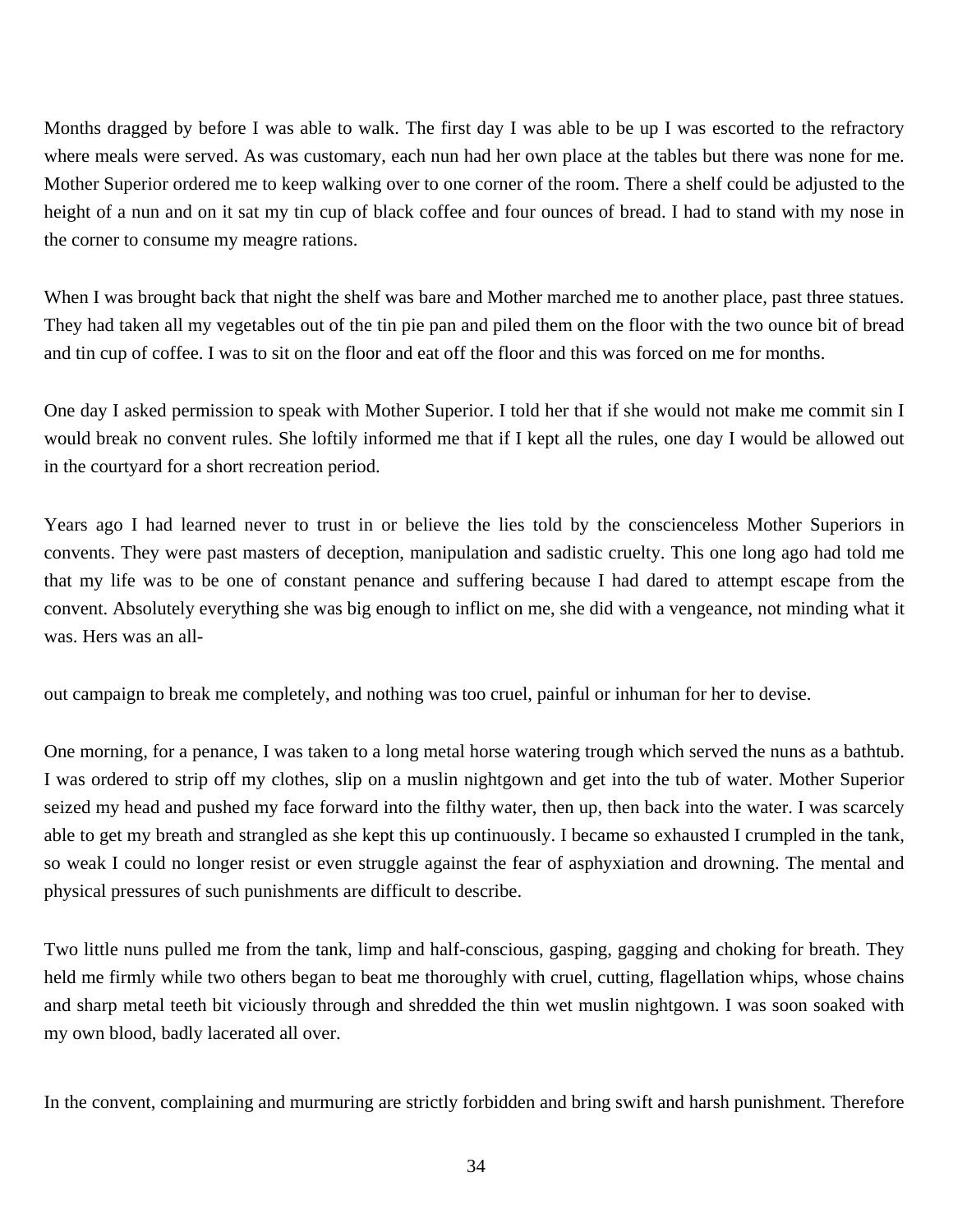you learn to bear everything without hope of any relief. I had developed a festering infection on my finger which grew worse day by day. Terribly swollen and painful, it throbbed so I could ignore it no longer. It should have been lanced to relieve the pressure. That day I was assigned to kitchen duty and I knew that I would have my hands in hot, soapy water all day long, scrubbing and cleaning.

When I asked Mother Superior for permission to speak to her she glared at me but gave consent. Laying my finger on the kitchen work table for her to see, I explained how dreadfully painful it was and asked if I might switch duties with another nun to keep it out of the water until it was better. She glanced at it and quick as a flash, snatched a meat cleaver and before I realized what was happening, savagely chopped of the side of the infected finger.

Although mercifully, unconsciousness caused me to slump to the floor, they quickly revived me. Mother Superior snapped at me angrily and said, "Now you quit fooling around making excuses and get busy scrubbing." I had no choice but to obey and slaved away in the hot, soapy water all day long, fainting several times from the endless pain.

So life went on, one dreary day after another, with dreadful and agonizing penances being imposed one after the other, limited only by the demonic imaginations and devices of the heartless and ruthless Mother Superior. These awful women have to be totally demon possessed to do what they do.

One day I was again taken down into the furnace room where the coal burner was located. It too was used as a torture chamber and as usual, my clothing was stripped to the waist. I was forced to lock my arms around a large hot water pipe and my hands and feet were tightly bound to it. Mother Superior then shoved the poker into the hot coals of the furnace to heat it red hot.

This done, she slowly and painstakingly burned three crosses on my back, returning the poker to the coals when it cooled. Horrible screams ripped from my throat and pitiful, whimpering pleas for mercy gurgled out once more, but of course there was none. My nostrils burned again with the sickening acrid stench of my own burning flesh. Awful convulsions of rage and pure hatred for my tormentors boiled up in me.

After over twenty-eight despairing, miserable months of captivity, these evil people had almost managed to destroy me for the second time. The utter hopelessness I experienced is very difficult to define or describe in words to one who has never gone through it.

Mother Superior summoned eighteen of us to follow her on another day. As usual, we were afraid for we never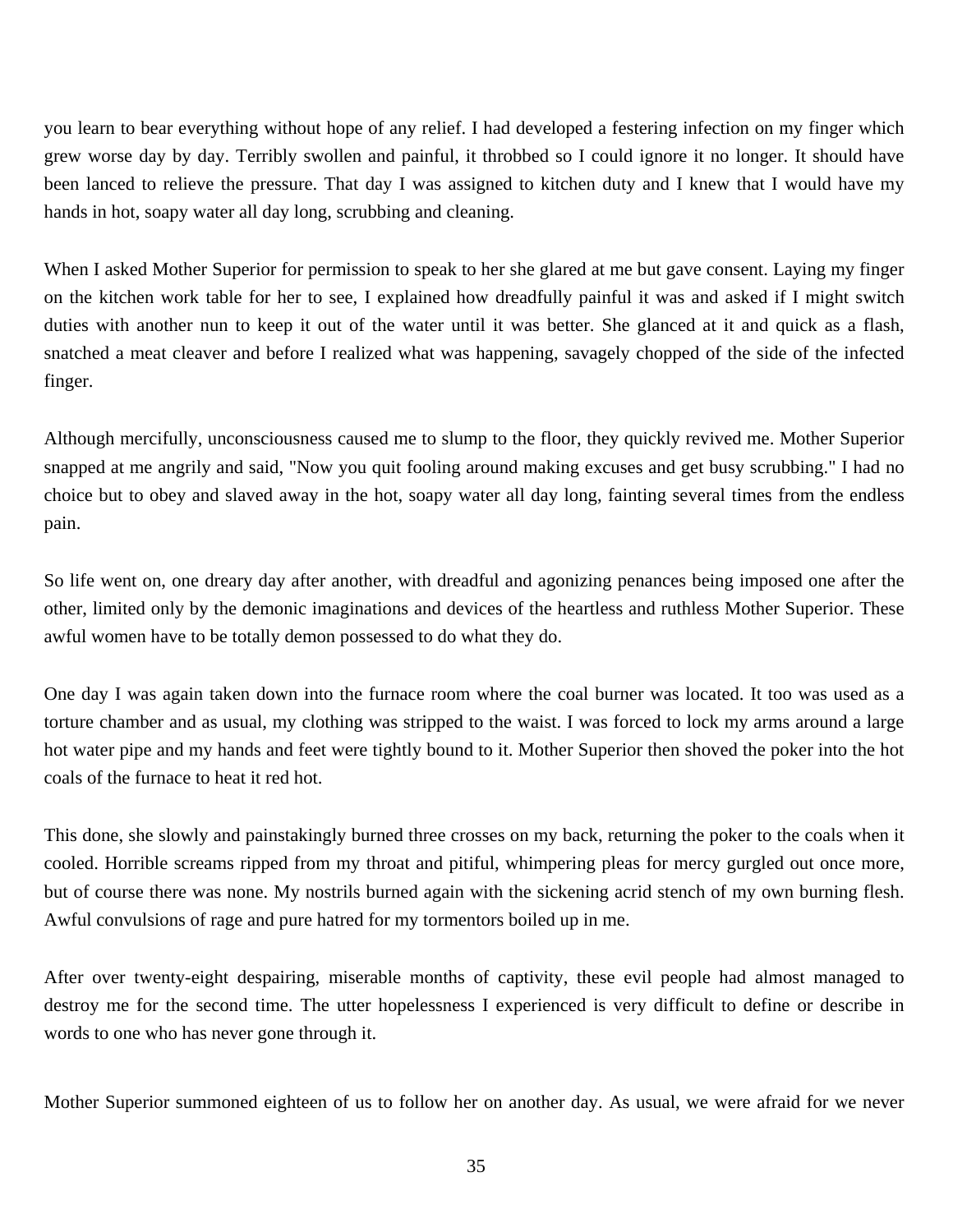knew what awaited us when we were called out. Silently we trailed her as she led us to the kitchen on the first floor. Handing us seven bean bags she unlocked the door leading into the outer courtyard which lay behind the high walls. We were actually being allowed a recreation period!

We could scarcely contain our joy and amazement as we walked out into the fresh air and sunshine, for the first time. To those who have never been deprived of such ordinary things this may seem strange, but we walked only a few steps off the patio and fell eagerly on our faces in the lush green grass, smelling and clutching it greedily.

To lie there in this way was like heaven, unbelievably wonderful and satisfying to our deprived senses which had been imprisoned inside the sterile convent walls and caverns for so long. We lay there side by side revelling in the air, grass and the sunshine and must have been a strange sight indeed. We were literally intoxicated by it all.

While lying there, a coal truck lumbered up to the heavy iron gate of the courtyard. A man took a wheelbarrow from the truck and began to load it. After unlocking the gate, he pushed it open to bring the coal to the basement chute around the corner of the building. We all lay quietly still after stealing hurried looks to see what was happening. Quickly we turned our heads away, for it was punishable sin to look on any man other than a priest or bishop.

A wild thought flashed through my mind. If I had what it took, I could dart out of the open gate ahead of him, as he was slowly making his repeated trips to the chute. Indecision paralyzed me, however, and I could not move because I had been so conditioned by fear to obey the rules. He made several trips and finally pitched the wheelbarrow on the truck and closed the outer gate. My heart sank as I heard the sound of the gate swinging shut, however I started up. My hearing was so sensitive after being in the convent silence that it seemed the gate sounded different when it closed. Could it be that the catch jammed and did not lock? It was impossible, but supposing it were true?

With such thoughts surging through my brain, my heart seemed to be pounding so loudly that I glanced cautiously at the other nuns to see if they heard it. However, they were still luxuriating in the fresh green grass, the sunshine and fresh air and were noticing nothing. Very carefully I eased to my feet, moving quietly so as not to disturb them, and slipped over to the gate.

Furtively, I looked back to the convent to see if I was being observed. As I got closer, I panicked and began to run. When I hit the big gate it swung open so easily I lost my balance and tumbled headlong into the cinder path, skinning my face, hands, and knees. Quickly I leaped up and shoved the open gate closed and the spring lock clicked, locking it securely. I did not want to attract attention by running, but my feet just flew down the sidewalk.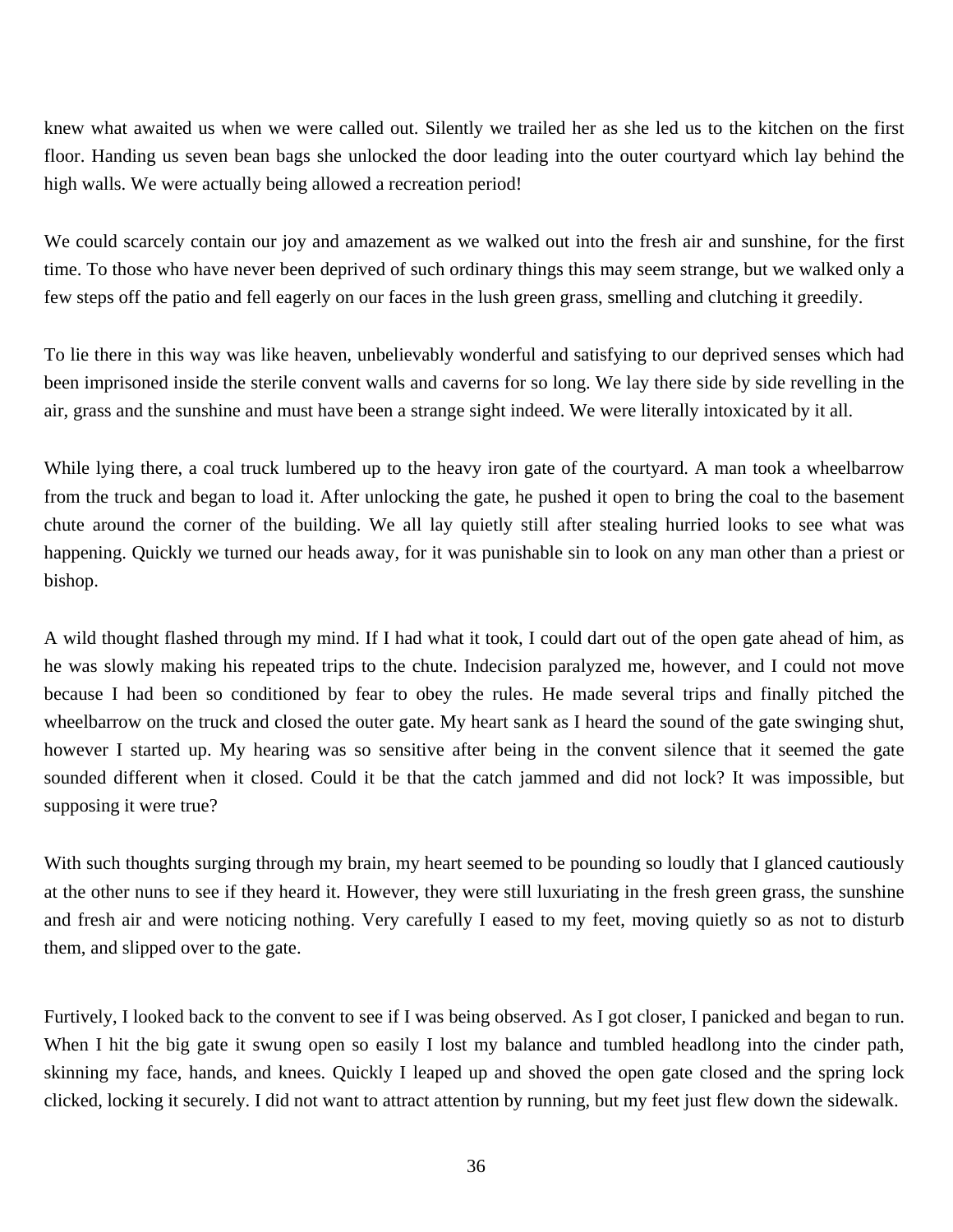It was incredible! I was free once more! I was outside the prison walls of the convent at last. It was a beautiful day but very windy, causing my habit and veil to blow around my face. I could scarcely see where I was going. Suddenly, I bumped into a man and in desperation I seized his arm and gasped in a frightened voice, "Please help me! Hide me quickly. I have just escaped from the convent."

This frightened him and he looked shaken, but he said, "Come with me and I will put you in my barn." He had just put a load of fresh hay in the building and I began to climb up the ladder to hide in the loft. He stopped me, saying he had thought of a better place for me to stay. I followed him into his house where he quickly explained to his wife what was happening. They opened an access door in the corner of the kitchen ceiling and boosted me up there into the attic.

This precious couple, in their thirties, were very good to me. They sent up pillows, blankets food and water. I hid there all night and through the next day. At dusk I told them that I must be on my way, to flee in the darkness. From them, for the first time, I learned exactly where I had been imprisoned for over two years. They supplied me with maps, and, as we checked them, found that I had been kidnapped 650 miles away. The maps were then marked so I could find my way back to Uncle John's house.

The lady packed a shoebox with food, gave me seventy-five cents and insisted that I change into some of her clothing for the trip and carry mine along. I was still hairless so she gave me a stocking cap. I had to go barefooted for I had no shoes or socks, and my friends had nothing which would fit me. I was undoubtedly a peculiar sight, dressed in clothing three sizes too large for me, as I began my trek to safety trying to hitchhike cross-country.

I walked and walked until my feet were so sore and I was so tired I felt I could go no further. When I stopped at a house to ask permission to sleep on the porch or in the garage, the lady took one look at me and slammed the door in my face. Wearily I plodded back to the road, heartsick, frightened and thoroughly discouraged. Only the thought of the horrors behind me kept me from giving up completely.

These comfortable people, secure in their warm homes, comfortable beds with full stomachs could not relate in their wildest imaginations to what was going on so close by. The truth was too terrible to be believed, therefore nice people just deny it. Exhausted, I stumbled and half fell into the ditch until the lights in the house went out. I then crept out, slipped up alongside the house and lay down to fall into a fitful sleep. I was glad I brought along my heavy, holy habit because I wrapped it around me to keep out the biting night chill.

When dawn broke, I nervously roused myself and again began to walk. I was filled with fear because I didn't know what the people might do to me. After I had eaten everything I brought with me, I stopped and begged food along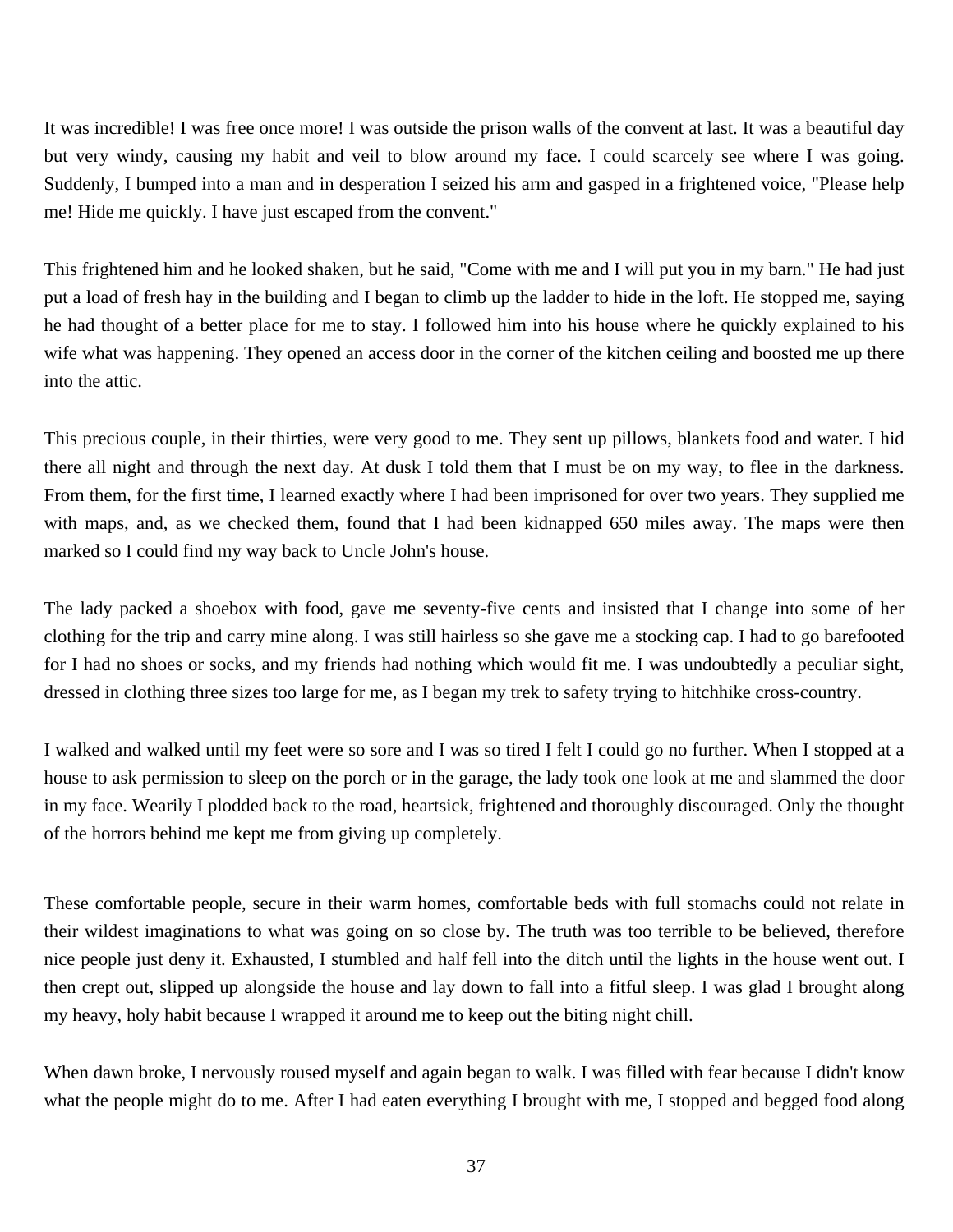the way. Some were gracious and gave me a nice meal, others abruptly refused and slammed the door in my face.

Days and weeks went by as I painfully walked across the countryside. No one offered me shoes and my feet got so bad I wept and begged to die. For fourteen weeks I walked and hitchhiked, begging for food and a place to lie down to sleep. Finally I was about twenty-five or thirty miles from Uncle John's, according to my maps.

I asked at a railway depot if there was a train to Uncle John's town and discovered there was a one car train which would come in five hours. From the meagre store of coins which had been given to me, I counted out money, bought a ticket and lay down on the station bench to sleep. Although I was very hungry, no one offered me food.

I caught the train and when I arrived at Uncle John's house he said, "My God, Charlotte, where did you come from?" Then he showed me a letter from my dad stating that my own father was the one who had put me back into the convent. The letter said I was in safe keeping and that they knew where I was. My father was terrified because my invalid mother was so sick. Every time any member of the family, especially my father, went to confession, the priest would solemnly announce, "There will be no absolution for your sin until Charlotte is back in the convent."

The priest assured my dad that if my mother died she could not go to purgatory but would have to go straight to hell. My tormented father believed this and desperately feared this dread sentence on his beloved wife. To him, betraying me to the convent was not as bad as condemning my mother to hell. As I heard this, I was again filled with wrath and furiously assured my uncle I never wanted to see my father again. I was raging, deeply hurt and felt terribly lonely.

Uncle John began to share with me about how his Roman Catholic neighbors had gotten saved. This had radically changed their lives, especially the father, who had been a wife and child beating drunkard. When my aunt died, they showed such concern and love to my uncle that he visited a Pentecostal church service with them. At 67 years of age my Roman Catholic uncle had never attended a church other than the Roman Catholic. He was deeply touched by the services and particularly by their clean-cut young people who were so different from the worldly Roman Catholic young people he knew.

After several visits to the church, one night he leaped from his seat and ran to the front of the church shouting, "My God, I'm lost, I'm lost, I'm lost!" He was a well known local businessman and it created quite a stir when he was saved. Later he received the baptism in the Holy Spirit. A childless widower, he promised to give himself and all his property to the Lord.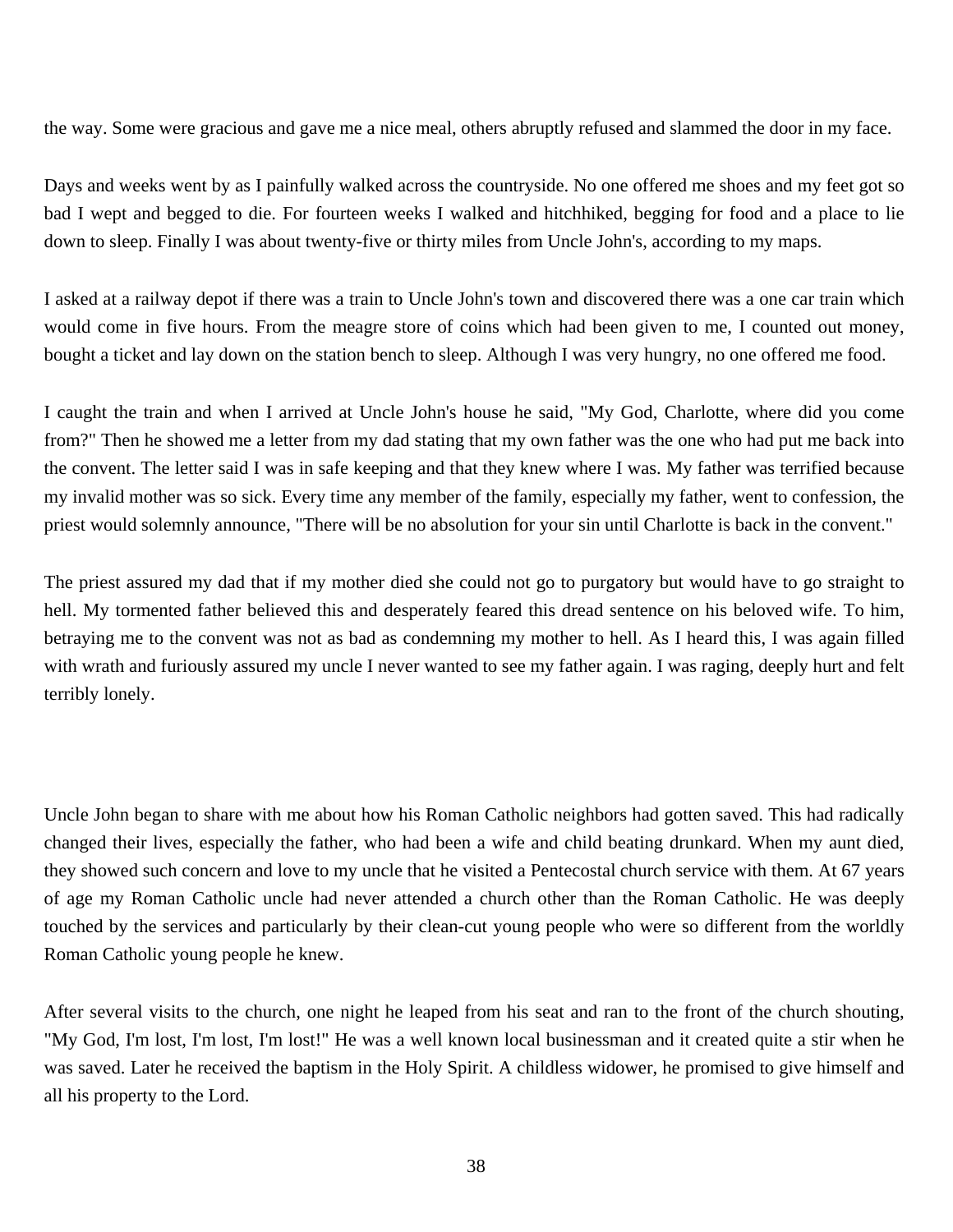As he finished this strange narrative, I was thinking the old man must have gone crazy. However, I had no other place to go, so I just said nothing. That night I overheard him praying for me, and again the next morning. Each time he was asking the Lord to save me. This went on nightly and for the rest of his life.

Because I was so ill, my uncle put me in the hospital, paid my bills, took care of me, fed and clothed me. After I came home, my uncle became very sick and his doctor said he needed to be in the hospital. I begged the physician to let me keep my relative home and nurse him. It was my chance to repay him for his kindness to me. The doctor consented, however he steadily got worse and worse.

In a few days my uncle called me in and said, "Honey, I'm going home to be with the Lord. I want you to call your father and tell him that my funeral will be in this church here." He told me which undertaker to call and also mentioned what he wanted done at the funeral. I was stunned, scarcely believing what I was hearing. He smiled, looked in my face, then closed his eyes and he was gone.

When I realized he was dead, I was wracked with waves of awful grief. This man was all I had in life. All my precarious security was swept away. I was lost, and had been betrayed by everyone except this man. I felt I had been robbed of all I held dear and precious in this world. I fell across his lifeless body screaming furiously and hysterically, "If there is a God, why, why did you take him away from me? He's all I have. It's not fair! It's not fair."

I finally pulled myself together and began to carry out my uncle's instructions. I called the pastor; the undertaker; picked out the casket; sent telegrams and made all of the funeral arrangements. Uncle John never told his relatives that he had left the Roman Catholic church because he knew they would cut him off. Sure enough, when they learned this, not one single relative came to the funeral or sent flowers. People from the church knew of my deep attachment to my uncle and some stayed with me in the house for six weeks. When they had to go home, I was told to charge anything I needed at the grocery store and they paid every bill.

Seven months after Uncle John's death I begged the doctor to release me to go back to work. I hated being dependent and was anxious to assume responsibility for myself. I went to the neighboring state and took and passed a nurse's examination. In a matter of days I had been hired by a large Roman Catholic hospital to nurse. In spite of all of Uncle John's fervent praying and witnessing, I was still unsaved.

For three years I worked there and was able to support myself. What a glorious feeling after being sick and dependent on others for so long. As Assembly of God woman preacher came in for major surgery and I was assigned to be her special nurse. Following her operation she awoke praising the Lord for sparing her life and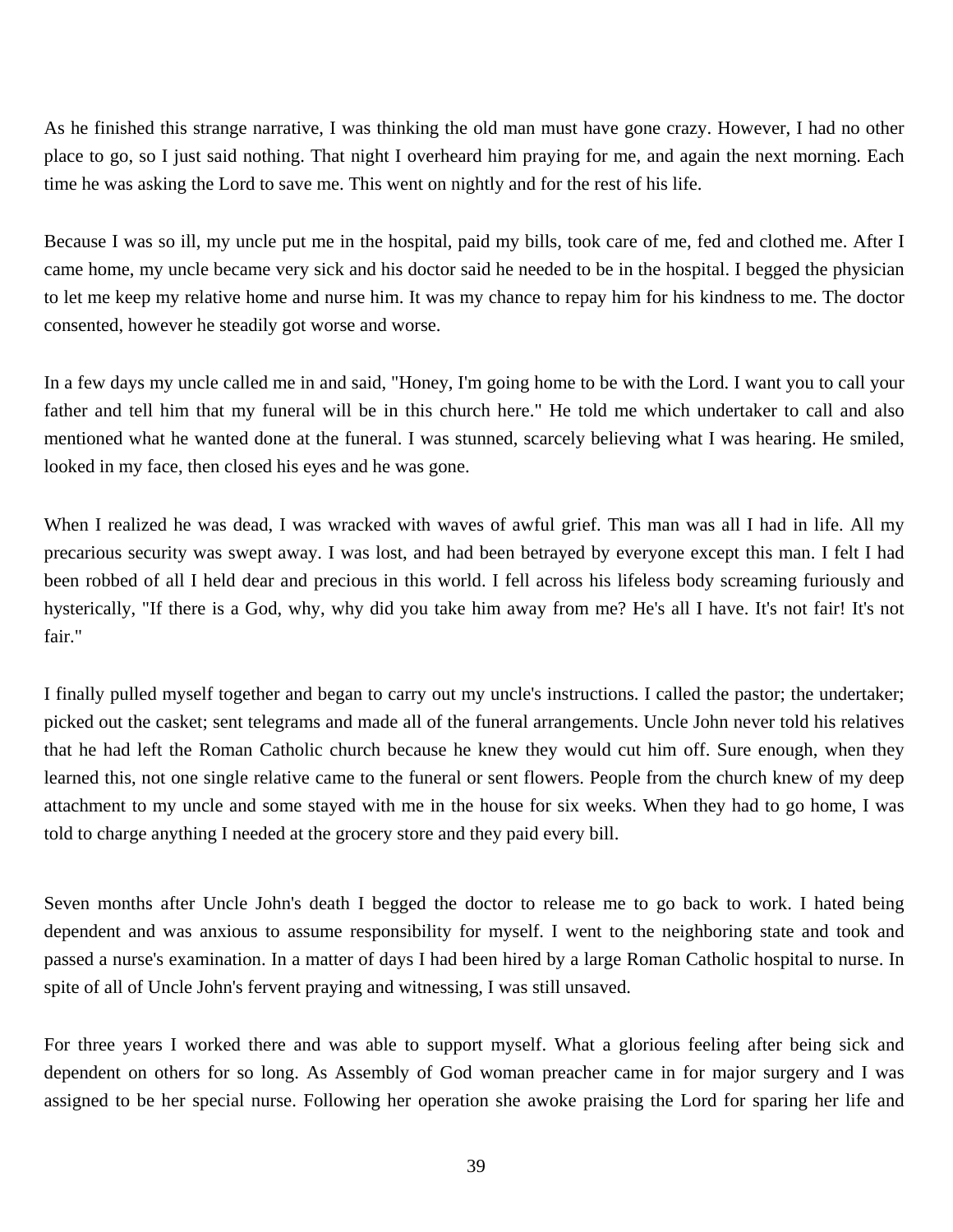asked me to read aloud from the Bible. I began to shake all over for, as a Roman Catholic nun, I was never allowed to read the Bible. Nevertheless I read to her daily for the ten days while she was hospitalized. I was assigned to nurse her at home also.

When she was able, I accompanied her to a church downtown. I had been taught that all non-Catholics were heretics; therefore I only sat at the edge. Because I went each night, my employer gave me a Bible of my own. At the house I got in the habit of going down in the basement to read. Finally I dropped to my knees and said, "If there is a God, I want you to show me." Many nights I would read the Bible until the wee hours of the morning.

One night I dreamed about falling into the lake of fire and awoke screaming. My employer assured me God was trying to show me I was lost and needed to ask Jesus in my heart and be saved from all my sins. I dropped down on my knees and begged God not to let me die before I got saved.

I went to church one night, so under conviction that I was miserable. The preacher got up to read his text but I could bear it no longer. Leaping from my seat I raced to the altar sobbing and crying out repeatedly, "I don't want to go to hell! Oh God, have mercy on me, I don't want to go to hell!" I fell in a heap at the front and there I wept as I confessed all my rotten sins, my hatreds, bitterness, evil thoughts and deeds. I poured it all out, not caring who heard me.

What a refreshing and what a cleansing, as I asked for and received forgiveness. The Lord Jesus came into my heart and gave me salvation, full and free. Only those who have experienced being born again, being redeemed out of the hand of the enemy by the blood of Jesus Christ, can understand the supernatural glory, relief and joy which flooded my being that wonderful night.

My friend took me to the telegraph office where I sent a wire to my dad notifying him that I was no longer a Roman Catholic, for I had been gloriously saved by repenting of my sins and receiving Jesus Christ as my personal Saviour.

Three days later, sitting in my window at home, I looked up as a car screeched to a halt out front. My father and two Roman Catholic priests got out and came up the walk. Frightened, I ran quickly to the kitchen and told my friend that they were coming after me. She calmly told me to go to the door and invite them in. Because I was saved, she said there was nothing to fear.

I did as she said and ushered them into the living room. Dad immediately blurted out, "Charlotte, we're come to take you home." Incredulously I answered, "Dad, I'm not going home with you. I'm staying right here and will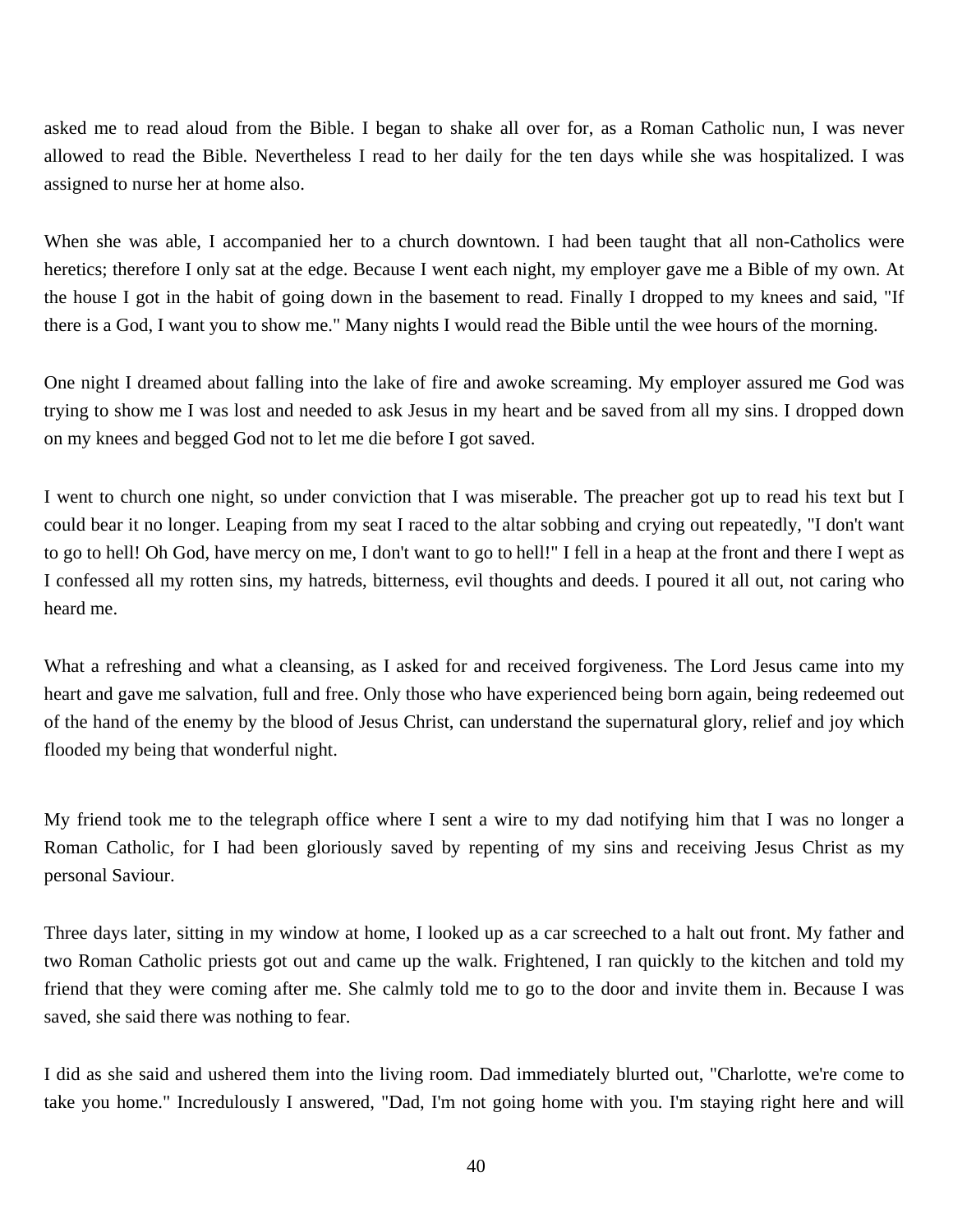continue to attend the church where I found salvation. I want to learn more about God and the gospel of Jesus Christ." They had actually thought I was still the same mechanical robot I had been brainwashed to become in the convent!

My father looked distraught and said, "Charlotte, we've driven over 650 miles to come and take you home where you belong." After I again told my dad very firmly that, under no circumstances was I going to return with them, the older of the two priest leaped to his feet. He shouted furiously at me, "Of course, you know what you have done! You've damned your soul and you'll spend eternity in hell. One day you'll crawl back to the Holy Roman Catholic church on your hands and knees and beg for novenas to be said for you. One day you'll want to come to the confessional box and receive absolution for your horrible sins."

I had had enough of his raving and threatening. I thrust my Bible out in front of him and challenged him. "If you can show me one scripture in the Holy Bible where God says I am to go to a man to confess my sins, I'll get down on my knees beside you now and crawl back to a Roman Catholic Church!"

His face turned red as he sputtered in a towering rage, snatched the Bible from my hand and threw it to the floor. He slammed his foot on my beautiful Bible and spun around with all his weight, ripping it to pieces, breaking the binding. If he had put his foot on my face, I doubt that it would have hurt half as much as witnessing this. Through this Bible I had found the truth, and assurance of salvation.

If the Roman Catholic priests had the power, they would lead a house-to-house canvas, seize all the Bibles, soak them with gasoline and burn them all. When they come into power Bibles will not be permitted.

The priest began to pronounce all of the curses of the Roman Catholic excommunication upon me because I had worn a holy habit and dared to take it off. First he cursed my eyes, that they would rot and fall out of my head. I wept hysterically and fearfully, for as yet I did not know very much that the Bible teaches. When I escaped the convent I only had 4 percent vision in my left eye and eight percent in my right eye. I was practically blind because of the vicious treatment I received at the hands of the demonically driven Mother Superior; therefore this curse frightened me.

Next the priest cursed every vital organ in my body and commanded that maggots devour these organs. He droned on, "By the authority of God Almighty, the Father; the Son and the Holy Ghost, and of the holy canons and of all the undefiled; the Virgin Mary, Mother of God; and of all the apostles, evangelists and holy innocents, who in the sight of the Lamb are found worthy to sing the new canticles; and of all the holy martyrs and holy confessors; and all the holy handmaidens (those are the nuns and sisters) of the Lord, and of all the saints together with the elect of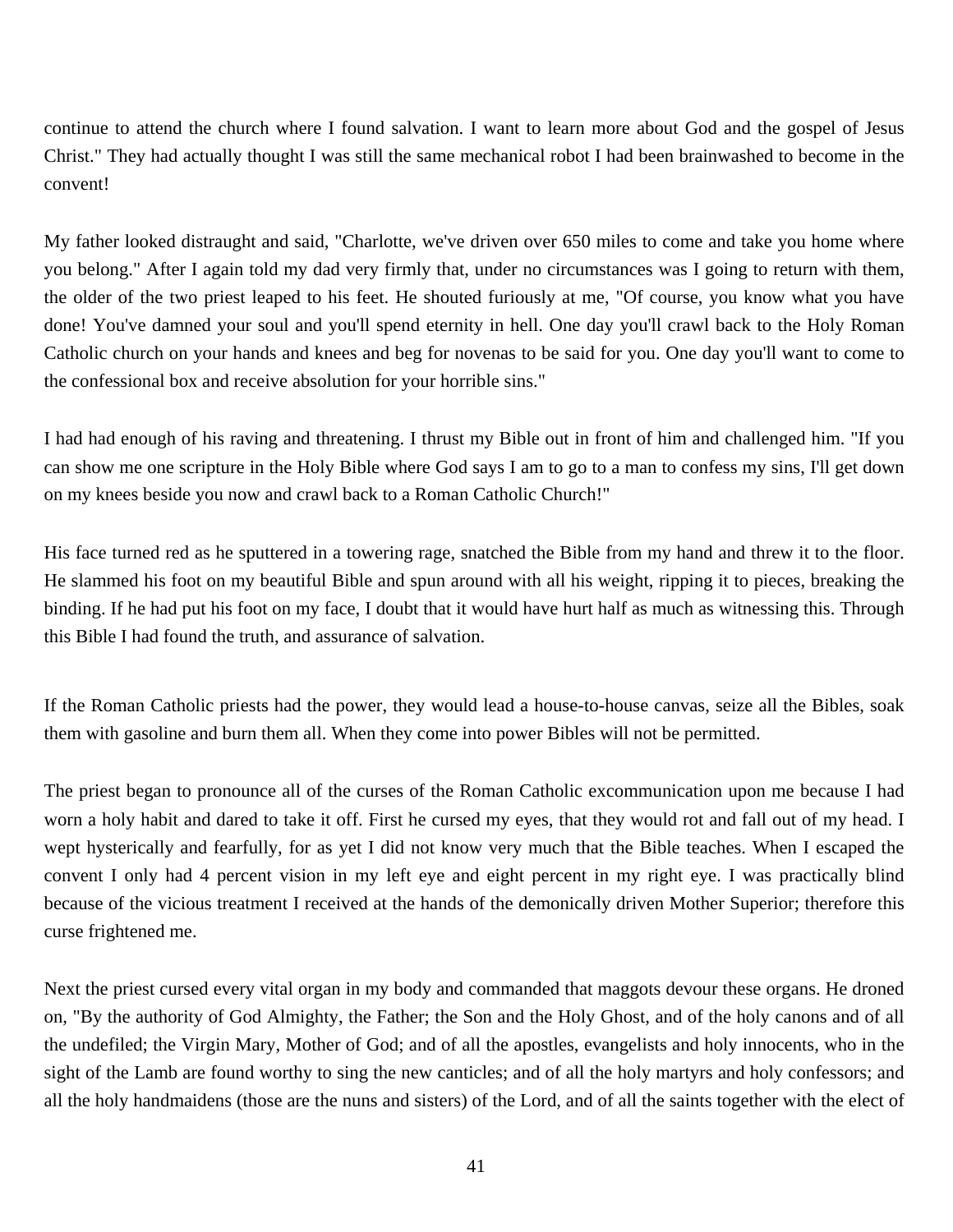God; we excommunicate Charlotte from the threshold of the Roman Catholic Church; that she be tormented with eternal suffering forever, and that the fire which burns will never be quenched.

"May God the Father who created man, curse her; the Son of God who suffered for man, curse her; may the Holy Ghost Who was given us in baptism, curse her; may the holy cross which Christ descended triumphant over His enemies, curse her; may the Holy Mother of God, the perpetual Virgin Mary, curse her; may Saint Michael, Keeper of holy souls, curse her; may all the angels, the archangels, the principalities and powers and all the heavenly armies, curse her; may the praiseworthy rank of patriarchs and prophets, curse her; may Saint John the forerunner and baptizer of Christ and Saint Peter, Saint Paul, Saint Andrew and all of Christ's apostles, together with the other disciples, even the four Evangelists, who by their preaching converted the entire world, curse her."

"May the marchers and confessors, which by their good deeds are found pleasing to God, curse her. May the choirs of the holy handmaidens of the Lord, (nuns and sisters) who for the honor of Christ renounced as reprehensible the vanities of the world, curse her. May all of the saints who from the beginning of the world to the everlasting ages are found to be beloved of God, curse her. May the heavens and the earth and all the holy things remaining therein, curse her.

May she be cursed wherever she goes, whether it is in the house, whether she is in the field, whether she is in the roadway, whether she is in the path, whether she is in the woods, whether she is in the water, or whether she is in the church; may she be cursed in living, may she be cursed in eating, may she be cursed in drinking, in being hungry, in being thirsty, in fasting, in sleeping, in drowsing, in being awake, in walking, in standing, in sitting, in lying, in working, in resting."

All this was spoken in Latin and some statements were so filthy it is not decent even to repeat them. Of course, all of this comes straight from the pits of hell. The other more filthy parts, omitted here, were easily mouthed by a Roman Catholic priest in his "holy" habit.

The curse continued: "May she be cursed in all the faculties of her body; may she be cursed inwardly and outwardly; may she be cursed in the hairs of her head; may she be cursed in her brains; may she be cursed in the crown of her head; in her temples, in her forehead; in her ears; in her eyebrows; in her cheeks; in her jawbones; in her nostrils; in her teeth, both the biters and the grinders; in her lips; in her throat; in her wrists; in her arms; in her hand; in her fingers; in her breasts; in her heart and all the interior parts down to the very stomach; in the kidneys; in the groin; in the thighs; in the hips; in the knees; in the legs; in the feet; and in her tonsils."

"May she be cursed from the top of her head to the soles of her feet; let there be no soundness found in her; may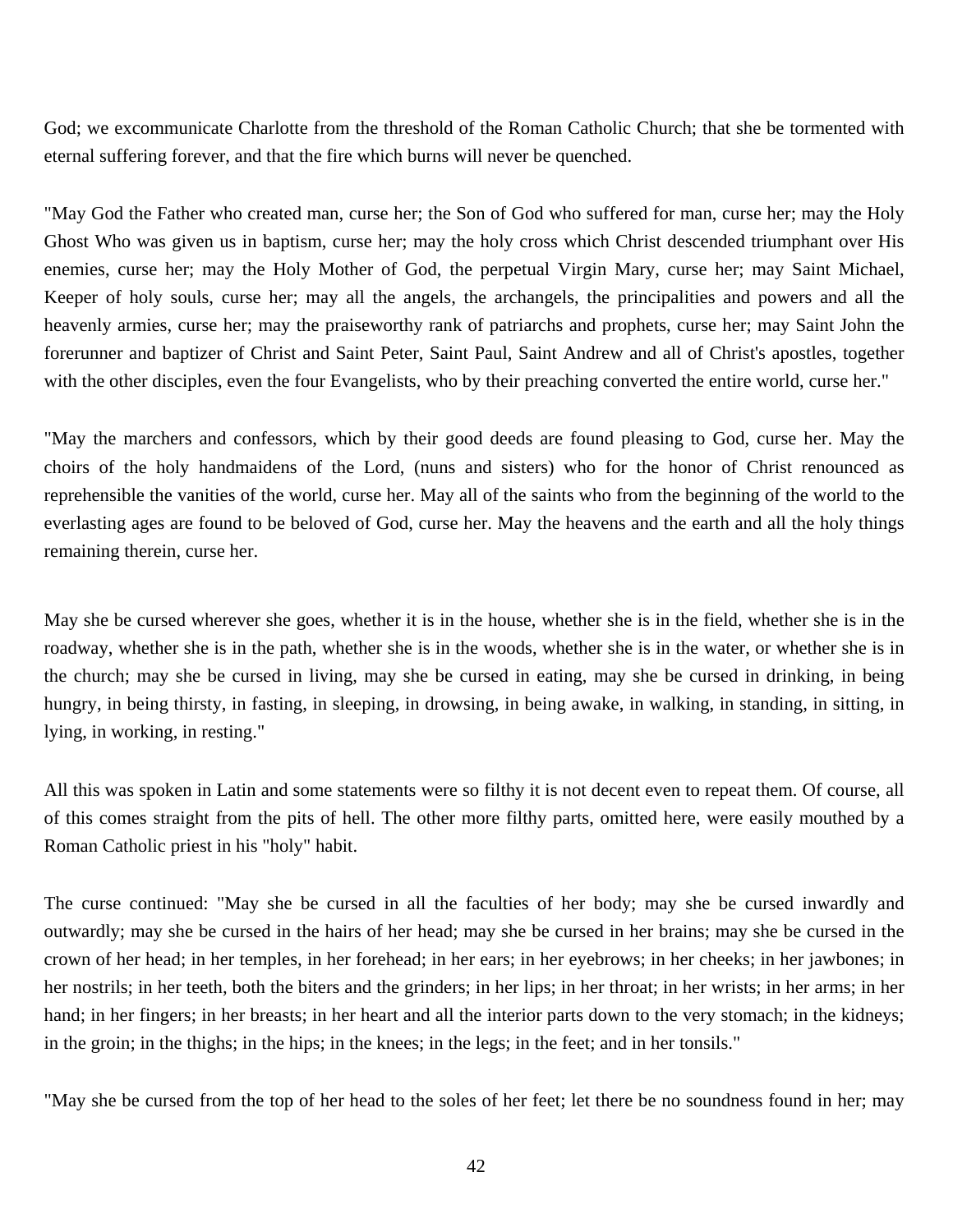Christ, the Son of the living God, curse her with all of the might of His holy office (this hurt me more than all the rest.)"

During all this tirade of cursing and denunciations, my poor father stood like a pale and tight-lipped statue. He was completely bound by the traditions, darkness, superstition, illiteracy and illegitimacy of Roman Catholicism. When the priest finished his horrible condemnation, I was shaking with fear and sobbing hysterically. Remember, I was just a babe in Christ and still had to be delivered of the terrible fears instilled by years of agony and pressure in the Roman Catholic system.

It was in 1946 when my father walked out the door with those two priests and I was left with a broken heart. I was numb, in a state of emotional shock, but went with my patient to a revival meeting that night. The message was on believers water baptism. This was all new to me, therefore I went to the pastor and requested a list of all the scriptures on water baptism.

I wanted to know the truth for I had come out of such gross error and needed to be sure of what the Bible taught. When we came home I went directly to the basement to search the scriptures and prayed that the Lord open my understanding. Through the night I studied and prayed, and by morning I knew I must be baptized in water as the scriptures taught.

The following night I went to church and was later baptized in the icy waters of the Mississippi River. As I came up out of the water, many infirmities, sicknesses and pains were miraculously removed from my body.

Later, at the church I learned about the baptism in the Holy Spirit. Again I requested and received a list of scriptures on this teaching. I plunged into another session of study in the basement to learn what God's word taught.

Seven priests showed up at the home to bluff, stare at and threaten me. I cried all day long after they left until my face was swollen and eyes bloodshot. I was learning how strong and tenacious the old soul ties to a demonic religious system could be. Keep in mind that I was caught in this religious snare from birth and was soaked through and through with the power which energizes the wicked system.

I almost did not attend church that night, but went anyway. The sermon topic was the crucifixion of Christ and this repulsed me. I wanted to wait outside in the car, but the lady with whom I stayed urged me to come inside. To me, the cross was what I had learned to dread and hate.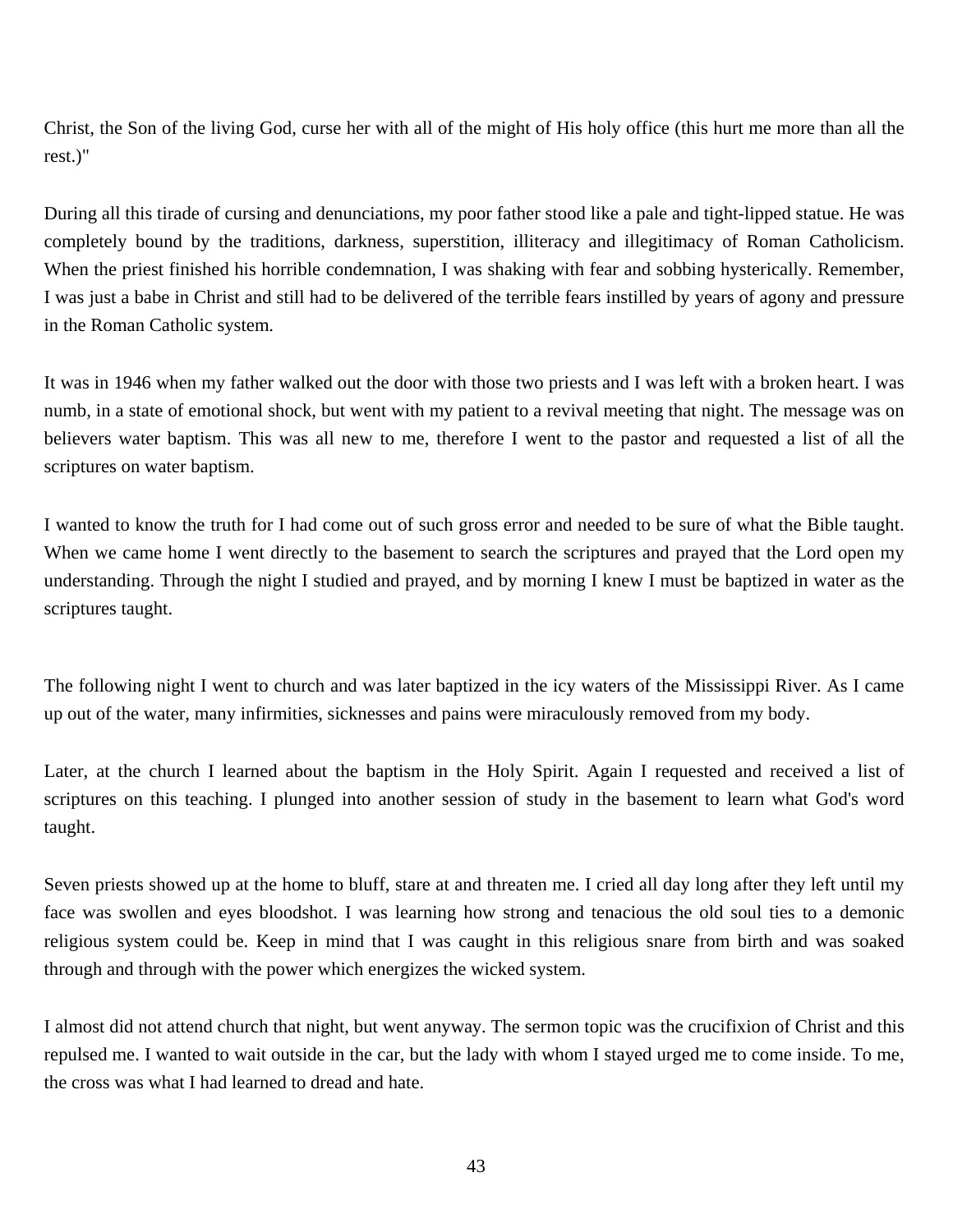Horrifying memories of the ghastly tortures, torment, abuse and suffering were associated with that rough, bloodsoaked cross in convent torture chambers. How many times had I cringed and groaned after flagellation with whips as Mother Superior forced the cruel metal crown of thorns on my scarred, bald head. Then loaded with a rough-hewn, heavy, eight foot cross dropped on my frail, lacerated back, I had to drag it, staggering across the room, until I collapsed. I was so weak I could never get very far.

There was another horror chamber two stories underground in the convent where several times I was forced to lie on the dirt floor in the form of a cross, without moving, for three days and three nights without food or water. During this time all the priests and nuns were there with Mother Superior and they repeatedly walked back and forth across my body. This painful and humiliating trial was supposed to teach me humility and submission and crush out pride. No wonder I shuddered and recoiled from hearing about the cross.

However, as I listened to the Biblical message on the meaning of the cross, it took on a whole new aspect. I was caught up in the awe as scriptures regarding it were expounded. By the time we got to the part where the Roman soldier pierced His side, I wept with real understanding of the bloody sacrifice Jesus had made for me. During the invitation I fell to my knees and asked for the baptism in the Holy Spirit.

Although I had always been very conscious about my haggard looks and lack of hair, this night at the church I did not care about my hair, dress or anything else. I ended up stretched out on that dirty floor weeping for over an hour. Many, many ungodly things came out of me during that time of heart searching. God dealt deeply with me as I laid my entire family on the altar, my brother, the ordained priest; my parents, sisters and other brothers. I asked the Lord to save them at any cost.

Once again, upon arrival at home, I went down in the basement to spend the time alone with the Lord. There I danced all night before the Lord. The next morning when the lady of the house came down to check on me she asked if I was hungry but I had lost my natural appetite. Each time I tried to answer her I spoke in tongues and could not speak English. For two days and nights this continued and I promised Jesus I would go anywhere He would send me to testify of His glory.

Three days before the revival meeting closed I was handed a telegram stating my father had died and gave the time of his funeral. My father disinherited me when I refused to go home with him and the two priests. I was afraid to go to the funeral and it was nearly seven hundred miles away, however I did send some flowers.

My mother had her personal banker set aside \$12,000 of her own money for me when she learned that my father had cut me out of his will. I didn't even know she had any money and when her attorney contacted me about it I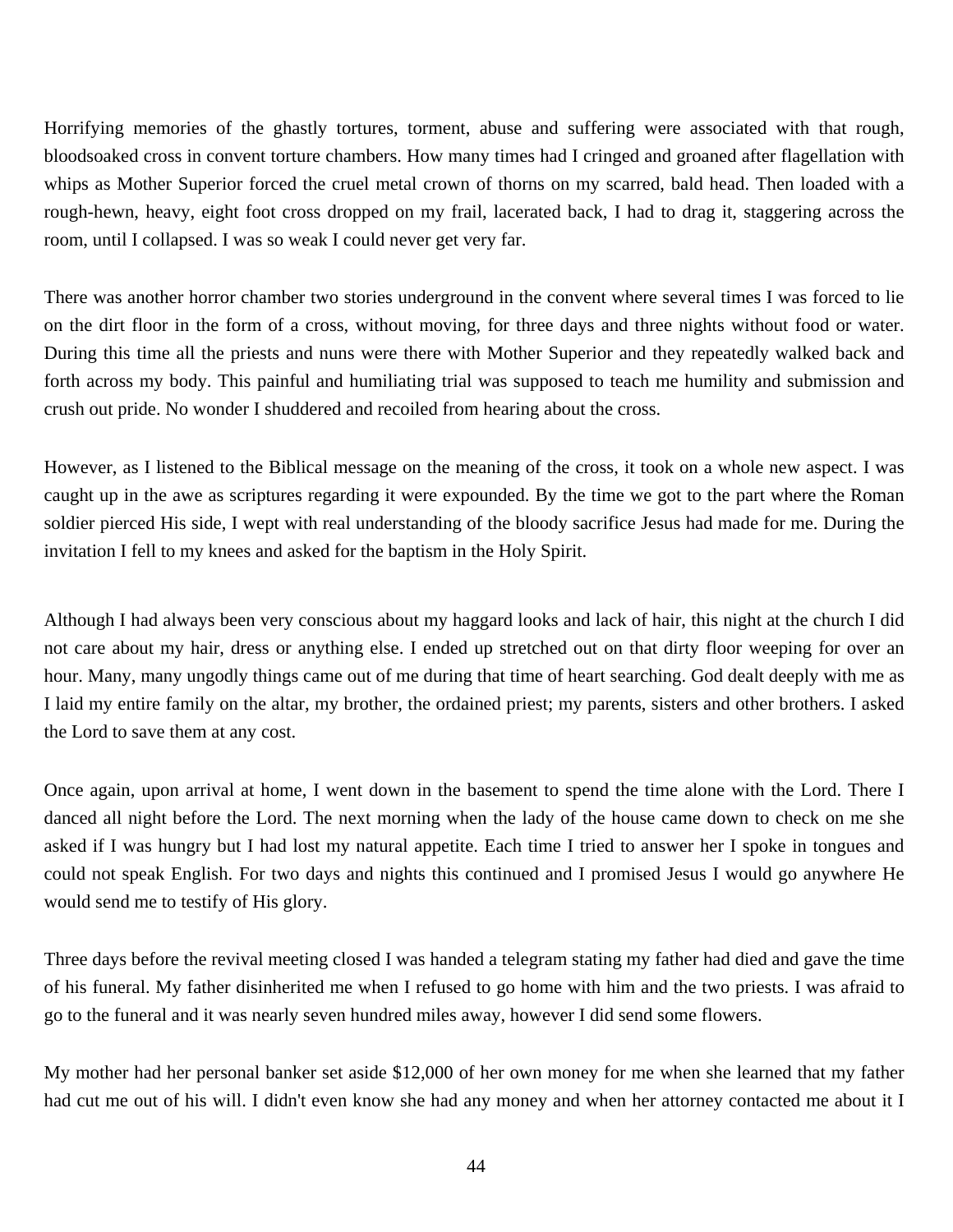wept happily. With these funds I was able to buy a used car and a new cloth coat and I banked the rest.

Before she left town, Sister Nila, the young Pentecostal evangelist, invited me to come to see her if I was ever in Chicago. I told Sister Nila I planned to run an ad to sell my furniture and everything else in the apartment. The first morning two priest came, not to buy, but to harass. I had to threaten to call the police to get them to leave. The next morning another priest showed up, heckling and trying to frighten this ex-nun who had publicly gone to a Pentecostal altar.

I hired a woman to stay in my apartment until all was sold. I packed up and moved to a large hotel nearby. Here I knew the owner personally and gave orders to let no one come to my room. I could come to the lobby to see any visitors.

One morning the phone ran and I was told that three people had come to see me. When I came down, there stood my brother, the priest, dressed in his holy habit, with two of my sisters. The women turned their backs to me but he strode across the lobby towards me.

My mother had died from a stroke two weeks before. Furiously he spat at me, "I guess you know what you did." He proceeded to belittle me and told me I was damned forever (because I had run to the feet of Jesus) and I would certainly burn in hell forever for this.

He further stated that I had sent my mother to an early grave. Imagine, my mother who had been a complete invalid for seven long years while I was imprisoned in a foreign convent! He raved on and made many nasty, hurtful statements and wild charges. After he had vented his spleen on me, he turned to walk away.

I caught him by the arm and said, "Now wait just a minute, Chet. How many women have you destroyed in the confessional box? I know about the priests who go to homes when the husbands are away." He flushed angrily and glared at me with hatred in his eyes. I continued, "Chet, have you ever been in a convent? Did you ever rob a little sister of her virtue?"

He hissed curses under his breath, lunged for me and struck me viciously with his fist. He was over six feet tall, a big man, so I got a black eye and a huge knot on my head when he knocked me down. The man behind the desk witnessed the attack and leaped to my defence. He said terrible things to my brother and ordered him to get out of the hotel and never return.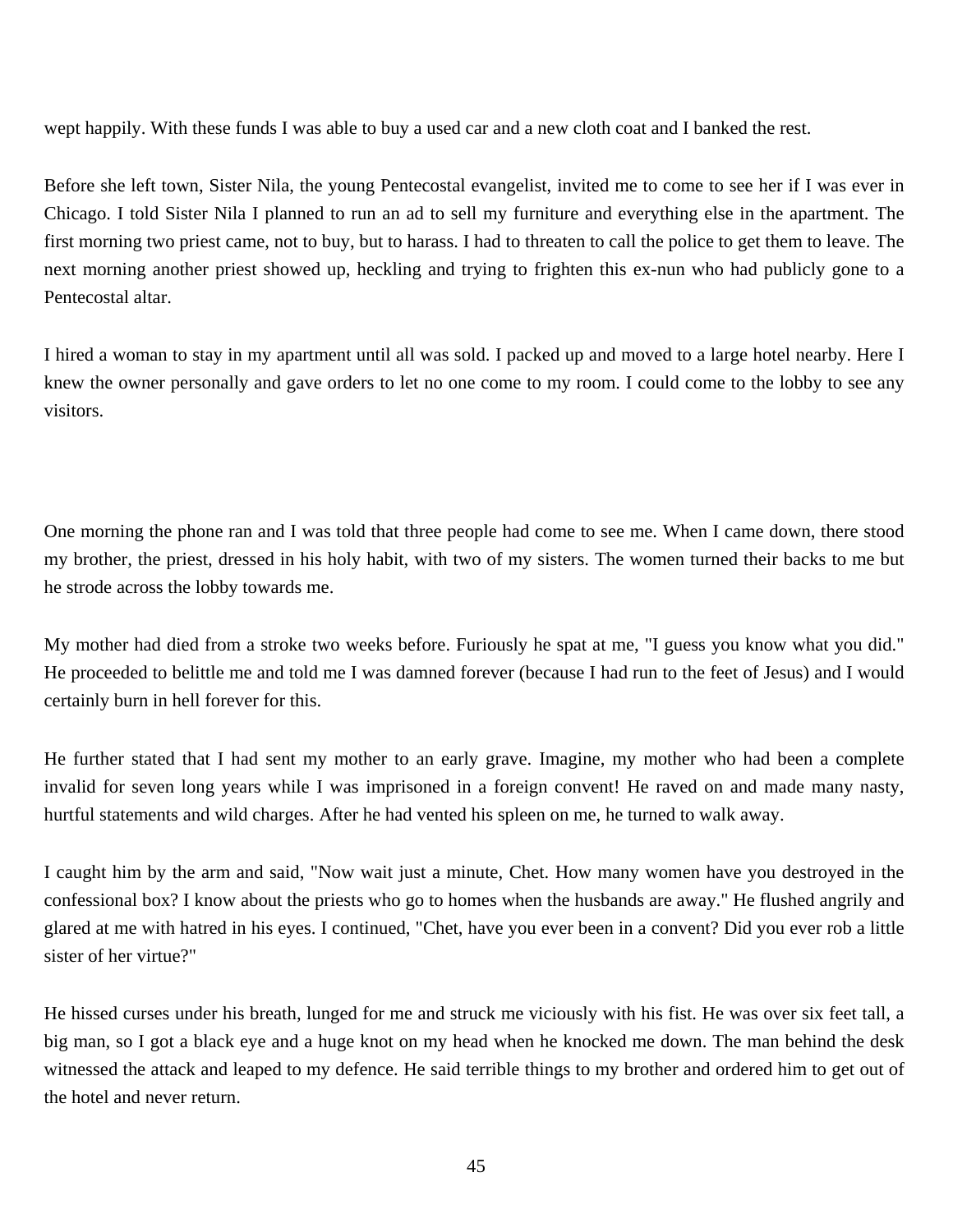I put my car and coat in a storage and caught a train to Chicago. There I found a hotel room near the meeting where Sister Nila was working. I went every night and then, at her invitation, went with her to visit her family. From there we went to a meeting in Wisconsin.

Several days later, an attorney called telling me that a member of my family was sueing me for all the money my mother had left to me. After a wrangle with lawyers and courts, they took all the money and my car and coat. I wept at the greediness and unfairness of it all, but it actually drew me closer to the Lord. I accepted Sister Nila's invitation to travel with her for the next thirty months.

It was after I returned to the place where Sister Nila was in revival I received a telegram. My youngest sister asked me to return home because my dad was asking for me. Remember, earlier, I had wired a funeral wreath for him because they notified me that he had died, so this was a shock. My family deliberately led me to believe he was already dead. When I arrived, my sister told me that my dad was still alive, in his eighties, very independent and well off financially.

I was apprehensive about how he would react to me. However, when I saw him he grabbed and hugged me, saying, "Hookie, you look wonderful." He was leaving on a trip to see his other children, but I was very happy for our reunion.

After he returned two months later, he wired me to come back to see him. When Sister Nila and I visited him, he asked my forgiveness for all the family had done to me. His heart was definitely softening toward me, but he still did not want my God.

Later, when we arrived on the West coast, I prayed until God gave me grace to call my brother, the Catholic priest. He then asked that I forgive him for striking me at the hotel. Late that night we drove twelve miles to his home, where he was waiting on the front steps. Dashing to the car, he grabbed and held me, asking anxiously, "Oh, Charlotte, have you forgiven me?" I assured him that I had.

I learned that for seven years he had lived in adultery with his housekeeper. As he heard confessions from his parishioners, he felt increasingly guilty and hypocritical. At last, he notified the pope that he was leaving the Roman Catholic church and the priesthood. A bishop came to urge him to retire to a South American monastery to reflect on and reconsider his decision, but he refused.

Six months after his excommunication he married his mistress. One day while browsing in a second hand bookstore he purchased a King James Bible. Through reading it, both he and his wife were brought to salvation by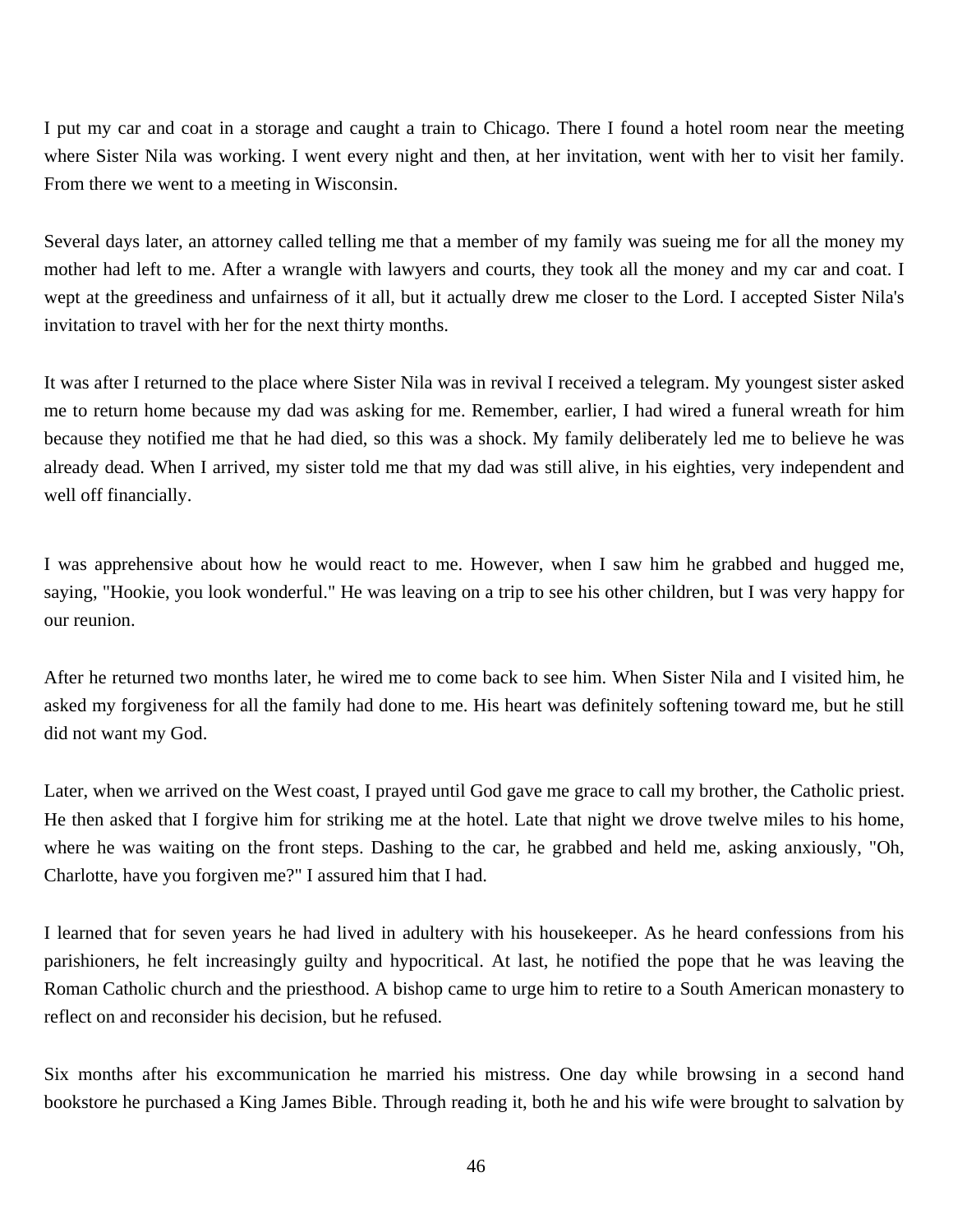faith in Jesus Christ.

He took me to see my sister Connie, who immediately said, "I don't want anything you have. I'm a Roman Catholic, and I'll die a Roman Catholic." She pushed me away. Eighteen months later she was taken to the hospital for a double goitre operation. Her vocal chords were severed, destroying her voice box and she went blind in both eyes. Six weeks later arthritis struck, twisting both her hands and feet. Medical doctors helped to straighten her feet but she still could not walk or talk. A therapist worked with her a year to teach her how to speak again. I gave a Bible which she quickly destroyed.

She heard of an eye doctor in Mexico and went to him. A series of operations restored her sight but she still refused to repent and seek the Lord. In 1964, she awoke with terrible pains and they removed a sizeable growth from the large intestine. Within ten days she was back home, but would not turn to God. Two years went by and she was again seized with awful pains. This time tests revealed cancer scattered throughout her entire body.

In desperation and fear she called me to come and pray for her healing. I went to her and advised her to ask God for forgiveness and prepare to meet Him, for she was surely going to die. Her weeping family was gathered around her and she cries out in terror, "Oh no! I'm so afraid, I'm afraid, won't someone please help me, I'm so afraid!" She knew she was dying and dropped into eternity crying out in despair and fear. How tragic to have refused the Lord's mercy so many times. Six weeks after the funeral, her husband went to a small church and cried out to the Lord, was saved and filled with the Holy Spirit also.

Over the years I had received many hate letters from my family and each time I received another one and read it I would become terribly upset. Finally I stopped opening them and stored them in a box located in a safe. Four years passed and I received another letter from my youngest sister. This one I felt I should open and read. She was critically ill and said that she believed if I would come home she would get well. She asked my forgiveness for all the harsh and derogatory letters she had previously written to me.

At their house my brother-in-law and niece came out to meet me and it was obvious that he was broken and his heart was tender. He swept me into a close embrace, lifting me from the ground as we both wept for joy. He had diagnosed her trouble as inoperable stomach cancer and there was no hope.

My sister, a petite, five-foot woman, could keep nothing on her stomach and looked very gaunt and wasted. I assured her that God wanted to save and heal her and she need not die. We took her to Brother William Branham's meetings in Vanadalia.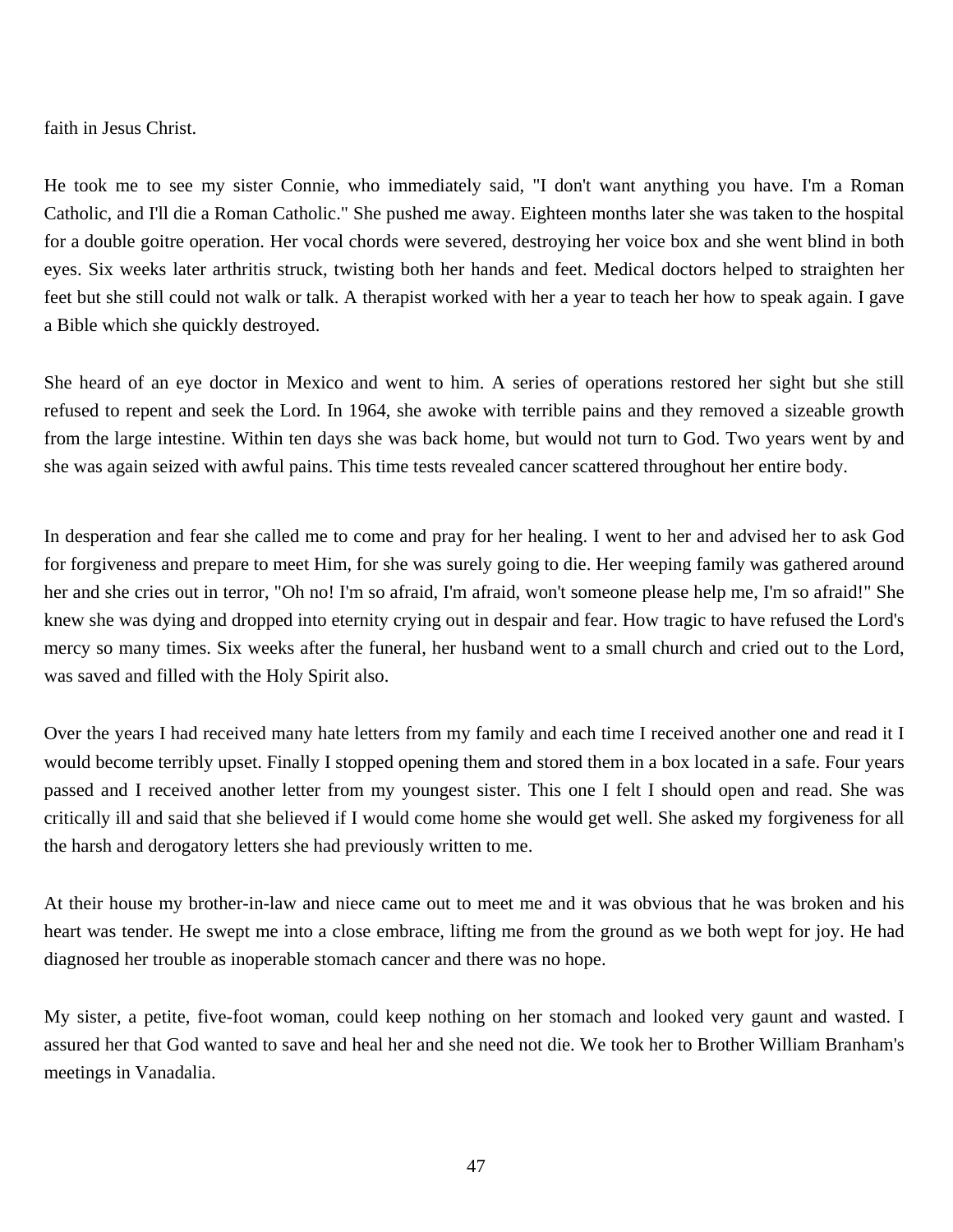I was up all night with my poor suffering sister. Finally we got her into the prayer line where many miracles of healing were being performed in the name of the Lord Jesus. When she received prayer, she dropped to the ground, weeping loudly. Anxiously I asked what was wrong and she sobbed, "Oh, Charlotte, God has healed me, God has healed me!"

She was hungry and we went to a restaurant to eat. She ate a good big meal, had a wonderful night's sleep and awoke with no trace of her former pain or sickness.

When we arrived back home, her husband had difficulty believing that the miracle had actually been accomplished. However, when the doctor made fresh x-rays, he announced, "Your wife is well from the top of her head to the soles of her feet. A greater power than I has healed her." Weeks later my sister and her husband were saved and became workers in a local church.

I went to visit my father when he was 93 years old. He told me that if I was going to church he wanted to go with me. Three weeks earlier he had completely lost his eyesight for the second time. After we returned from the services we were sitting in the living room when he began to tremble all over. I quickly dropped to my knees beside his chair and talked with him about receiving Christ as Saviour. I read scripture showing that Jesus alone could give absolution for sin, not the priests or the catholic hierarchy. He fell to his knees and sobbed many tears as he followed me in the sinner's prayer, asking Jesus Christ to save him and forgive his sins. Then he wept for joy saying he had never felt so wonderful in all his life. I was going to baptize him in the bathtub but my two brothers walked in and stopped me.

My brother John, lying in a bed dying with leukemia, told me he was a Roman Catholic and would die a Roman Catholic. I was with him praying when he slipped out into a Christless eternity. My older brother later left the Roman Catholic church and began to attend an evangelical church and accepted Christ as Saviour. He wrote me, encouraging me to continue giving my testimony and saying he was praying for me.

My older sister lies crippled with Parkinson's disease in a Hollywood hospital and is dying with hardening of the arteries. She too is a staunch and determined Roman Catholic, totally closed to the gospel message of salvation.

While Sister Nila and I were ministering to Roman Catholics in Quebec, my eyesight, already poor, gave way completely. I could no longer read my Bible or even my watch. As we swung back through Maine and into Boston I stopped to see an eye specialist whom my father had used to fit me with glasses years before. I told him I was losing all my vision so he ran tests and shook his head and said he could do nothing to help me. I was going blind and I so needed to read and study the Word.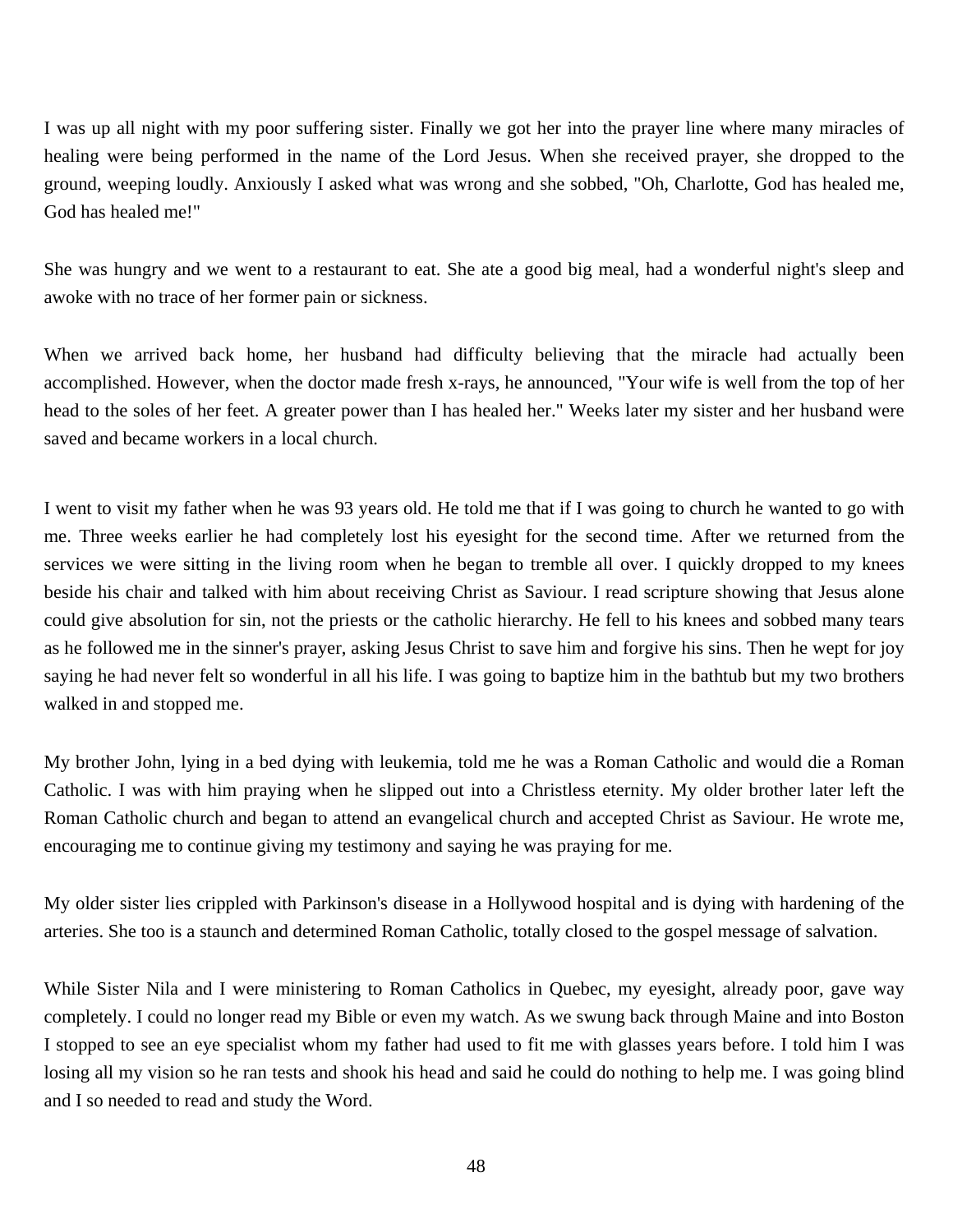We went to a meeting and had prayer for my eyes. I just knew God was working a miracle when the clock on a distant wall suddenly came into focus. Excitedly, I took a Bible and opened it, and sure enough, I read it easily. There was great rejoicing and praise to the Lord Jesus that day I can tell you!

On our return trip I once more stopped to see the eye doctor and asked him to examine me once more. Imagine his shock when I was able to easily read the fine print on the bottom of his charts instead of the large block printed letters at the top. Because of this, later he went to church and sought and received the baptism in the Holy Spirit.

Since I was saved in 1946, I have daily prayed for God to move upon the Roman Catholic Bishops, the Pope, prelates, priests, nuns and people. They all desperately need the touch of the Lord in their lives and the saving blood of Jesus Christ to wash away their sins. They labor under a terrible yoke of deception, delusion, darkness and religious works, never suspecting the liberating truths we know, of life in the Lord Jesus Christ.

Today I can still burst into praise when I recall my wonderful salvation and deliverance from unbelievable demonic bondage. Thank God, there are no more Roman Catholic priests in my life; no more confessional boxes; no more worship of and prayer to the Virgin Mary and all the other "saints;" no more wafer god.

Thank God! No more purgatory (the only purgatory the Catholics face is the priest's pocket.) In the United States, November is purgatory month and during this period priests collect nearly \$22,000,000.00 saying masses for the dead. Many have paid regularly for twenty or twenty-five years of masses and are told their loved ones are still not in heaven. This terrible doctrine will force the faithful to pay and pay and pay indefinitely to secure their release. It is one of the cruellest religious hoaxes ever dreamed up by the demons to be foisted off on human victims. The awful bondage and fear generated by this false teaching is incredible.

No more scapulars, thank God! Every priest, bishop, every nun in open or closed orders and all prelates of the Roman Catholic Church wear them. It is a dirty piece of brown cloth with a hole in the middle of the top. Your head goes through the hole and the scapular falls to the front and back. From the time I entered a convent I wore one constantly. Even after escaping from the overseas convent and returning to the United States I still wore the scapular.

The night I heard the gospel and ran to the feet of Jesus for salvation I was still wearing it. I raced home, undressed, ripped off the scapular and burned it. I no longer needed that relic of past bondage and darkness for I